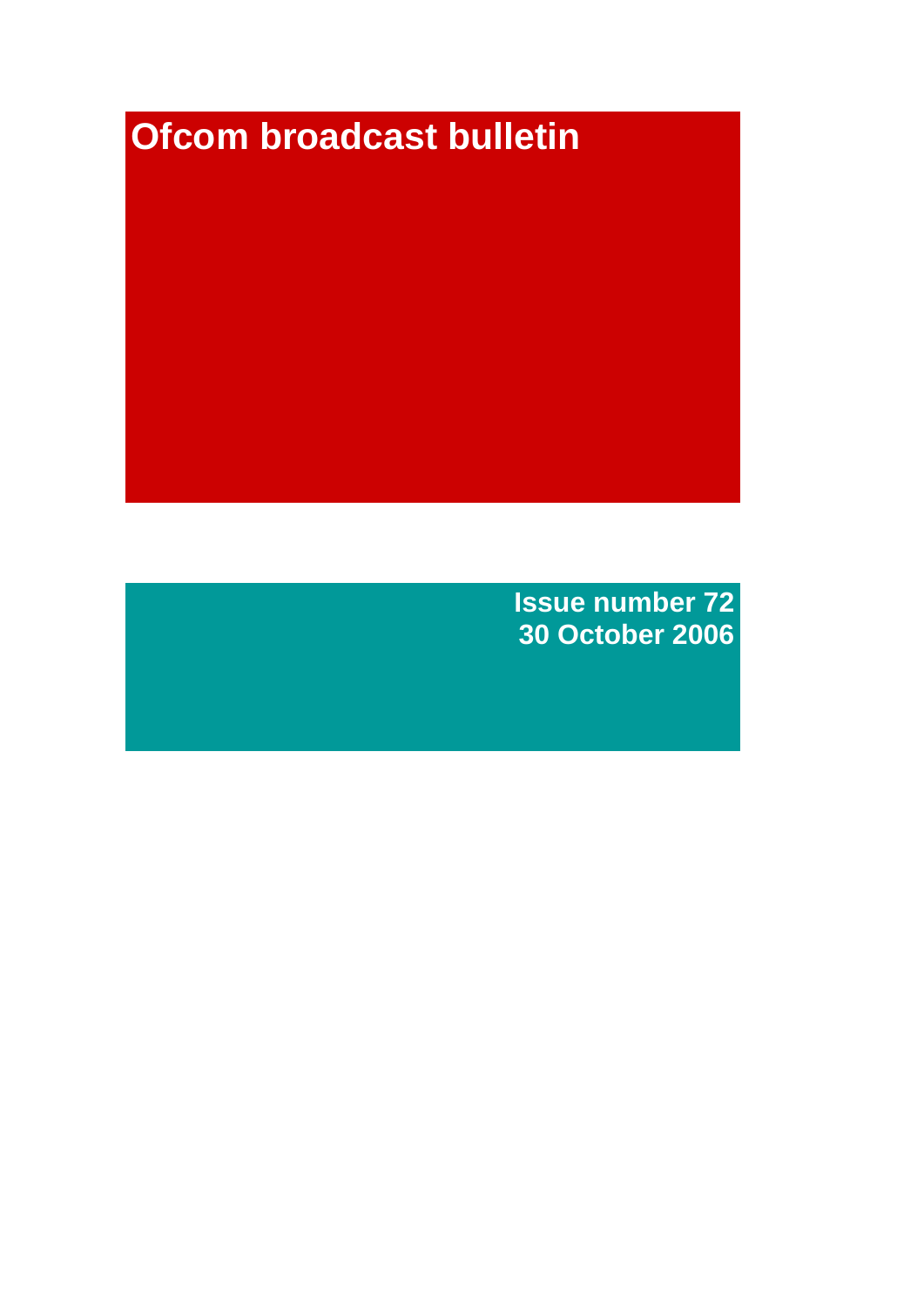# **Contents**

| Introduction                                                |          |
|-------------------------------------------------------------|----------|
| <b>Standards cases</b>                                      |          |
| In Breach                                                   | 4        |
| Not in Breach                                               | 12       |
| <b>Fairness &amp; Privacy cases</b><br>Upheld<br>Not Upheld | 14<br>43 |
|                                                             |          |

Other programmes not in breach/outside remit 55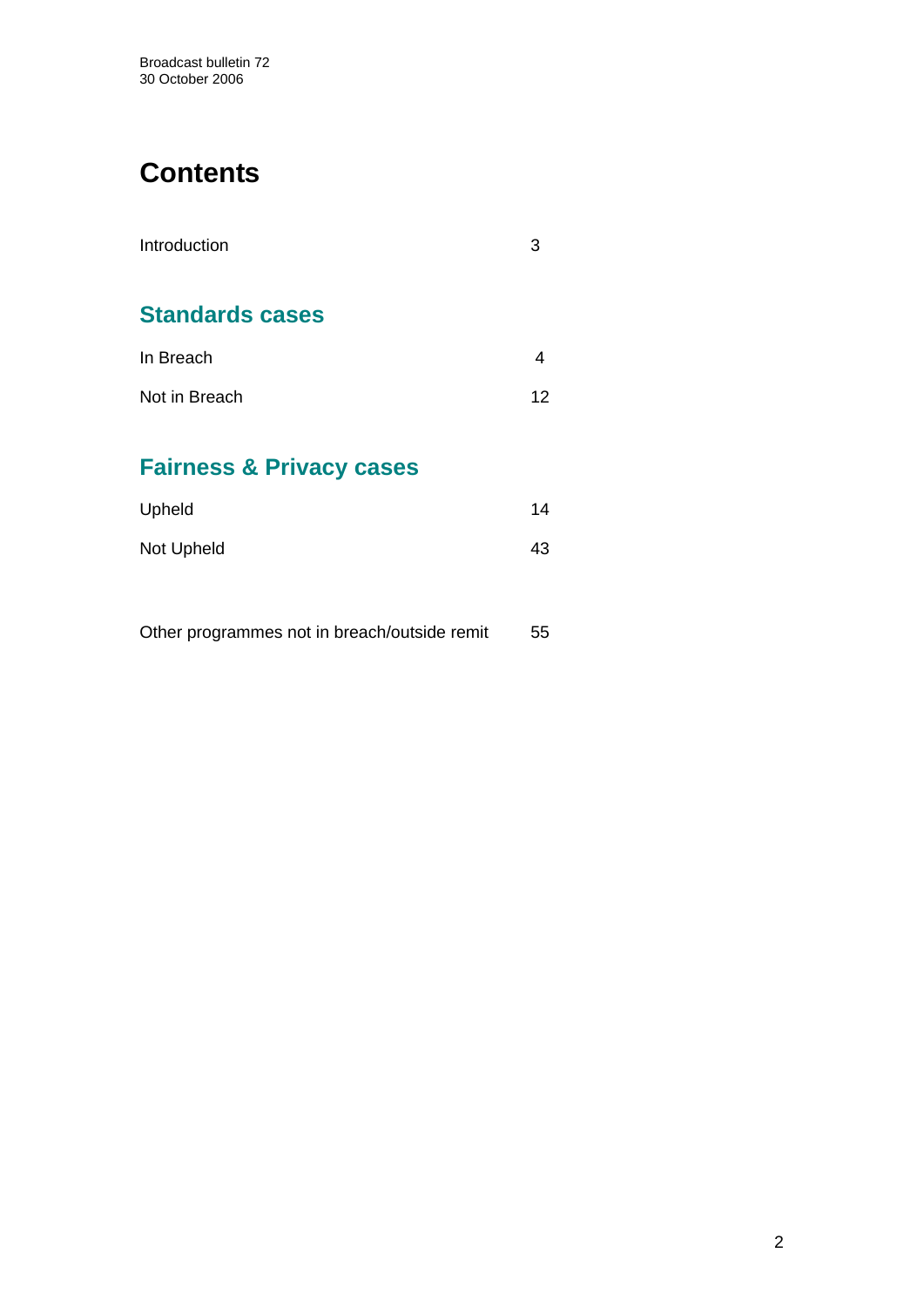# **Introduction**

Ofcom's Broadcasting Code took effect on 25 July 2005 (with the exception of Rule 10.17 which came into effect on 1 July 2005). This Code is used to assess the compliance of all programmes broadcast on or after 25 July 2005. The Broadcasting Code can be found at http://www.ofcom.org.uk/tv/ifi/codes/bcode/

The Rules on the Amount and Distribution of Advertising (RADA) apply to advertising issues within Ofcom's remit from 25 July 2005. The Rules can be found at http://www.ofcom.org.uk/tv/ifi/codes/advertising/#content

The Communications Act 2003 allowed for the codes of the legacy regulators to remain in force until such time as Ofcom developed its own Code. While Ofcom has now published its Broadcasting Code, the following legacy Codes apply to content broadcast before 25 July 2005.

- Advertising and Sponsorship Code (Radio Authority)
- News & Current Affairs Code and Programme Code (Radio Authority)
- Code on Standards (Broadcasting Standards Commission)
- Code on Fairness and Privacy (Broadcasting Standards Commission)
- Programme Code (Independent Television Commission)
- Programme Sponsorship Code (Independent Television Commission)
- Rules on the Amount and Distribution of Advertising

From time to time adjudications relating to advertising content may appear in the bulletin in relation to areas of advertising regulation which remain with Ofcom (including the application of statutory sanctions by Ofcom).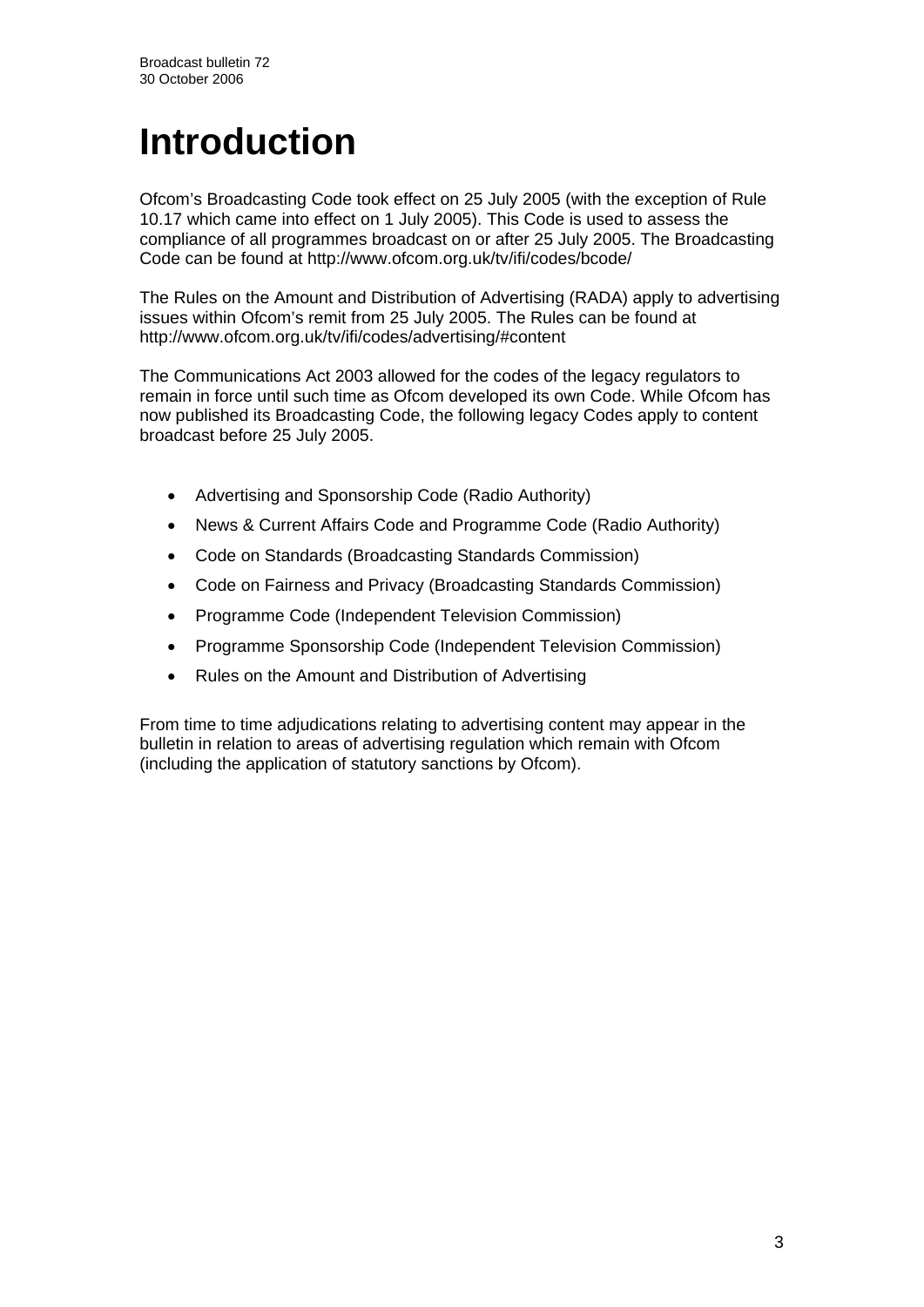## **Standards Cases**

## **In breach**

## **Meridian Tonight**

*ITV Meridian, 18 and 19 April 2006, 18:00* 

#### **Introduction**

 $\overline{a}$ 

A viewer complained about two reports, broadcast on consecutive days, in ITV Meridian's regional news programme. The reports covered Dubai's increasing popularity as a holiday destination amongst viewers in the south of England.

The first report covered the fact that Virgin Atlantic was launching a new service to Dubai and explored the area's growing popularity with holiday makers. The second report looked at Dubai's popularity amongst second home buyers and property developers.

Both reports were followed by a competition, for which the prize was a holiday in Dubai, with free Virgin Atlantic flights. The complainant considered the reports unacceptably promoted both Dubai as a holiday destination and Virgin Atlantic.

We asked the broadcaster to comment in relation to the following Rules of the Broadcasting Code which require:

#### *10.3 Products and services must not be promoted in programmes.*

*10.4 No undue prominence may be given in any programme to a product or service.* 

Note: *"Undue prominence" may result from:* 

- *the presence of, or reference to, a product or service (including company names, brand names, logos) in a programme where there is no editorial justification; or*
- *the manner in which a product or service (including company names, brand names, logos) appears or is referred to in a programme.*

#### **Response**

ITV Meridian said that *Meridian Tonight* is a news magazine programme, carrying a solid spine of same-day news stories, but also containing other elements such as news features, lighter stories, competitions, sport and weather.

Transport was a rich subject area for ITV Meridian and it believed that it was unique among the ITV regional news services in having a transport correspondent. In this instance, the transport correspondent had brought the news team what it considered to be an interesting story: Virgin Atlantic, a local company, was about to launch a new service to Dubai. Due to the destination's growing popularity amongst British visitors it was felt that the reports would interest a large numbers of viewers.

While ITV Meridian had accepted a place on a 72-hour press trip (along with other major broadcasters and newspapers) and also accepted the offer of a holiday to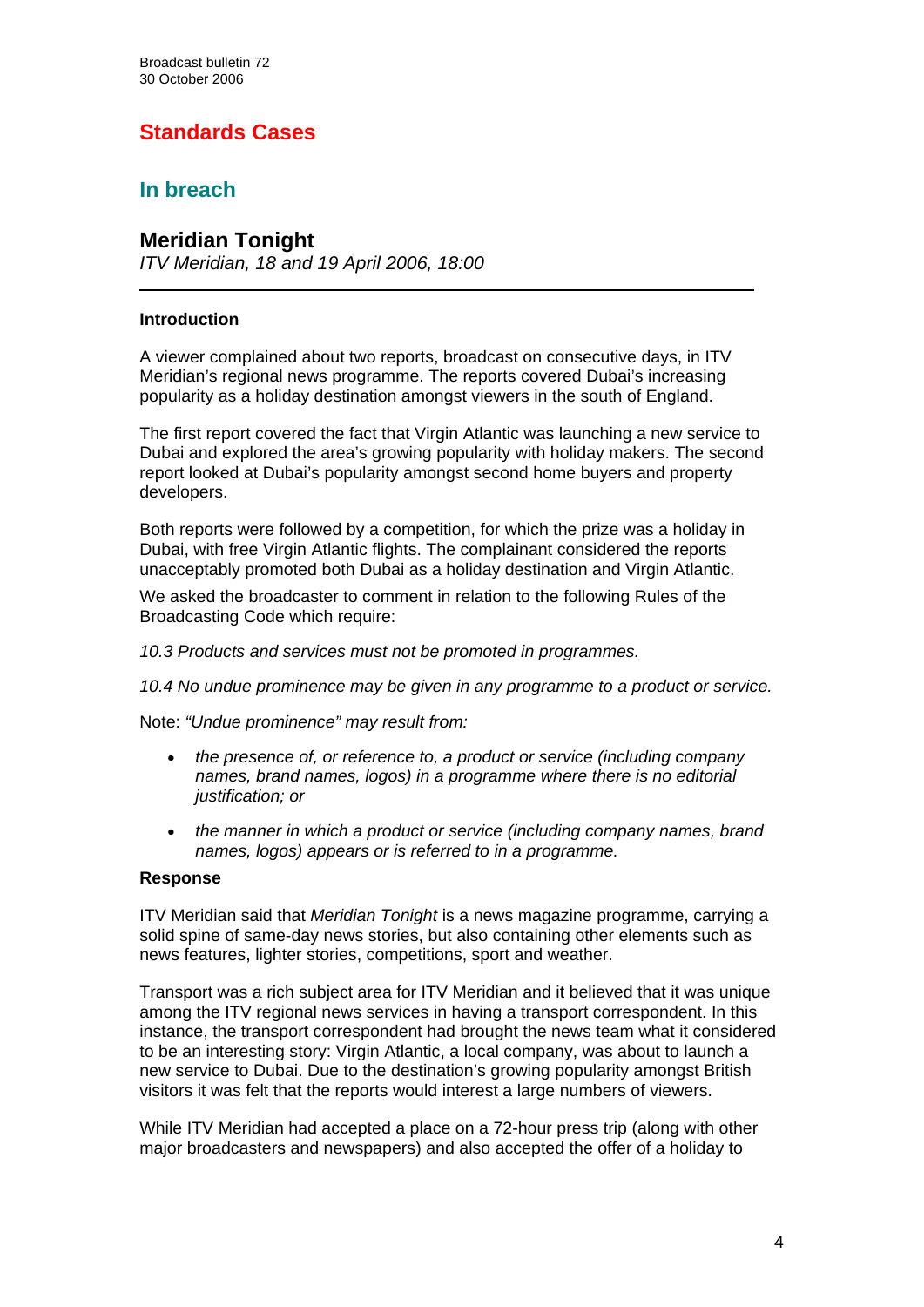Dubai as a competition prize, it retained complete editorial independence over the reports and was free to say whatever it wanted about the destination and the airline.

The broadcaster added that it was not unusual to run competitions over two or three consecutive days, particularly those with a high-value prize or where a large response was anticipated.

ITV Meridian stated that the two items were not promotional for Virgin Atlantic; there was mention of the launch of the new flights and an interview with Sir Richard Branson in the first report - but the bulk of the item looked at what Dubai had to offer holidaymakers. The broadcaster acknowledged that the piece was largely positive – but added that the reporter repeatedly pointed out that 70% of the world's cranes are in Dubai and large parts of it are a construction site. The second item focussed more on what Dubai had to offer second-home owners.

ITV Meridian said that, on reflection, it had probably devoted too much airtime to the Dubai features. This was the product of an enthusiastic reporter and a desire on the part of the producers to introduce something a little different into the programmes.

However, ITV Meridian said it did not accept that it was in breach of the Broadcasting Code because:

- it did not lose editorial control and had complete independence over the content of the reports;
- there was no product or service being promoted in the programme; and
- mentions of Virgin Atlantic fell far short of undue prominence and were, in any event, editorially justified.

#### **Decision**

A news story about the increasing popularity of a holiday destination and the fact that a local airline has responded to that growing demand by launching a new service may be legitimate in a regional news programme. However it is particularly important that editorial independence is not only maintained but also seen to be maintained in news programming.

We consider that the context in which the reports featured Dubai (i.e. as a marketable tourist destination) required particular care in order to ensure that viewers were left in no doubt as to the item's editorial independence.

The consecutive reports - which ran for approximately four minutes each - featured Virgin Atlantic, an interview with Richard Branson and a further interview with a Dubai tourism official who both spoke in glowing terms about the resort. Comments made by the studio presenter/reporter included:

 "Dubai is just a seven hour flight away with a record 100 flights a week from Gatwick and Heathrow."

"The hotels are grand and modern and there are plenty of them. Fifty miles of beaches are being developed, with theme parks on the way. Not surprising then that British airlines are starting new routes all the time. The latest is Virgin Atlantic with its usual high profile launch."

"Well they say Dubai has everything and by the looks of it, it certainly does…"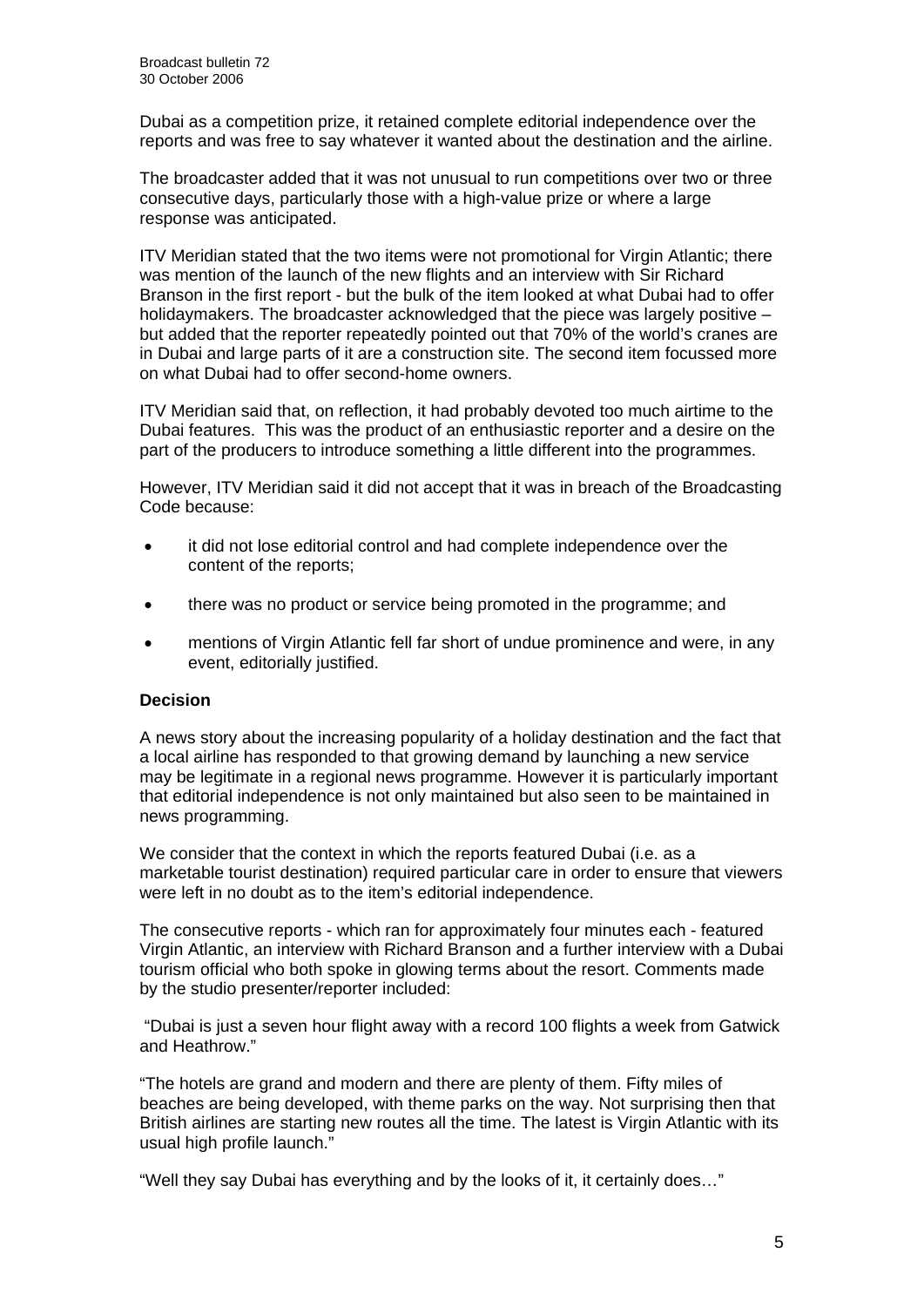"In the shopping malls you're never far away from a familiar brand. This one is home to 300 shops and there are plenty more. In the old part of town, the souks and the famous gold markets offer good bargains."

"It's all just a seven hour flight away and with low crime rates, it's one of the safest places to visit…"

"…If it's the weather, security and a rest you're after, it's worth a visit."

"Dubai offers all year sun with only a few hours rain a month. The flights take just seven hours and there are 84 a week from Heathrow and Gatwick."

Within the first item, the treatment of Virgin Atlantic created the impression that Virgin Atlantic's plans for a new service were being promoted rather than reported on. While it may be legitimate to include Virgin Atlantic in a news story, this was compromised by its inclusion in a piece of this nature, along with the promotional language and tone used to describe the destination the airline had decided to start flying to. The two issues together (Virgin Atlantic and Dubai) gave the impression of a promotional video, despite the comments made relating to the amount of building work in Dubai.

Overall it appeared that the bulletins had included two 4 minute news reports on the basis that the broadcaster had been offered prizes for a competition.

#### **Breach of Rule 10.3**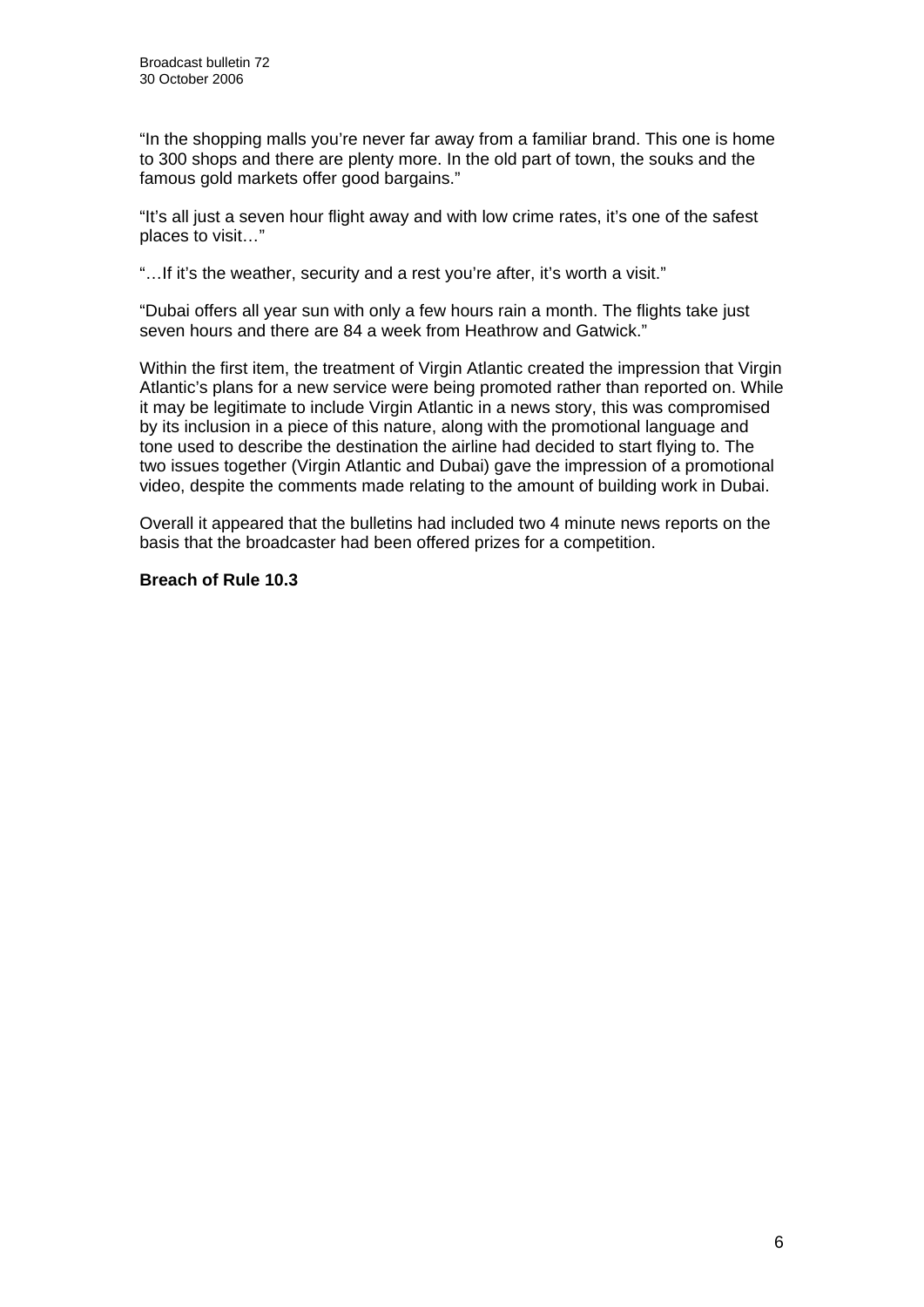## **Pepsi Max World Challenge**

*Channel 4, 23 April 2006, 15:10, 30 April 2006, 15:55 and 14 May 2006, 15:30* 

#### **Introduction**

 $\overline{a}$ 

Three viewers objected to programmes in this series, which was funded by Pepsi (as an advertiser funded programme). The series followed 12 pairs of international amateur footballers as they competed in a series of challenges to find out who displayed the best set of attributes to make a world class player. The challenges included not only football skills based tests but also tests to discover the players' aptitude to become an ambassador for the sport. The series covered each challenge and contained 'behind the scenes' footage of the competitors' experiences as they travelled around the world and prepared for the challenges.

The complainants questioned whether the series complied with Ofcom's Broadcasting Code because of the amount of Pepsi branding featured in the programmes. This included the Pepsi globe logo in the title sequence, on the players' kit and on the footballs used in the challenges. One of the challenges involved the competitors designing a poster advertisement. To help them prepare for the challenge, the competitors visited an advertising agency in London. The agency was credited with producing a recent Pepsi television advertisement and footage showing this advertisement being filmed was included in the programme. One complainant also questioned the degree of influence the Pepsi had on the editorial content of the programme because he understood that the professional footballers featured – Thierry Henry, Ronaldinho, Roberto Carlos and David Beckham - were all under contract to Pepsi.

We asked Channel 4 for comments under the following rules in the Broadcasting Code:

*9.5 A sponsor must not influence the content and/or scheduling of a programme in such a way as to impair the responsibility and editorial independence of the broadcaster.* 

*9.6 There must be no promotion reference to the sponsor, its name, trademark, image, activities services or products and no promotional generic references. The sponsor must also not have any other direct or indirect interest in the editorial content of the sponsored programme. Non-promotional references are permitted only where they are editorially justified and incidental.* 

#### **Response**

Channel 4 said that its compliance and editorial departments discussed in detail all series that involve any degree of external funding.

In relation to the Pepsi branding present within this series, Channel 4 stated that when Ofcom's Broadcasting Code was introduced in July 2005, it changed the regulatory position of sponsored programmes. Previous Codes had prohibited even the briefest references or glimpses of a sponsor's name or product in the programme it was sponsoring, unless the programme was coverage of an event the programme sponsor was also sponsoring. The Ofcom Broadcasting Code dropped these "event rules" and changed the provisions on references to sponsors in sponsored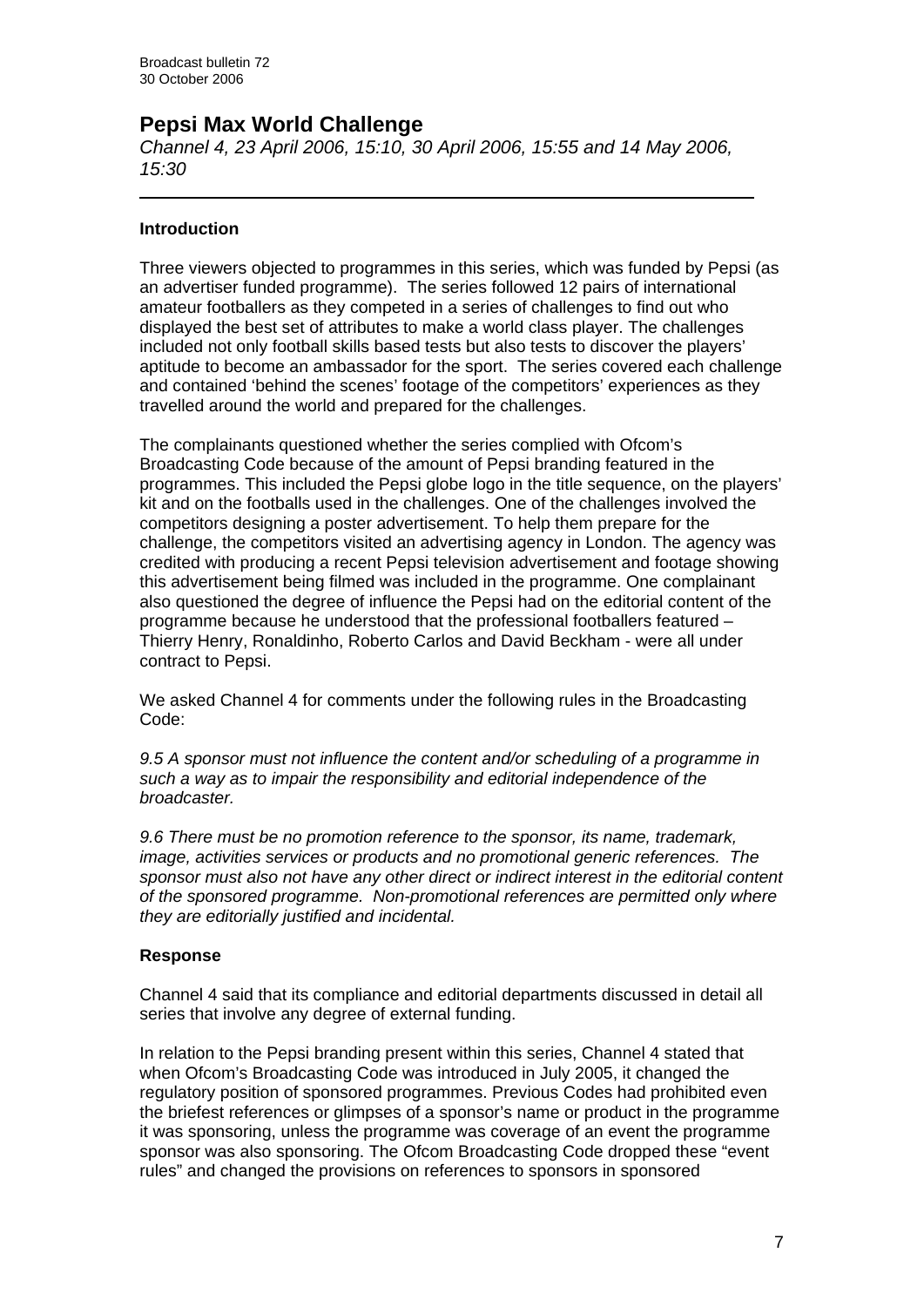programmes to prohibit "promotional references" but allow non-promotional references only where they were "editorially justified and incidental".

The dropping of the "event rules" introduced an element of uncertainty in this area. Channel 4 had taken the position that although the "event rules" no longer formally existed, the principle they encapsulated was still valid and went most of the way to meeting the requirements of Rule 9.6 in terms of editorial justification when covering events.

In this particular case, Channel 4 argued that the Pepsi Max World Challenge ("the PMWC") was a genuine event: the competition was clearly going to proceed whether or not Channel 4 covered it. It was an international competition that involved contestants from 12 countries worldwide.

When Channel 4 was first approached about the series, broadcasting rights had been agreed in all of the countries participating except the UK. Because it was apparent to Channel 4 that the PMWC event, albeit that it was the first time it had been run, was going to happen regardless of Channel 4's involvement, it was decided after discussion that acquiring broadcasting rights for Channel 4 was a possibility, subject to ensuring that the channel was able to require the organisers to provide material for broadcast in a form which was acceptable to the channel in both editorial and compliance terms.

To ensure this was the case, detailed discussions between the Channel and the production team took place well in advance of the event. Channel 4's main concern was to ensure that the branding involved would be as minimal as absolutely possible consistent with the nature of the event, and that there would be no advertising at all. Channel 4 was satisfied that the programmes could be made in a format that would meet its editorial and compliance requirements. While the programme title would reflect the name of the event, and the contestants would be wearing sporting apparel and using equipment that included a quite small and relatively discreet globe on their chests, there would be minimal shots of clothing with the Pepsi name on it, no advertising of any sort at the venues, and no branding at all in the background to interviews.

This was in quite vivid contrast to what would have occurred but for Channel 4's involvement, because broadcasters in other countries had raised no such concerns. Indeed, although the venues for the event remained completely unbranded in the coverage shown in all other countries involved (because of Channel 4's requirements) the interviews with the contestants shown in those countries by contrast included very significant branding and, in some cases, consumption of the sponsor's product during interviews. Channel 4 provided Ofcom with a DVD illustrating the distinction between the UK material and that broadcast in the other participating countries.

Channel 4 said that, notwithstanding the steps it had taken to minimise branding during filming, there remained a considerable amount of editing of the footage to be done in accordance with Channel 4's editorial and compliance instructions. This further differentiated the Channel 4 series from the much more heavily branded versions shown in the other countries. Edits were done to the way in which kit and equipment containing the globe were seen in the programme, and the channel tried to scrupulously avoid focusing or holding statically on the globe. Efforts were made to avoid seeing the word "Pepsi", and interviews with the UK contestants were cropped to remove any remaining branding.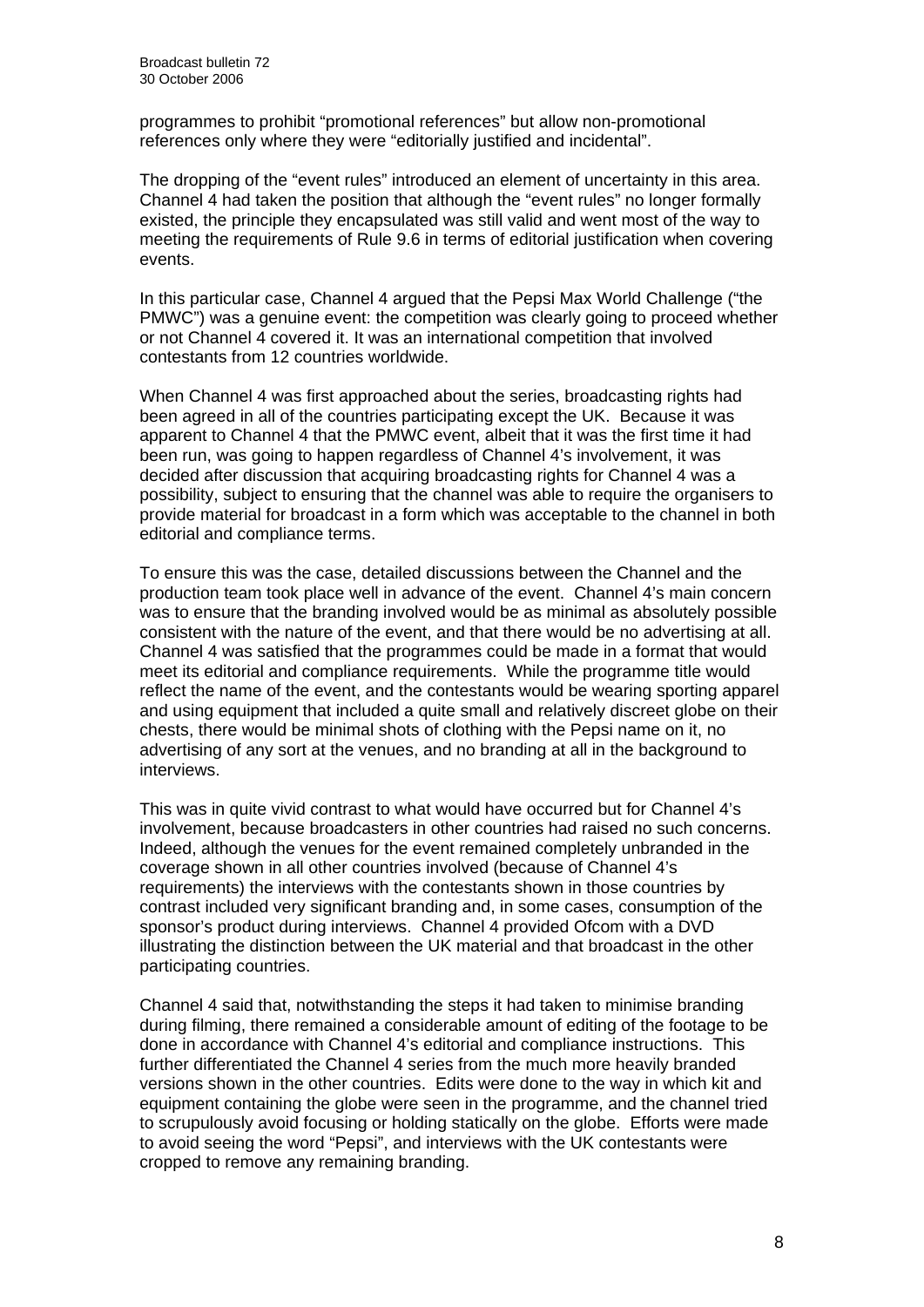Overall, Channel 4 exerted considerable influence over the content of the programme in both editorial and compliance terms. Channel 4 firmly believed that the compliance and editorial parameters that were laid down properly ensured that the level of branding shown in the UK programmes was, in the circumstances of covering such an event, editorially justified. It did not, in Channel 4's view, amount to undue prominence, nor did it constitute a promotional reference to the sponsor, and was therefore not in breach of the Code.

#### **Decision**

The rules under the Broadcasting Code which apply to advertiser-funded programmes are the same as for sponsored programmes.

As Channel 4 stated, there is no absolute prohibition on references to the sponsor in the programme they are sponsoring. However, the Code states that any reference (actual or generic) to a sponsor or a sponsor's product or service must be incidental, non-promotional and there must be editorial justification for its inclusion. Guidance issued by Ofcom states that "A reference to the sponsor within a programme must not be a condition of the sponsorship arrangement. Broadcasters should be aware that a reference to a sponsor within a programme may create a higher presumption of editorial influence by the sponsor."

Under the current Code (as with previous Codes), it is possible for an event sponsor to also sponsor the broadcast coverage of the event. However, as with all sponsored programmes, there should be no deliberate reference (verbal or visual) to the sponsor within the programme coverage (this would not preclude incidental shots of the sponsor's on-location branding that occur as a result of filming the event). The sponsor cannot 'place' their branding within programmes they are funding.

We note Channel 4's arguments for treating the PMWC as an event. However, the programmes themselves went beyond simply covering the challenges and consisted of 'behind the scenes' editorial material of the competitors preparing for challenges, visiting different locations around the world, interviews with professional football players with whom the sponsor had advertising contracts and footage of the sponsor's television advertising campaign being filmed. In this sense, we do not consider that these programmes could be classified as simply as coverage of an "event".

Much of the material in the programmes included visual references to Pepsi branding. This included: the Pepsi 'globe' logo on the competitors' kits, which was worn almost exclusively by the competitors – not only when competing in the challenges; Pepsi branding on all the footballs used in the challenges, for practice and when competitors were shown having a 'kickabout' while sightseeing in the countries they were visiting; the Pepsi 'globe' in the opening title sequence and branding that appeared on the set of the Pepsi television commercial. In addition, there were verbal references within the programme to the full title of the competition and to the Pepsi television advertisement. The level of the sponsor's branding present within the series therefore exceeded that which would naturally result from broadcasting coverage of an event. Because the series was funded by Pepsi, the branding present appeared to be deliberately placed and not incidental.

The Code's rules on the content of sponsored programmes are derived from the requirements of European legislation, the Television Without Frontiers Directive. Article 17 1(a) of the Directive states "*the content and scheduling of sponsored programmes may in no circumstances be influenced by the sponsor in such a way as*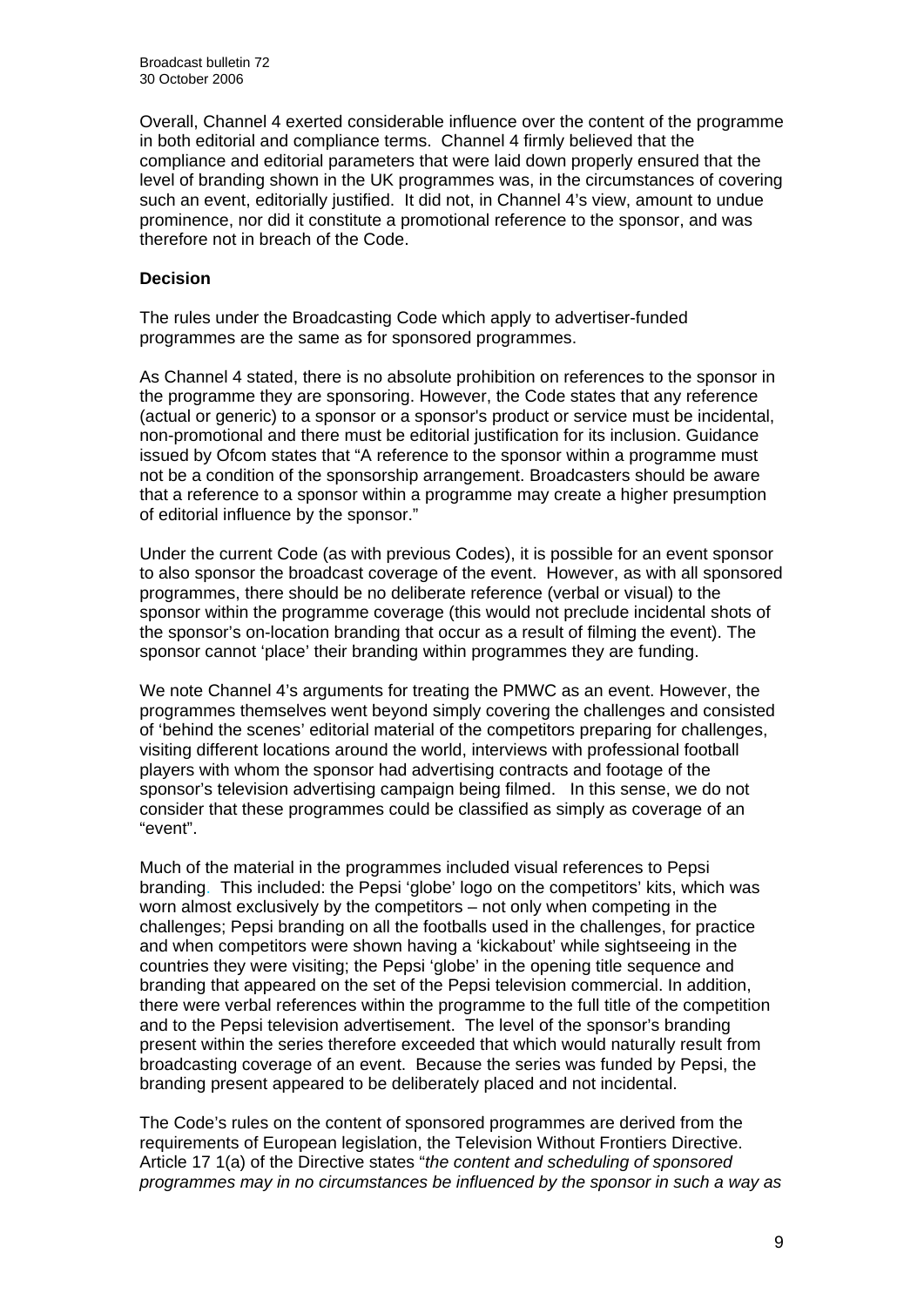$\overline{a}$ 1

*to affect the responsibility and editorial independence of the broadcaster in respect of programmes".* 

While we recognise the extensive steps taken by the broadcaster at all stages of the production to exercise editorial control and minimise branding, we consider that a series such as this, which is funded by a sponsor with the apparent view to including its branding, is incompatible with the requirements of the Code.

Sponsor references within a sponsored programme are acceptable only where they do not result from the sponsorship arrangement, are not unduly prominent and are not included to raise awareness of the sponsor (they must be incidental, editorially justified and non-promotional). A programme funded by a sponsor about an event it is sponsoring is likely to fall foul of the Code's requirements if it contains material featuring the sponsor's branding beyond that which appears at the event itself. The Code rules in this area are consistent with the rules imposed under previous Codes<sup>1</sup>.

We therefore consider that the degree and apparent deliberate placing of sponsor branded content within the series was in breach of the Code.

**Breach of Rules 9.5 and 9.6 (the content of sponsored programmes).** 

http://www.ofcom.org.uk/static/archive/itc/itc\_publications/complaints\_reports/programme\_complaints/sh ow\_complaint.asp-prog\_complaint\_id=492.html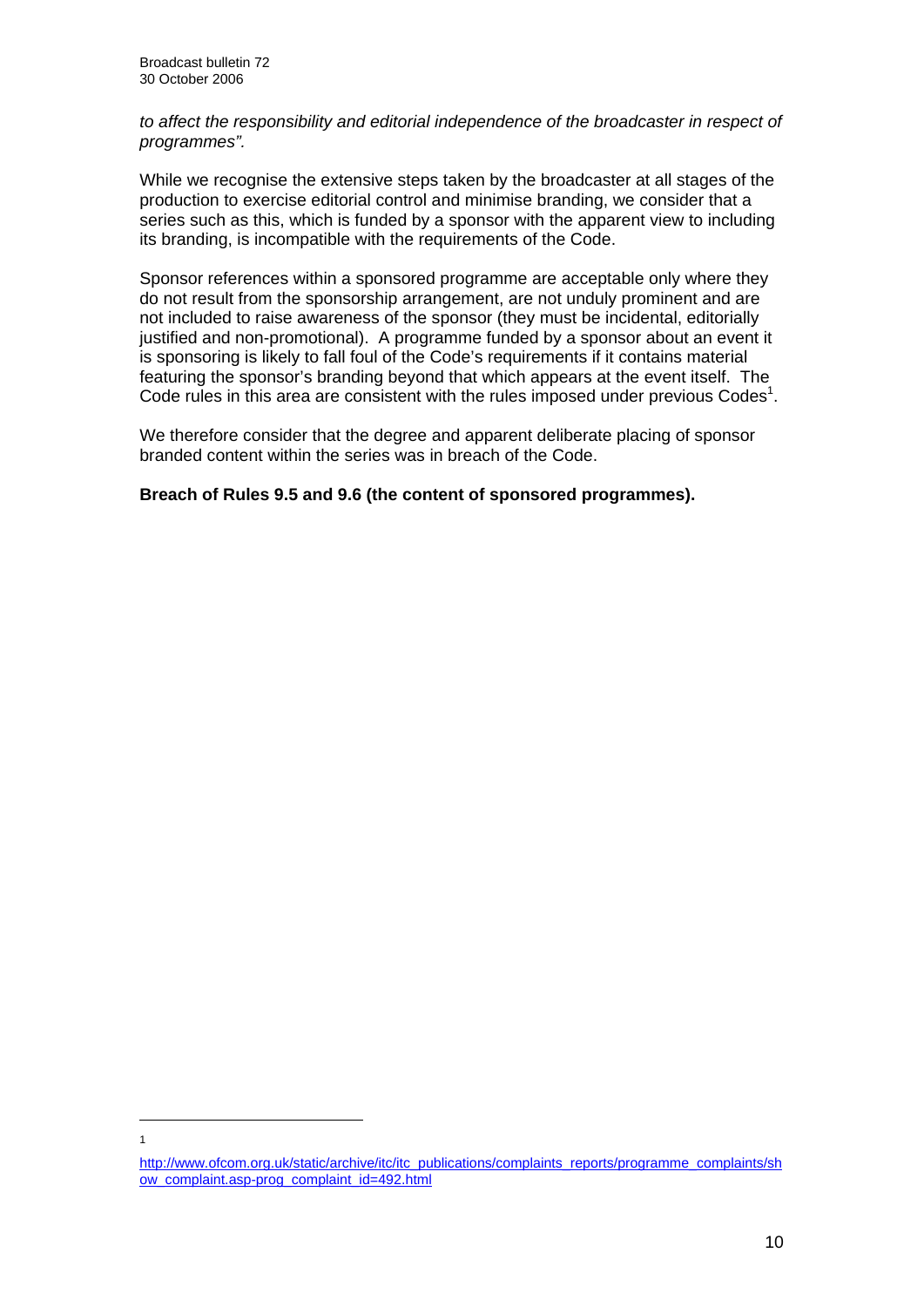## **Number Up**

*Quiz Call, 1 June 2006, 20:50*

#### **Introduction**

This was a competition in which viewers were asked to "Complete the Phrases". Each phrase began with a number between one and ten. The remaining words were revealed if the phrase was identified correctly on air by a caller, for example:

"Two…sides to every story" "Six…of one, half a dozen of the other"

When the competition ended, the remaining unidentified answers were revealed. A viewer believed the answer revealed for "Ten", which was "Tentacles", was unfair, as it was a single word, not a phrase.

#### **Response**

Channel 4 said that this was the first time this particular competition had been featured and, in light of the complainant's comments, it had revisited the game and tightened the rules so that words would be avoided and only phrases would be used in future. The broadcaster also confirmed that subsequent broadcasts in which the *Number Up* competition was featured would show the numbers numerically, not written as words, to avoid single words being formed by adding characters to the written number. The complainant had been offered five free calls to future competitions.

#### **Decision**

We welcome Channel 4's prompt acknowledgment and measures to ensure that such an incident does not occur again. However, we do not consider that this was necessarily a matter of tightening the rules. In this case, the broadcaster asked the viewers to call in and "Complete the Phrase", but the answer "Tentacles" is not a phrase and it would have therefore been almost impossible for callers to guess the correct answer. As a result, some callers were likely to have been unfairly rejected.

#### **Breach of Rule 2.11**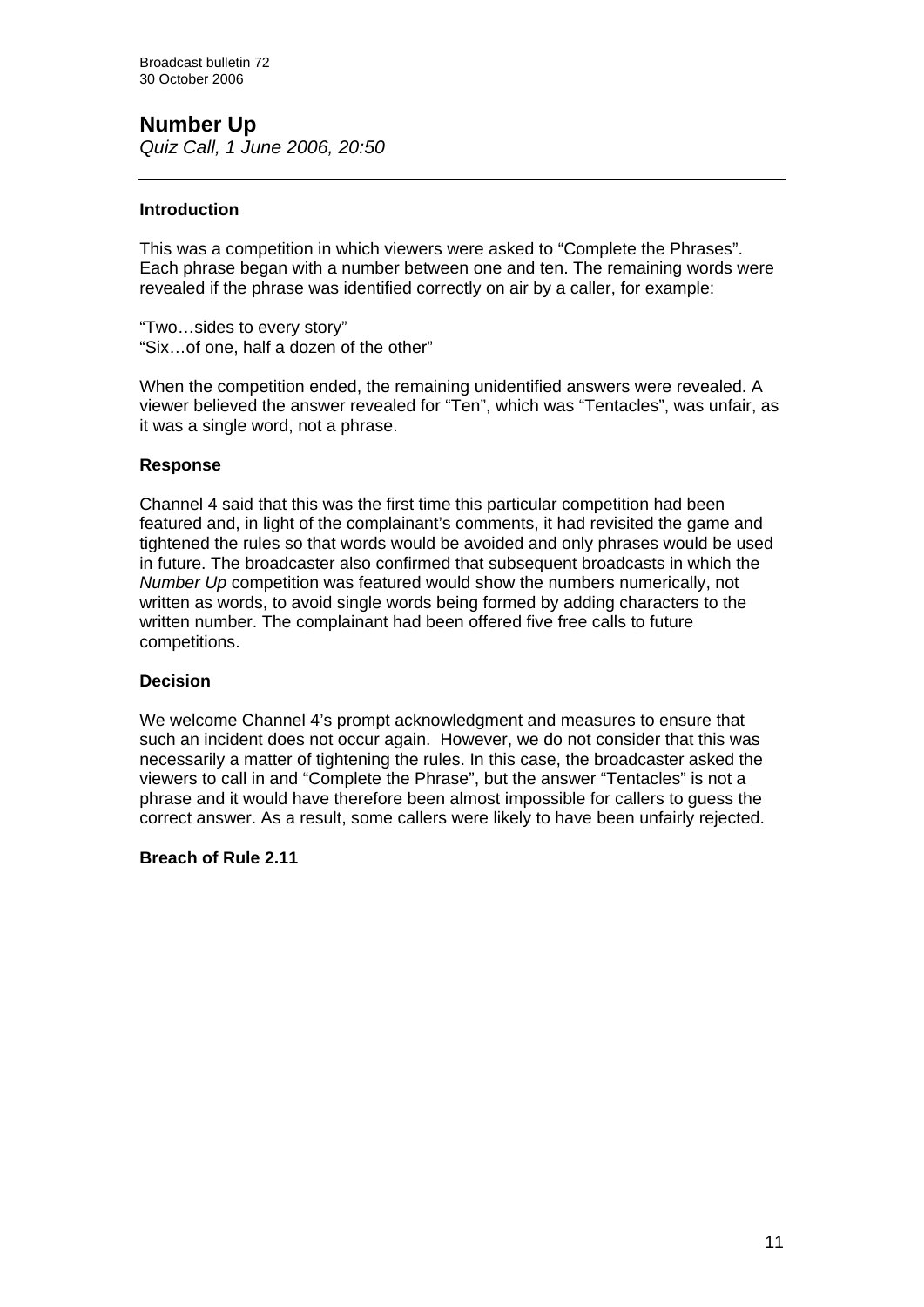## **Not in Breach**

### **Friday Night With Jonathan Ross**

*BBC1, 23 June 2006, 22:45*

#### **Introduction**

 $\overline{a}$ 

In this edition of the series, Jonathan Ross interviewed the Leader of the Opposition David Cameron. Although the interview was mainly about Mr Cameron's political vision, the presenter asked him about the possibility that he had a crush on Margaret Thatcher in his formative teenage years and "may have considered Margaret Thatcher in a carnal manner. . . . as pin up material". Jonathan Ross later interrupted David Cameron's comments about party policy with the question "But did you or did you not have a wank thinking about Thatcher?"

251 viewers complained that Jonathan Ross' line of questioning of David Cameron, including suggestive sexual references to Margaret Thatcher, was vulgar, disrespectful and unfair to both parties.

Viewers also objected to the inclusion of strong language and that the BBC did not edit out these elements of the programme.

#### **Decision**

People who participate in a programme (and others directly affected by a programme) do have recourse, if they feel that they have been treated unfairly in the programme or that their privacy has been infringed without justification, to complain to Ofcom.

However, in law Ofcom cannot consider complaints of unfair treatment or unwarranted infringements of privacy made by third parties, unless those third parties are explicitly authorised to do so by a programme participant or someone directly affected by a programme. Therefore only those who have participated in (or are directly affected by) a programme can make claim to having been treated unfairly or had their privacy infringed without justification.

Neither David Cameron nor Baroness Thatcher – nor people acting on their behalf and with their authority – have complained to Ofcom about the interview. We are therefore not able to consider complaints made by members of the public that the interview was unfair to David Cameron or Baroness Thatcher.

We also note that David Cameron in response to the question (on the BBC Radio 5 Live's Breakfast programme on 26 June 2006) "would you go on again?" answered that "…in terms of a programme that gets watched by a lot of people and an opportunity to get your message across, yes I would…Jonathan Ross's show is watched by millions of people, you know of course I don't agree with all the questions he asks but, you know, my point is to go on the programme and put myself across and they can take responsibility for what they do…"

In relation to offence we considered Rule 2.3:

#### **Rule 2.3** states:

*In applying generally accepted standards broadcasters must ensure that material which may cause offence is justified by the context… Such material*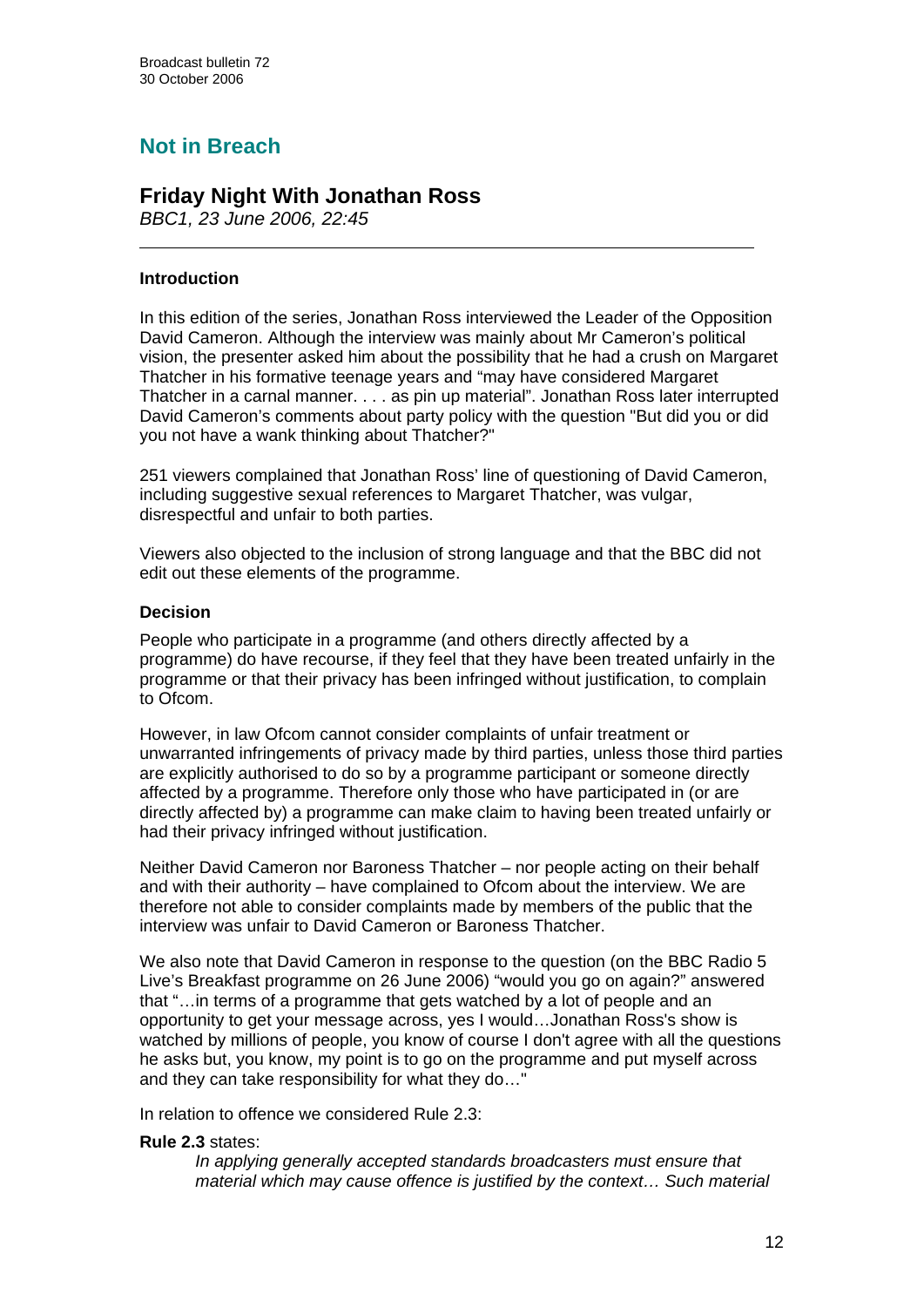*may include, but is not limited to, humiliation, distress, violation of human dignity, discriminatory treatment or language (for example on the grounds of age, disability, gender, race, religion, beliefs and sexual orientation)…* 

*Context includes, (but is not limited to): the editorial content of the programme, programmes or series; the service on which the material is broadcast; the degree of harm or offence likely to be caused by the inclusion of any particular sort of material; the likely expectation of the audience; the extent to which the nature of the content can be brought to the attention of the potential audience.* 

Television comedy has a tradition of challenging viewers' concepts of what is acceptable. Freedom of expression means that broadcasters have the right to explore ideas providing they comply with the law and with Ofcom's Broadcasting Code. The legislation requires Ofcom to balance the necessary protection of members of the public from offensive and harmful material with an appropriate level of freedom of expression for broadcasters.

Jonathan Ross has a very well-established presenting style, which is deliberately provocative. The decision by the BBC to schedule this series at this time of night is an indication to viewers that the programme may contain provocative material.

We recognise that the interview with David Cameron may have attracted some people who were not regular viewers of the series and who may have found Jonathan Ross' comments uncomfortable. We also acknowledge that for some viewers the use of this language would be considered to be crude.

However, Jonathan Ross' comments were made in the context of an interview with a senior politician who is extremely experienced in handling the media. The interview was part of a late night chat show hosted by a presenter whose style is deliberately risqué, satirical and provocative – an approach with which the large majority of the audience is very familiar. In the context of a chat show, with the interview itself being shown well after the watershed at 23:30, and in its regular slot, we do not consider that the content of the interview was so extreme that it breached generally accepted standards.

It was also noted that the use of strong swearing in the programme was bleeped.

#### **Not in Breach**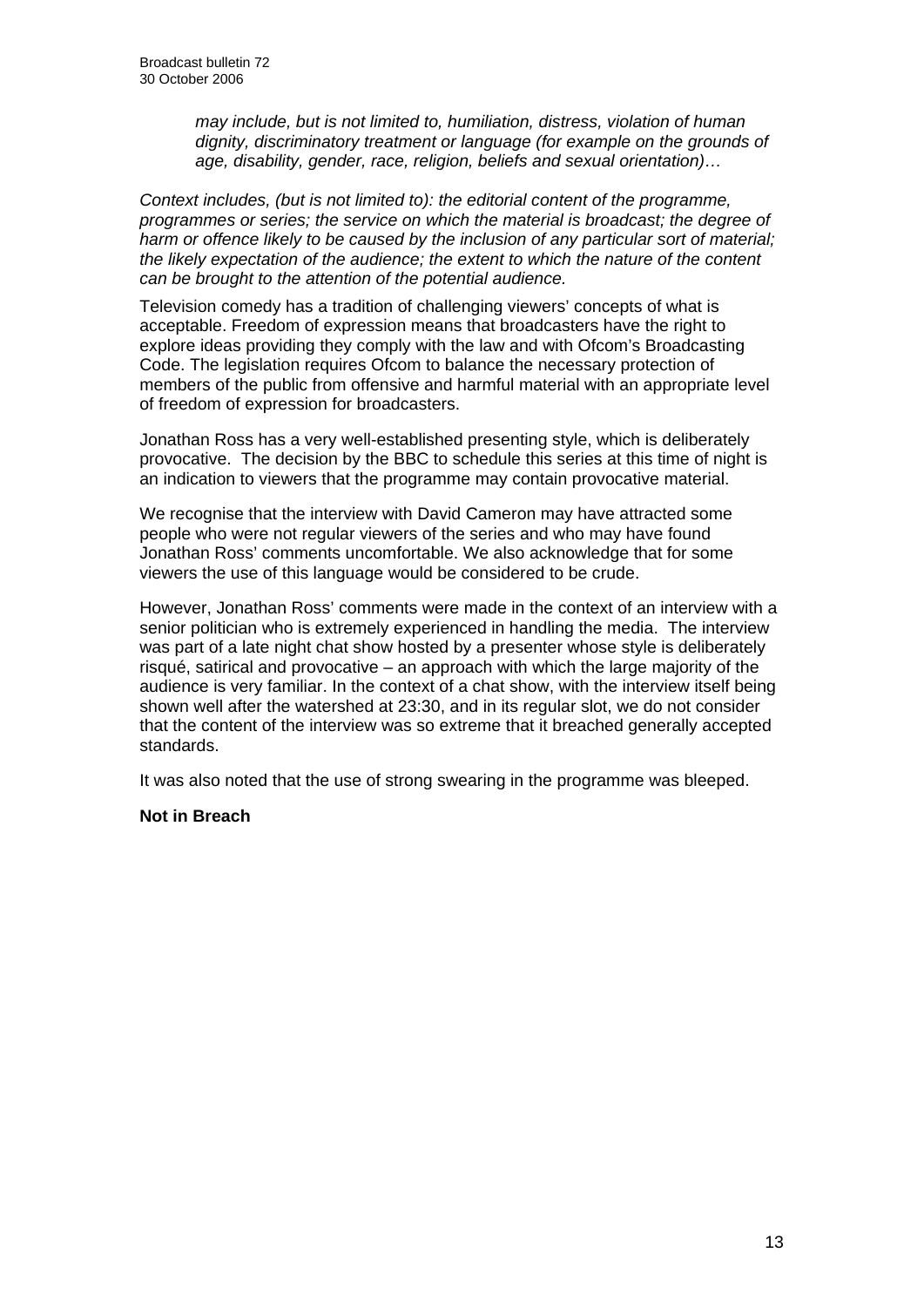## **Fairness and Privacy Cases**

## **Upheld**

## **Complaint by MacKenzie & Co (Solicitors) on behalf of Dr Gurdeep Singh**

*Religious Programme, Akash Radio, 22 July 2005* 

**Summary:** Ofcom has upheld this complaint of unfair treatment. MacKenzie & Co (Solicitors) ("MacKenzie & Co") complained on behalf of Dr Gurdeep Singh that he was treated unfairly in the broadcast of the programme. This edition of Akash Radio's religious programme included an interview with one of Akash Radio's presenters, Mr Kulvinder Singh. Mr Kulvinder Singh referred in his interview to allegations previously made about him by Dr Gurdeep Singh, a presenter on Panjab Radio. Dr Gurdeep Singh had alleged, during his radio programme, that Mr Kulvinder Singh breached a Sikh religious edict by taking a copy of the Holy Granth Sahib (Sikh Holy scripture) from a Gurdwara (Sikh temple) to a wedding hall where alcohol, meat and cigarettes were served. Mr Kulvinder Singh referred to Dr Gurdeep Singh by name, challenged him to prove his allegations and made reference to Dr Gurdeep Singh's alleged involvement with the Rashtriya Sikh Sangat ("the RSS") organisation. Mr Kulvinder Singh also referred to the punishment that should be given to Dr Gurdeep Singh if he failed to prove his allegations about Mr Kulvinder Singh, and the punishment that Mr Kulvinder Singh should receive if Dr Gurdeep Singh did provide proof of his allegations.

Ofcom concluded that:

- The allegations made about Dr Gurdeep Singh were intended to be critical of him. He should, therefore, have been given an appropriate and timely opportunity to respond. Ofcom was not satisfied that such an opportunity was given to him.
- The reference to the punishment that should be meted out to Dr Gurdeep Singh, if he failed to substantiate allegations he had made about Mr Kulvinder Singh in an earlier broadcast, was also clearly intended to be critical of him. He should, again, have been given an appropriate and timely opportunity to respond. Again, Ofcom was not satisfied that he was given such an opportunity.

#### **Introduction**

Akash Radio provides music, news and speech programmes in English and Panjabi for the Panjabi speaking community.

This edition of Akash Radio's religious programme included an interview with one of Akash Radio's presenters, Mr Kulvinder Singh. Mr Kulvinder Singh referred in his interview to allegations previously made about him by Dr Gurdeep Singh, a presenter on another radio station, Panjab Radio. Dr Gurdeep Singh had alleged during his radio programme that Mr Kulvinder Singh breached a Sikh religious edict by taking a copy of the Holy Granth Sahib (Sikh Holy scripture) from a Gurdwara (Sikh temple) to a wedding hall where alcohol, meat and cigarettes were served. Mr Kulvinder Singh referred to Dr Gurdeep Singh by name, challenged him to prove his allegations and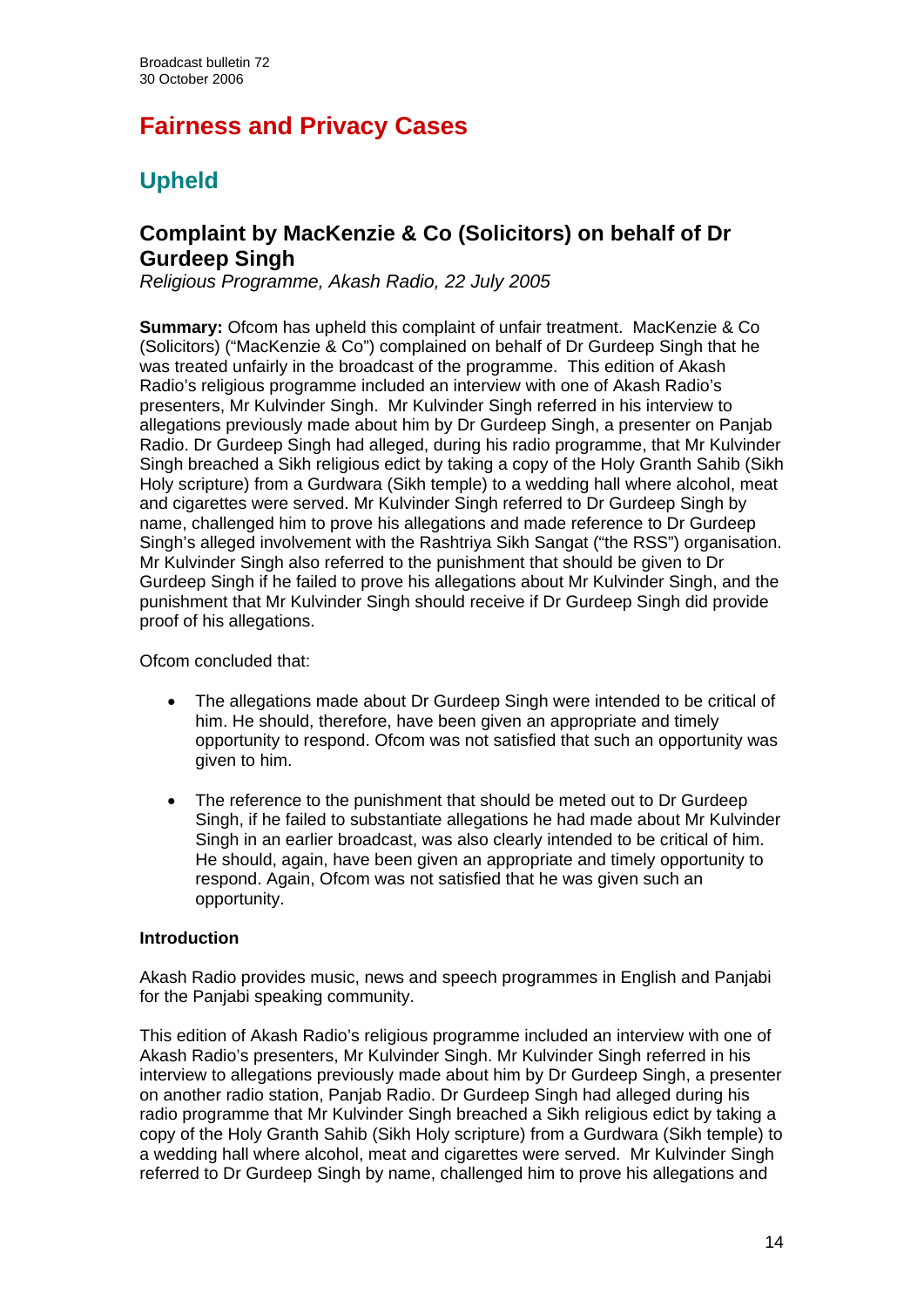made reference to Dr Gurdeep Singh's alleged involvement with the Rashtriya Sikh Sangat ("the RSS") organisation. Mr Kulvinder Singh also referred to the punishment that should be given to Dr Gurdeep Singh if he failed to prove his allegations about Mr Kulvinder Singh and the punishment that Mr Kulvinder Singh should receive if Dr Gurdeep Singh did provide proof of his allegations.

MacKenzie & Co complained on behalf of Dr Gurdeep Singh that he was treated unfairly in the broadcast of the programme.

#### **Complaint**

#### **Dr Singh's case**

In summary, MacKenzie & Co complained that Dr Gurdeep Singh was treated unfairly in the broadcast programme in that:

- a) It was wrongly alleged by Mr Kulvinder Singh that Dr Gurdeep Singh was a member of the RSS. Dr Singh claimed that the RSS was an organisation that, although it claimed to promote Sikh/Hindu relations, aimed to attack and swallow the Sikh religion as part of Hinduism and was therefore seen in the Sikh community as an anti-Sikh organisation. Dr Gurdeep Singh had, six or seven years ago while working as a journalist, had an opportunity to interview the RSS chief, Chiranjiv, at his home. However, Mr Kulvinder Singh wrongly alleged that regular meetings of the RSS were held at Dr Gurdeep Singh's home. He also alleged that Dr Gurdeep Singh was funded by the RSS. Dr Gurdeep Singh was not contacted by letter or in any other way by Akash Radio, in order to invite him to respond to these allegations nor was there any reference in the programme to him having been invited to respond.
- b) Mr Kulvinder Singh stated unfairly that Dr Gurdeep Singh was "such a man whose face should be painted black and, with a garland of flowers around his neck, should be paraded in Southall".

#### **Akash Radio's case**

In response to the complaint of unfair treatment, Akash Radio said in summary:

a) Prior to this programme, Dr Gurdeep Singh had made allegations on a programme he presented on Panjab Radio against Akash Radio, its managing director, Mr Sukhwinder Singh, and Mr Kulvinder Singh. (These allegations are the subject of separate complaints to Ofcom). Mr Sukhwinder Singh and others had witnessed an RSS meeting that took place at Dr Gurdeep Singh's house. When Mr Sukhwinder Singh attended Dr Gurdeep Singh's house, Chiranjiv, the RSS chief, and others were in a meeting. Dr Gurdeep Singh asked Mr Kulvinder Singh and other visitors to become RSS members. When asked if he himself was a member, Dr Gurdeep Singh said that he was and that that was why the meeting was being held at his house. However, it was not said on the programme that regular meetings of the RSS were held at Mr Gurdeep Singh's home. The suggestion that Dr Gurdeep Singh was funded by the RSS was the personal view of Mr Kulvinder Singh. Akash Radio contacted Dr Gurdeep Singh by telephone and letter on a number of occasions and invited him to air his views on Akash Radio. All efforts to get the allegations clarified on air failed. Both Dr Gurdeep Singh and Mr Kulvinder Singh were given equal opportunities to present their own sides of the story.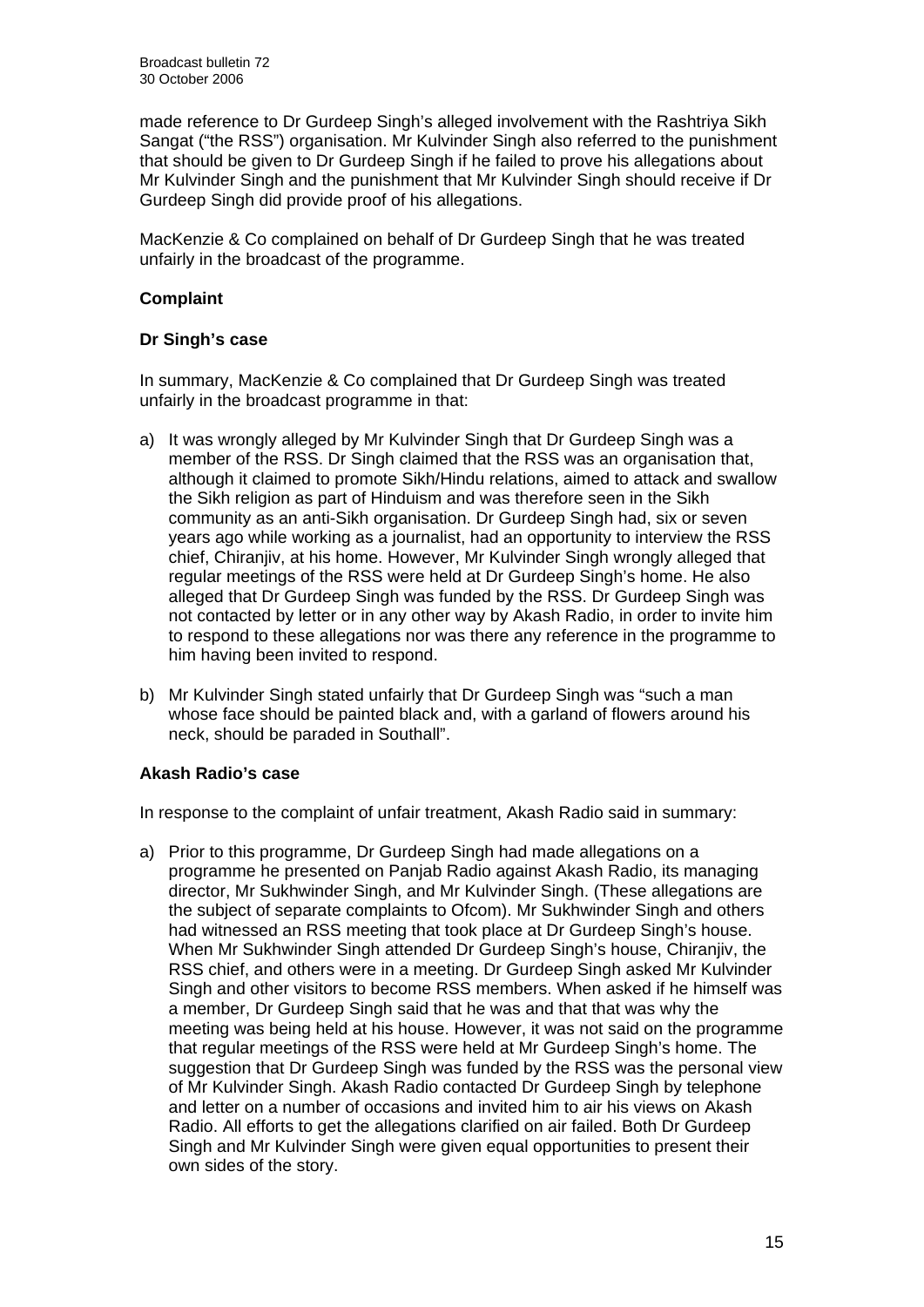b) As regards the suggestion that Dr Gurdeep Singh should have his face blackened, be garlanded with shoes and paraded in Southall, it was a custom in Indian culture that if a renowned person said or did something dishonourable his face was blackened, he was garlanded with shoes, mounted on a donkey and paraded in the area. Mr Kulvinder Singh referred to this traditional method of punishment while expressing his views and said that if Dr Gurdeep Singh could not prove the allegations he had made against Mr Kulvinder Singh, the Sikh nation should punish him in this traditional way. Mr Kulvinder Singh did not say that he wanted to give Dr Gurdeep Singh this punishment himself, but put himself and Dr Gurdeep Singh in the hands of the Sikh nation, so that whoever was guilty should take the punishment.

#### **Decision**

Ofcom's statutory duties include the application, in the case of all television and radio services, of standards that provide adequate protection to members of the public and all other persons from unfair treatment and unwarranted infringements of privacy in programmes included in such services.

In carrying out its duties, Ofcom has regard to the need to secure that these standards are applied in a manner that best guarantees an appropriate level of freedom of expression. Ofcom is also obliged to have regard, in all cases, to principles that require regulatory activities to be transparent, accountable, proportionate, consistent and targeted only at cases in which action is needed.

This case was referred to Ofcom's Executive Fairness Group for consideration. Ofcom's decision is set out below, by reference to each of the heads of Dr Gurdeep Singh's complaint. Ofcom reached its decision having considered an English language translation of the relevant part of the programme.

As a preliminary point, Ofcom noted that there were varied accounts of events between the complainant and broadcaster. Ofcom is not a fact-finding tribunal and it is not within its remit to determine the nature or accuracy of particular accounts of events. Rather, Ofcom is responsible for determining whether a particular broadcast has resulted in unfairness to an individual or organisation. Further, while broadcasters and contributors are not prevented from making potentially damaging comments in broadcast programmes, where this happens, the person about whom such comments are made must be given a clear and proper opportunity to respond.

The ex-BSC Code ("the Fairness Code") was the applicable Code when this programme was broadcast. The Fairness Code states, in Paragraph 7, that broadcasters should take special care when their programmes are capable of adversely affecting the reputation of individuals, companies or other organisations and that broadcasters should take all reasonable care to satisfy themselves that all material facts have been considered before transmission and so far as possible are fairly presented. Paragraph 11 of the Fairness Code also states that where a programme alleges wrongdoing or incompetence, or contains a damaging critique of an individual or organisation, those criticised should normally be given an appropriate and timely opportunity to respond to or comment on the arguments and evidence contained within that programme.

a) Dr Gurdeep Singh complained that it was alleged on the programme that he was a member of the RSS, that regular meetings of the RSS were held at his home and that he was funded by the RSS. As explained above, Dr Singh claimed that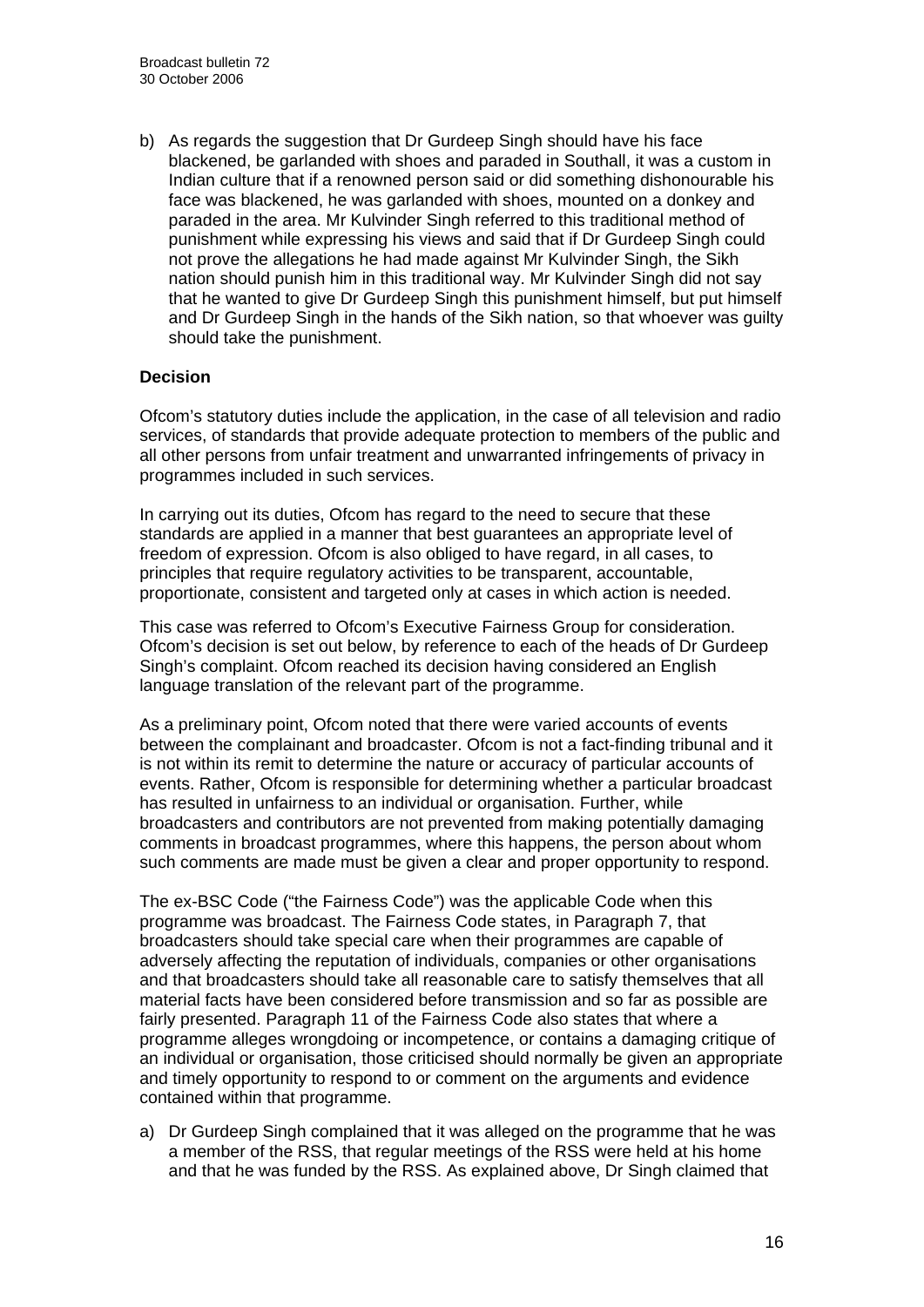RSS was an organisation that, although it claimed to promote Sikh/Hindu relations, aimed to attack and swallow the Sikh religion as part of Hinduism and was therefore seen in the Sikh community as an anti-Sikh organisation. Ofcom noted that the programme referred to Dr Gurdeep Singh being "paid for" involvement with the RSS, rather than being "funded" by the organisation. Ofcom was not in a position to determine whether the reference to membership of the RSS, holding meetings of the RSS at his home and being paid for involvement with the RSS in fact constituted a damaging critique of Dr Gurdeep Singh. However, it was clear that the allegations, made in response to matters raised by Dr Gurdeep Singh in an earlier broadcast on Panjab Radio, were intended to be critical of him. In these circumstances and in accordance with the Fairness Code, Dr Gurdeep Singh should have been given an appropriate and timely opportunity to respond. Akash Radio provided no documentary evidence that any such opportunity was given to Dr Gurdeep Singh and nor was there any reference in the programme to such an opportunity having been offered. Ofcom was therefore not satisfied that he was given a proper opportunity to respond. This was unfair to Dr Gurdeep Singh.

Ofcom found that Dr Gurdeep Singh was treated unfairly in the programme in this respect.

b) Dr Gurdeep Singh complained that it was suggested in the programme that he was a man whose face should be painted black and, with a garland of shoes around his neck, should be paraded in Southall. Ofcom noted that both parties appeared to accept that the punishment referred to was a traditional one. Although it was not referred to in the programme as a traditional punishment, Ofcom took the view that the majority of listeners would have understood that to be the case. Broadcasters have to take care when remarks made by guests are capable of adversely affecting the reputation of an individual. In this case, the reference to the punishment that should be meted out to Dr Gurdeep Singh if he failed to substantiate allegations he had made on Panjab Radio about Mr Kulvinder Singh was clearly intended to be critical of him. As under a) above, Dr Gurdeep Singh should therefore have been offered an appropriate and timely opportunity to respond. Akash Radio failed to provide documentary evidence of such an opportunity being given to Dr Gurdeep Singh and there was no reference in the programme to such an opportunity having been offered. Ofcom was therefore not satisfied that he was given a proper opportunity to respond. This was unfair to Dr Gurdeep Singh.

Ofcom found that Dr Gurdeep Singh was treated unfairly in the programme in this respect.

Accordingly, Ofcom found that Dr Gurdeep Singh was treated unfairly in the programme and his complaint was upheld.

Ofcom has directed Akash Radio to broadcast a summary of this adjudication.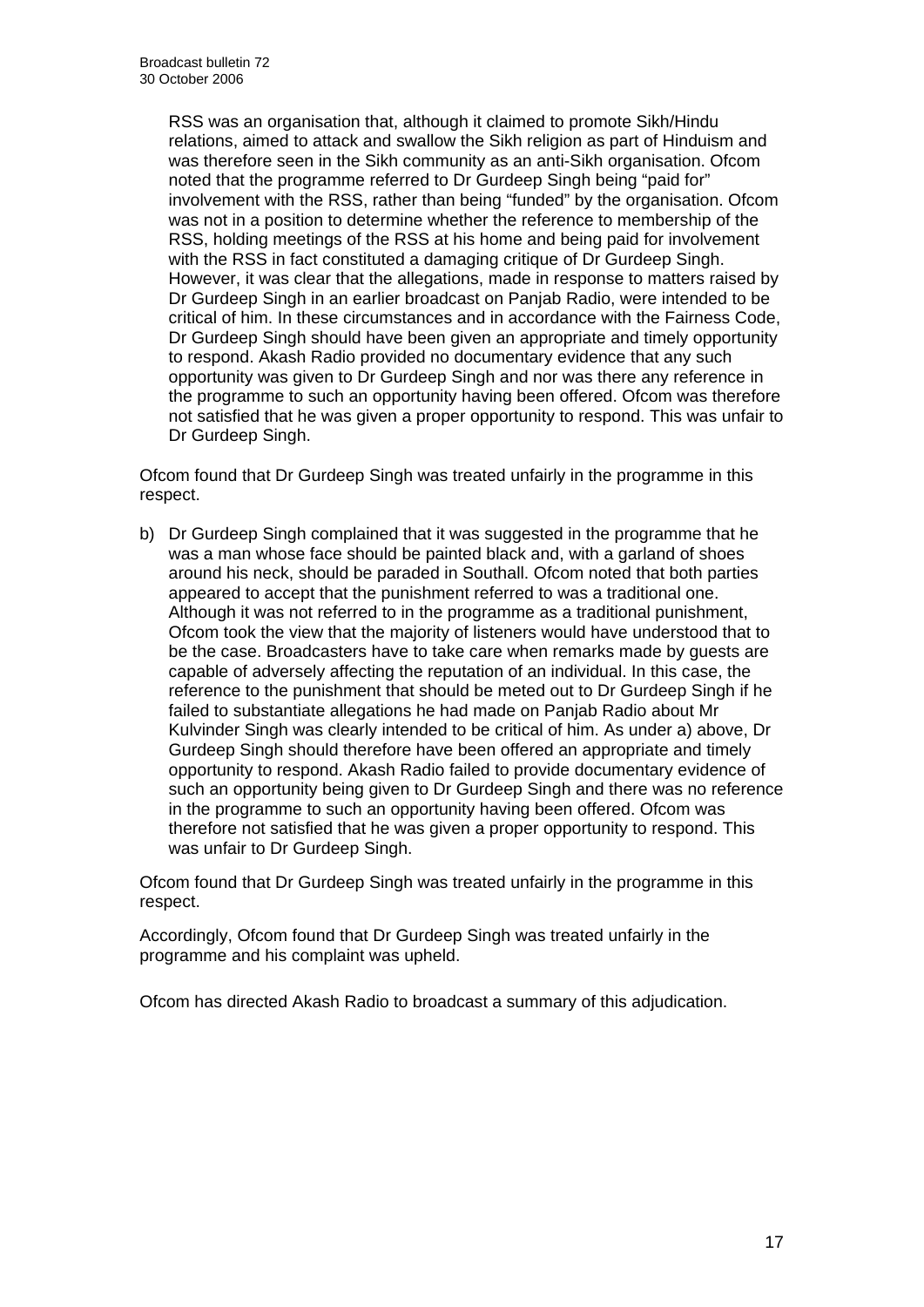## **Complaint by Mr Kulvinder Singh**

*Panjab Radio News, Panjab Radio, 4 July 2005 Panjabian di Gal Baat, Panjab Radio, 4 July 2005 and Chardikala, Panjab Radio, 12 July 2005* 

**Summary:** Ofcom has upheld, with a limited exception, this complaint of unfair treatment.

Mr Kulvinder Singh complained that both he, and Akash Radio where he is a presenter, were unfairly treated in the programmes as broadcast. The items were a News bulletin and two subsequent programmes on Panjab Radio. Mr Kulvinder Singh complained that the programmes portrayed him unfairly; included comments that he should not be called "Giani" or priest; accused him of making money through the conduct of religious services; and, accused him of supporting an anti-Sikh organisation. Mr Kulvinder Singh further complained that the programmes unfairly accused Akash Radio, of advertising programmes concerned with magic and encouraged listeners not to listen to, or otherwise support, Akash Radio.

Ofcom concluded that:

- Mr Kulvinder Singh and Akash Radio were unfairly treated in the News and Panjabian di Gal Baat programmes in that the programmes contained a damaging critique of each and did not provide an appropriate and timely opportunity for them to respond to the allegations made.
- Mr Kulvinder Singh was treated unfairly in the Chardikala programme in that although he was not named allegations were made which would result in a reasonable listener's conclusion that Mr Kulvinder Singh was being referred to, and the broadcaster took no steps to safeguard his reputation.
- No evidence was found to support Mr Kulvinder Singh's complaint that he was accused of supporting an organisation, anti-Sikh or otherwise, and this limited complaint was not upheld.

#### **Introduction**

Panjab Radio provides music, news and speech programmes in English and Panjabi for the Panjabi speaking community.

On 4 July 2005 the station's mid-day news carried a report concerning the alleged breaching of a Sikh religious edict at a wedding ceremony. The news report, read by presenter Dr Gurdeep Singh, stated that two copies of the Holy Granth Sahib (Sikh Holy Scriptures) had been brought to the wedding venue, Baylis House, a hall where alcohol, meat and cigarettes were served, even though this action was prohibited by a Sikh religious edict. The report stated that one of the copies of the Holy Scriptures had been taken there from the Miri Piri Gurdwara (Sikh temple) by the Giani (priest) Mr Kulvinder Singh. The item included an interview with Mr Sardar Jaswant Singh Thekedar, president of the Miri Piri Gurdwara condemning this action. The item concluded with Dr Gurdeep Singh referring to Mr Kulvinder Singh as a presenter on a local radio station "which openly broadcasts adverts and programmes about magical remedies, amulets etc".

The news report was followed by the *Panjabian di Gal Baat* programme presented by Mr Manjit Singh which returned to the issue of the wedding ceremony raised in the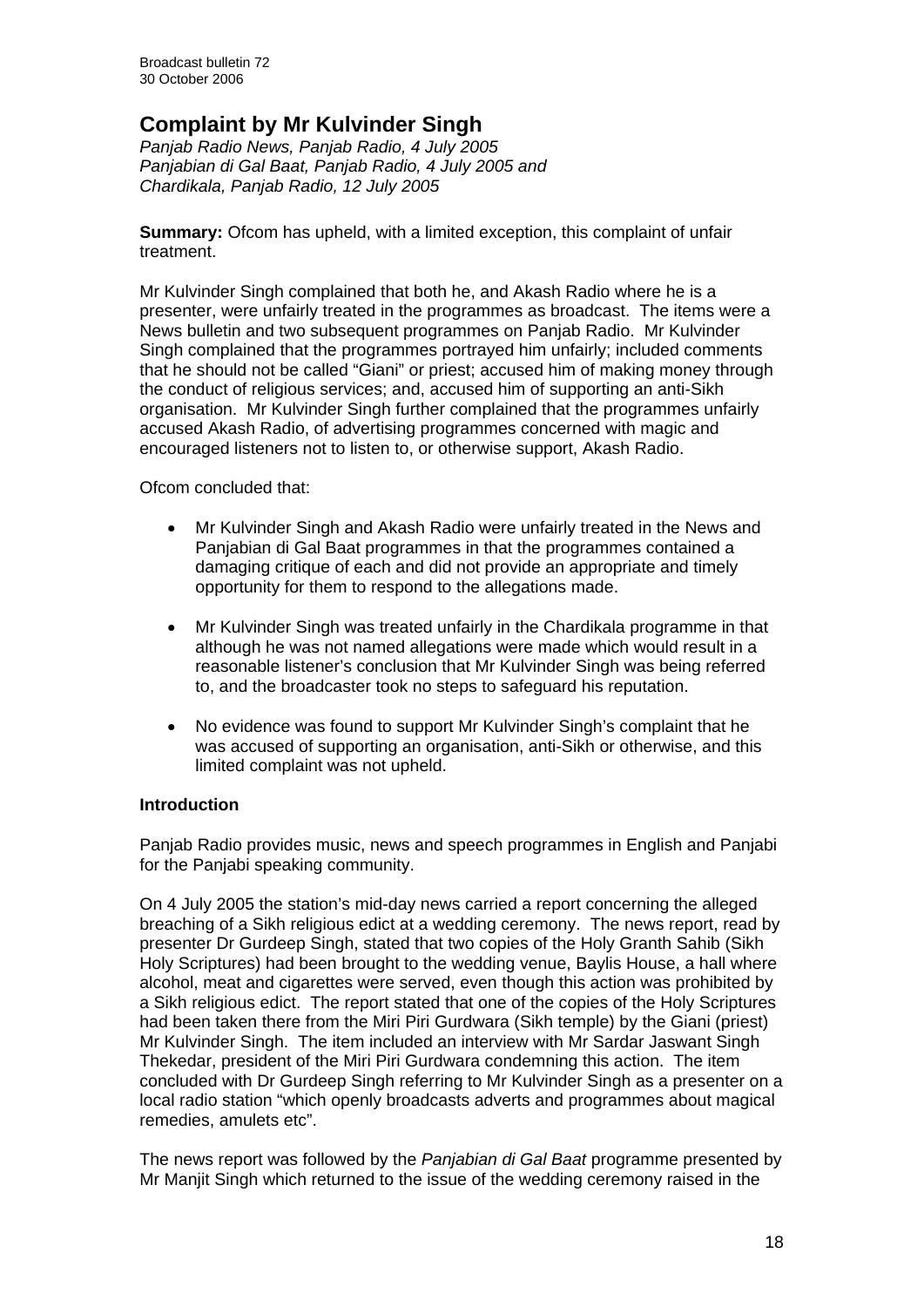news and included criticism of both Mr Kulvinder Singh and Akash Radio. The programme included contributions from Mr Surjit Singh Ghuman, managing director of Panjab Radio, Mr Jaswant Singh Thedekar, President of the Miri Piri Gurdwara and callers.

On 12 July 2006 on the *Chardikala* programme, presenter Dr Gurdeep Singh criticised an un-named individual, and those running an un-named radio station, of drinking and stealing, and stated that he had the video evidence of an un-named individual at wedding ceremonies.

Mr Kulvinder Singh, a presenter on Akash Radio, complained that he was discussed on both the mid-day news, *Panjabian di Gal Baat* and *Chardikala* and that both he and Akash Radio were treated unfairly.

#### **The Complaint**

#### **Mr Kulvinder Singh's case**

In summary, Mr Kulvinder Singh complained that both he and Akash Radio were treated unfairly in that:

- a) On 4 July 2005 his name appeared in a mid-day news item that was false, onesided and was used to damage his image in public. He was accused of misusing religion and his radio station was mentioned in undertones resulting in unfairness both to himself and Akash Radio.
- b) On 4 July 2005 he was again targeted by the programme *Panjabian Di Gal Baat* which immediately followed the news. It was said that he should not be called Giani (priest) and that addressing him as Giani was the biggest sin. He was also accused of making money by performing religious services and called a thug, resulting in unfairness to him.
- c) The presenter of *Panjabian Di Gal Baat* deliberately, and unfairly, prompted a caller to name Akash Radio and called for people not to listen to the religious programmes delivered by him, nor financially to support Akash Radio resulting in unfairness to Akash Radio.
- d) On 12 July 2005, in the programme *Chardikala*, hosted by Dr Gurdeep Singh, he was accused of drinking alcohol in a deliberate attempt to tarnish his image as a religious person. He was also accused of supporting an anti-Sikh organisation and of being a government agent. It was claimed that video recordings showed his conduct resulting in unfairness to him.

#### **Panjab Radio's case**

In summary, Panjab Radio responded to Mr Kulvinder Singh's fairness complaint as follows: all Panjab Radio programmes are aired according to Ofcom's rules and regulations; the broadcasters are fully trained and have worked in the broadcasting industry for many years.

Panjab Radio also provided transcripts of the items together with English language translations.

#### **Mr Kulvinder Singh's comments on Panjab Radio's response**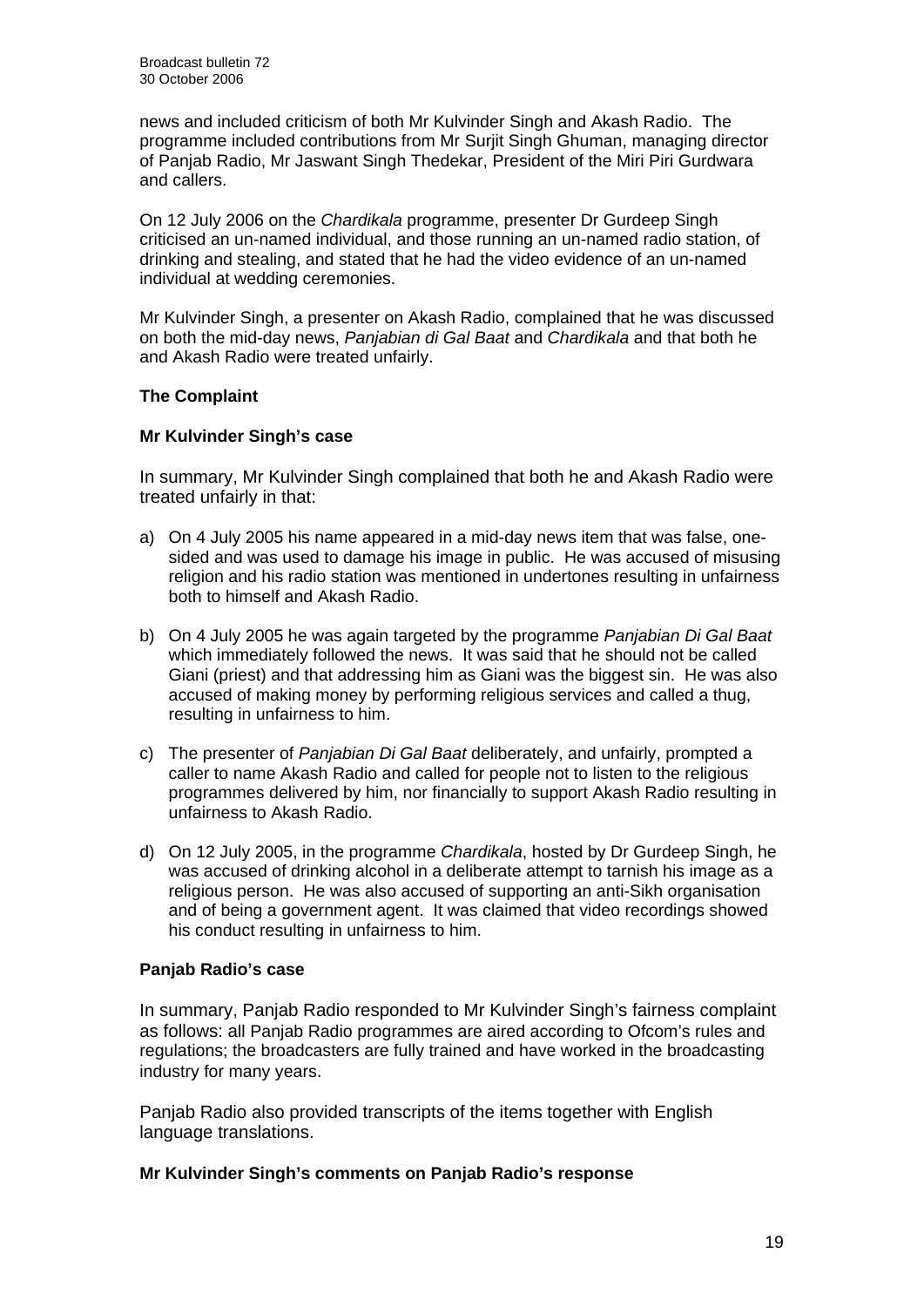In summary Mr Kulvinder Singh, who provided his own English language translations of the relevant extracts of the programmes, commented that:

a) On 4 July 2005, during the mid-day news, the newsreader Dr Gurdeep Singh identified him by name and by the fact that he presented on a local radio station. The report stated (in an interview with Gurdwara President Mr Sardar Jaswant Singh Thekedar):

"he takes scriptures from his own home and pockets whatever donations and offerings are made…it is a great sin even to call these people Giani ('the learned')…they…should be heavily punished".

These damaging and derogatory remarks were made without Mr Kulvinder Singh being contacted before or after the news was aired and he has not been allowed to clarify the issue subsequently. A *Panthic Weekly* newspaper was referred to as the source of the story but such a newspaper has never been published.

The newsreader discussed prohibitions on where the Holy Scriptures could be taken and mentioned sarcastically that while the complainant claimed that the radio station he worked for worked in accordance with the Sikh code of conduct, it in fact advertised programmes on black magic.

- b) In the *Panjabian di Gal Baat* programme, which followed the news, Mr Thekedar, whose version of events was used in the news, was again taken on air and used very demeaning language against him without being checked. He identified Mr Kulvinder Singh by name and said: "Such people are not Gianis (priests). These people mislead people in the name of religion and are thugs under garb. And I appeal to the entire community that such Gianis should not be entertained".
- c) In the same *Panjabian di Gal Baat* programme, and after prompting, Mr Thekedar also named Akash Radio.
- d) In the *Chardikala* programme Dr Gurdeep Singh the presenter unfairly targeted Akash Radio when he stated:

"I know these people. They are alcoholics and meat-eaters…plying taxis…thieves stealing from donation boxes…(with no) sponsorship…how do they run the radio station, it's by stealing from donation boxes of the Guru".

The presenter unfairly targeted the complainant when he stated:

"he was called into the Gurdwara by the management and he started frothing and he begged pardon from them and returned. Read his medical report, and he is suffering from asthma and heart problem. Doctors have now advised him against drinking and he has been cautioned he would die if he drank".

The presenter further unfairly targeted the complainant when he claimed to have twenty video tapes of him at 'such marriage ceremonies' (i.e. where religious edicts were breached) but had not provided these.

#### **Panjab Radio's second statement in response**

In summary Panjab Radio responded that: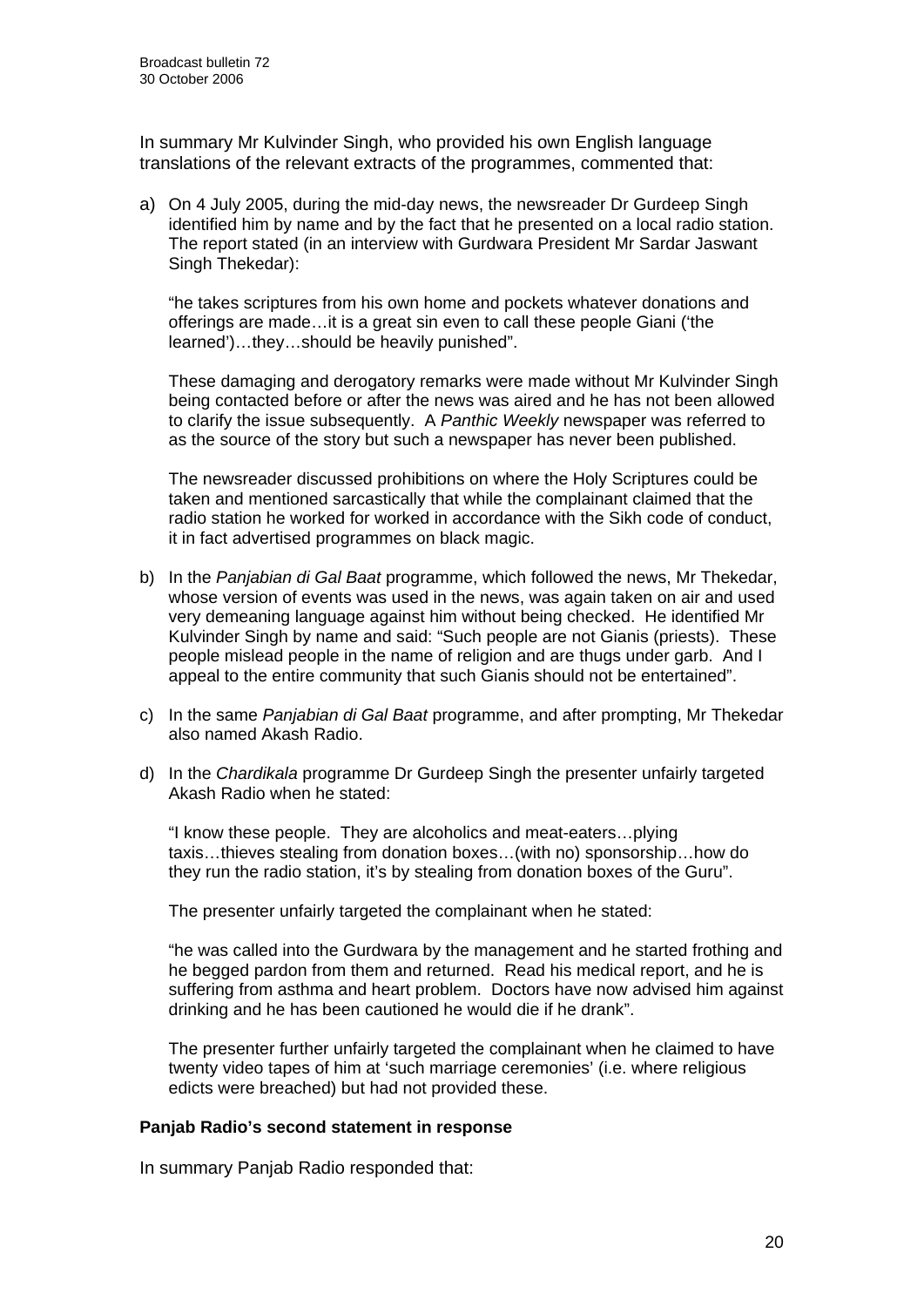- a) On 4 July 2005 Mr Kulvinder Singh's name appeared in a news item taken from a news website *Panthic Weekly* and Mr Kulvinder Singh agreed, in his comments, that the item was attributed to this newspaper. The item was fair and not used to damage Mr Kulvinder Singh's reputation.
- b) The *Panjabian di Gal Baat* programme did not target Mr Kulvinder Singh. The views expressed were those of a caller not Panjab Radio.
- c) The *Panjabian di Gal Baat* programme did not target Akash Radio. The presenter did not deliberately prompt the caller to name Akash Radio. When he asked "On which radio do they (preach)?" he could not know the answer would be "Akash Radio".
- d) In the whole *Chardikala* programme neither Mr Kulvinder Singh, nor Akash Radio, were mentioned. Unfortunately Mr Kulvinder Singh has interpreted himself, and Akash Radio, as being targeted by the programme.

#### **Mr Kulvinder Singh's second comments on Panjab Radio's response**

In summary Mr Kulvinder Singh commented that:

- a) He should have been contacted and invited to respond to the allegations taken from the website which was earlier claimed to be a newspaper.
- b) Mr Thekedar, whose version of events was quoted in the news broadcast, was given a second opportunity to damage the complainant in the *Panjabian di Gal Baat* programme and was not checked from making serious allegations and the other side of the story was not given. Callers must be checked or corrected where necessary.
- c) The tone of the presenter was very obviously prompting the caller to identify the radio station. The radio station had been previously identified in the news broadcast (and in its website source) so it was obvious that the presenter would know the caller would identify Akash Radio.
- d) The *Chardikala* programme on 12 July 2005 made deliberate comments to belittle him in front of the Panjabi community including allegations about drink driving, bad health and medical advice against drinking. These were not general comments but a very obvious distorted reference to himself and Akash Radio.

#### **Panjab Radio's third statement in response**

In summary Panjab Radio responded that:

- a) Panjab Radio denied that Mr Kulvinder Singh was treated unjustly or unfairly. The news item was broadcast on the basis of the *Panthic Weekly* on-line newspaper. Mr Kulvinder Singh had never contacted Panjab Radio to clarify the matter. Mr Thekedar spoke as part of the press conference at Baylis House.
- b) Panjab Radio was aware of Ofcom's Code regarding the issue of checking or correction of callers, as should Akash Radio be.
- c) Ofcom will decide on the tone of the presenter.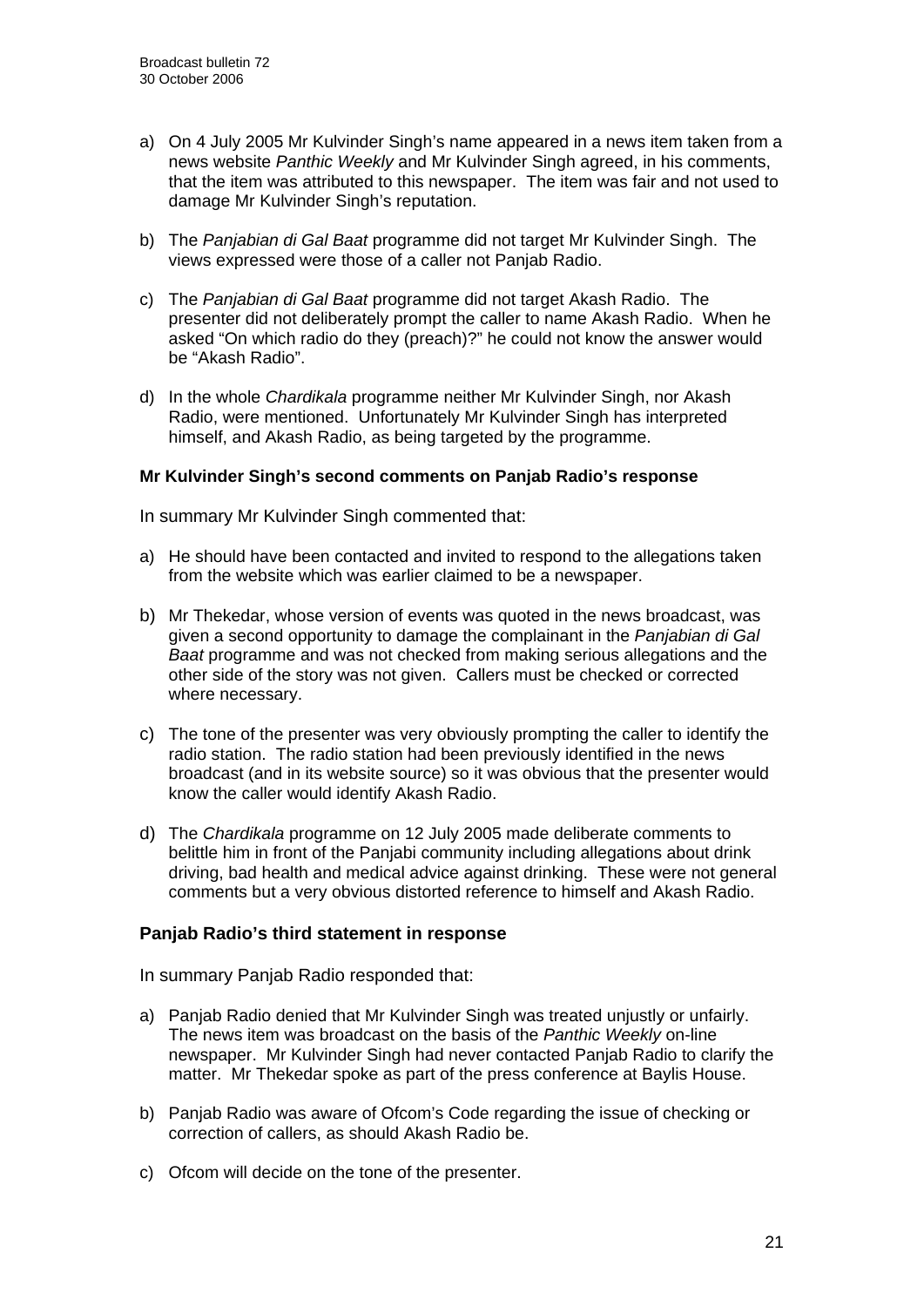d) Panjab Radio had no reason to target Akash Radio. No other radio stations have made complaints against Panjab Radio.

#### **Decision**

Ofcom's statutory duties include the application, in the case of all television and radio services, of standards which provide adequate protection to members of the public and all other persons from unfair treatment in programmes included in such services.

In carrying out its duties, Ofcom has regard to the need to secure that the application of these standards is in the manner that best guarantees an appropriate level of freedom of expression. Ofcom is also obliged to have regard in all cases, to the principles under which regulatory activities should be transparent, accountable, proportionate, consistent and targeted only at cases in which action is needed.

This case was referred to Ofcom's Executive Fairness Group for consideration. In view of the fact that these complaints related to Panjabi language programmes, and the complainant disputed parts of the English language translation provided by the broadcaster, Ofcom commissioned its own English language translation of the disputed sections. Ofcom relied on the relevant sections of the agreed translations in its Decision.

As a preliminary point, Ofcom noted that there are varied accounts of events between the complainant and broadcaster. Ofcom is not a fact-finding tribunal and it is therefore not within Ofcom's remit to determine the nature or accuracy of particular accounts of events. Rather, Ofcom is responsible for determining whether a particular broadcast has resulted in unfairness to an individual or organisation. Further, while broadcasters and contributors are not prevented from making potentially damaging comments in broadcast programmes, where this happens, the person about whom such comments are made must be given a clear and proper opportunity to respond.

The ex-BSC Fairness Code ("the Fairness Code") was the applicable Code when these programmes were broadcast. The Fairness Code states, in Paragraph 7, that broadcasters should take special care when their programmes are capable of adversely affecting the reputation of individuals, companies or other organisations and that broadcasters should take all reasonable care to satisfy themselves that all material facts have been considered before transmission and so far as possible are fairly presented. Paragraph 11 of the Fairness Code also states that where a programme alleges wrongdoing or incompetence, or contains a damaging critique of an individual or organisation, those criticised should normally be given an appropriate and timely opportunity to response to or comment on the arguments and evidence contained within that programme.

In the circumstances of this case Ofcom found the following:

a) Ofcom first considered Mr Kulvinder Singh's complaint that on 4 July 2005 he, and his radio station, were referred to in a mid-day news item that was false, onesided and resulted in unfairness to him and to Akash Radio.

Ofcom considered the full broadcast news piece which reported that two copies of the Holy Granth Sahib had been brought to the Baylis House wedding ceremony. In particular Ofcom noted the section concerning Mr Kulvinder Singh: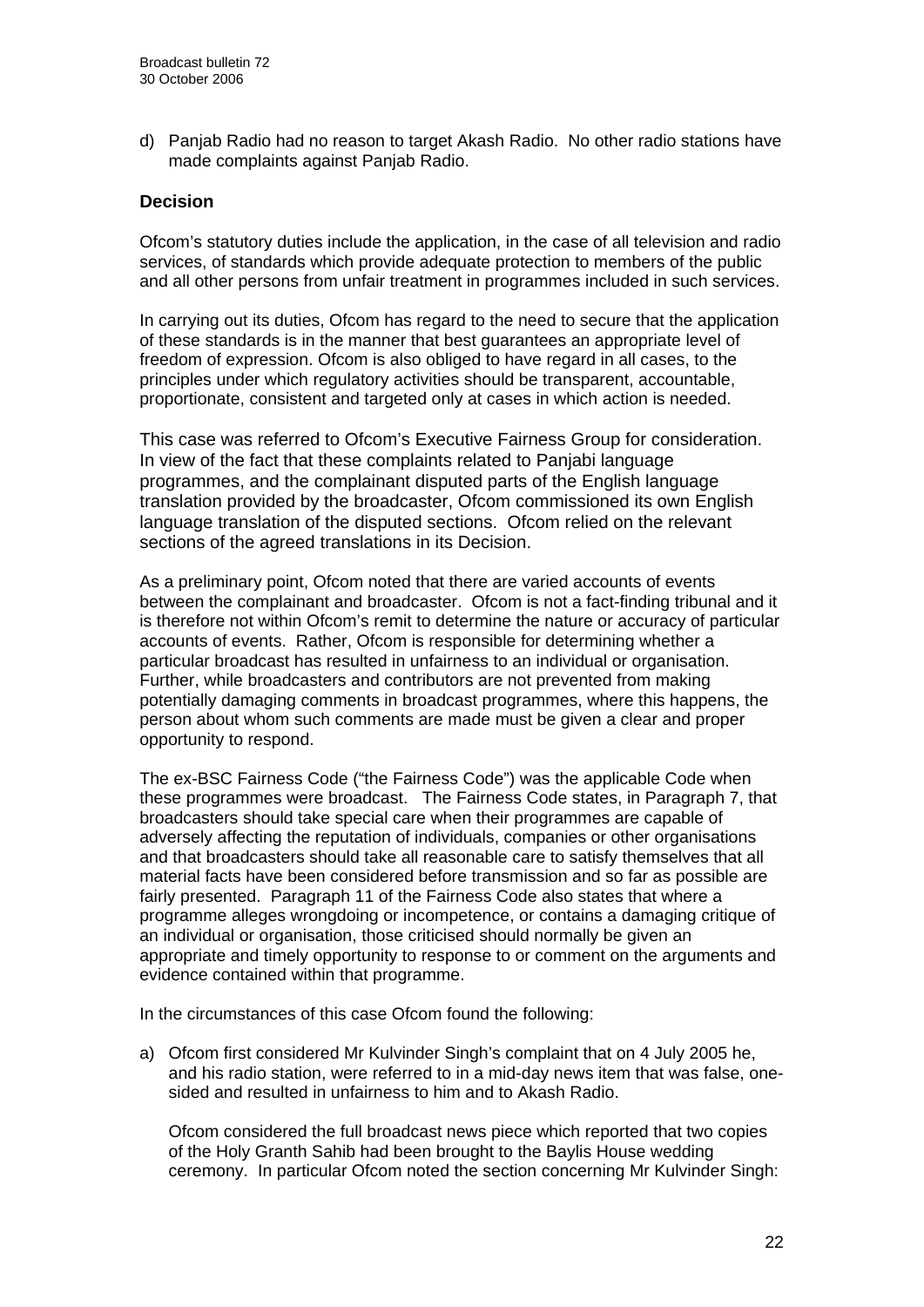*Dr Gurdeep Singh* (reading news): According to the newspaper [*Panthic weekly*], during that time another Holy Granth Sahib was brought from Miri Piri Gurdwara, 253-263 The Broadway Southall, by Giani Kulvinder Singh, who is also said to be a presenter at a local Radio Station. When Gurdwara Miri Piri was contacted, Sardar Jaswant Singh Thekedar, the president of Gurdwara Miri Piri, condemned this in very strong language saying:

*Mr Thekedar*: I was very surprised to read in a newspaper today that Our Holy Granth Sahib had been sent to some hall in Slough from Gurdwara Miri Piri Sahib. I whole heartedly condemn this. During the last eleven years, Holy Granth Sahib has never been sent from the Gurdwara Miri Piri to any hall. No one has requested such a booking nor have we accepted any such booking. As far as Giani Kulvinder Singh is concerned, he has never been our priest. They should take the Holy Granth Sahib from some other place. They have used the name of our Gurdwara and this is a misuse of the name of the Gurdwara. This would have been an attempt to save themselves. They take the Holy Granth Sahib from their home and pocket all the money and the offerings from the congregation, and they have made this their business. We are not at all connected with this activity. To call such people priests is a very serious sin. It is their money making business. They do not have any respect for the Holy Granth Sahib. Such persons should be duly punished.

*Dr. Gurdeep Singh*: It is worth mentioning that as per the traditions set out by Sri Akal Takhat, The Holy Granth can only be taken to a hall in those towns where there is no Gurdwara (Sikh Temple) and no alcohol nor tobacco is consumed in that hall. It has been learnt that Giani Kulvinder Singh works as a presenter at such a Radio Station where he himself claims to follow the traditions set out by Akal Takhat Sahib whereas that very Radio Station openly broadcasts adverts and programmes about magical remedies, amulets etc. It is worth mentioning here that taking the Holy Granth Sahib to any hall is prohibited by the orders of Akal Takhat Sahib.

As discussed above it is not within Ofcom's remit to determine the accuracy of any particular issues or allegations broadcast, however Ofcom sought to determine whether the news coverage was fair in its treatment of Mr Kulvinder Singh and Akash Radio.

Ofcom first considered whether the news coverage contained a damaging critique of Mr Kulvinder Singh. Ofcom concluded that the section of Mr Thekedar's interview as broadcast contained such a critique. Mr Kulvinder Singh's name was mentioned and the juxtaposition of comments implied that he was one of those referred to as "pocket[ing] all the money and the offerings from the congregation"; that he should not be called a priest; and, that he had no "respect for the Holy Granth Sahib" and should be "duly punished". Ofcom also concluded that the remarks of the presenter, Dr Gurdeep Singh, also contained a damaging critique of Mr Kulvinder Singh, referring to his action in taking the Holy Granth Sahib to the wedding hall as "prohibited by the orders of Akal Takhat Sahib" (a Sikh religious edict) and again juxtaposing this comment with a reference to his name.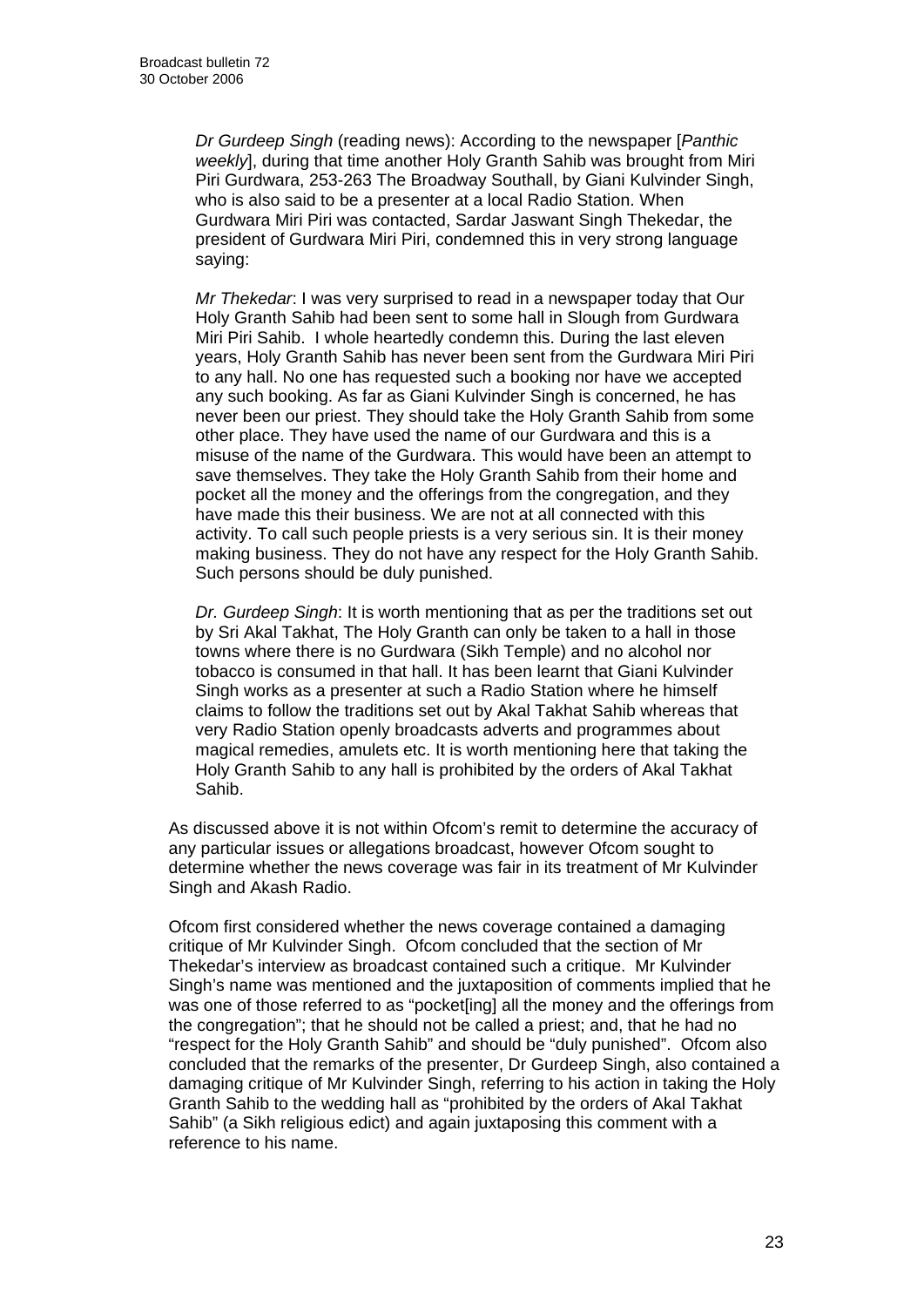Ofcom further concluded that the description of the radio station Mr Kulvinder Singh works for as one that "openly broadcasts adverts and programmes about magical remedies, amulets etc" was clearly contrasted with the practices set out under the Sikh religious edict, and therefore resulted in a damaging critique of the radio station. Although Akash Radio was not named Ofcom noted that the broadcaster did not deny that this was the radio station referred to, and considered that the station was identified through the reference to Mr Kulvinder Singh as one of its presenters.

Ofcom considered that, in accordance with the Fairness Code, since the news item contained a damaging critique of both Mr Kulvinder Singh and Akash Radio, as discussed above, both should have been given an appropriate and timely opportunity to respond to, or comment on, the arguments and evidence contained within the programme. Ofcom noted Panjab Radio's response that the comments from Mr Thekedar were recorded at a press conference. However Ofcom considered that this did not remove the obligation to offer Mr Kulvinder Singh an opportunity to respond, indeed particular vigilance on the part of a broadcaster is required when including an interview which makes damaging allegations.

Neither Mr Kulvinder Singh, nor Akash Radio, was provided with any opportunity, timely or otherwise, to respond to the allegations and comments contained in the programme.

Ofcom concluded that this resulted in unfairness to Mr Kulvinder Singh and Akash Radio.

b) Ofcom then considered Mr Kulvinder Singh's second complaint that on 4 July 2005 he was unfairly targeted by the programme *Panjabian Di Gal Baat.*

Ofcom considered the full programme complained of, and in particular the following section:

*Mr Jaswant Singh Thekedar* (Guest Speaker): Giani Kulvinder Singh has never worked with us as a priest nor was he ever the Head Priest. The question of entrusting him with the duty of taking the Holy Granth does not arise.

#### *Mr Manjit Singh* (Presenter): Yes

*Mr Thekedar*: It is a sin to call such persons Giani. Such people deceive others in the name of religion. They are not Gianis they are rogues like Sajjan-the-fraudster, and I would appeal to the whole congregation that they should have nothing to do with such persons. Those who cannot show any respect for the Holy Granth and indulge in sacrilegious activities cannot be priests and it would be a sin to call such persons priests.

*Presenter*: Yes and…how can we stop this?

*Mr Thekedar*: We appeal to the UK population that a meeting is held, that people who use the Holy book at home for business purposes, that these Sikhs please give these Holy books back to the Gurdwaras, stop this type of business. What else can we say or do?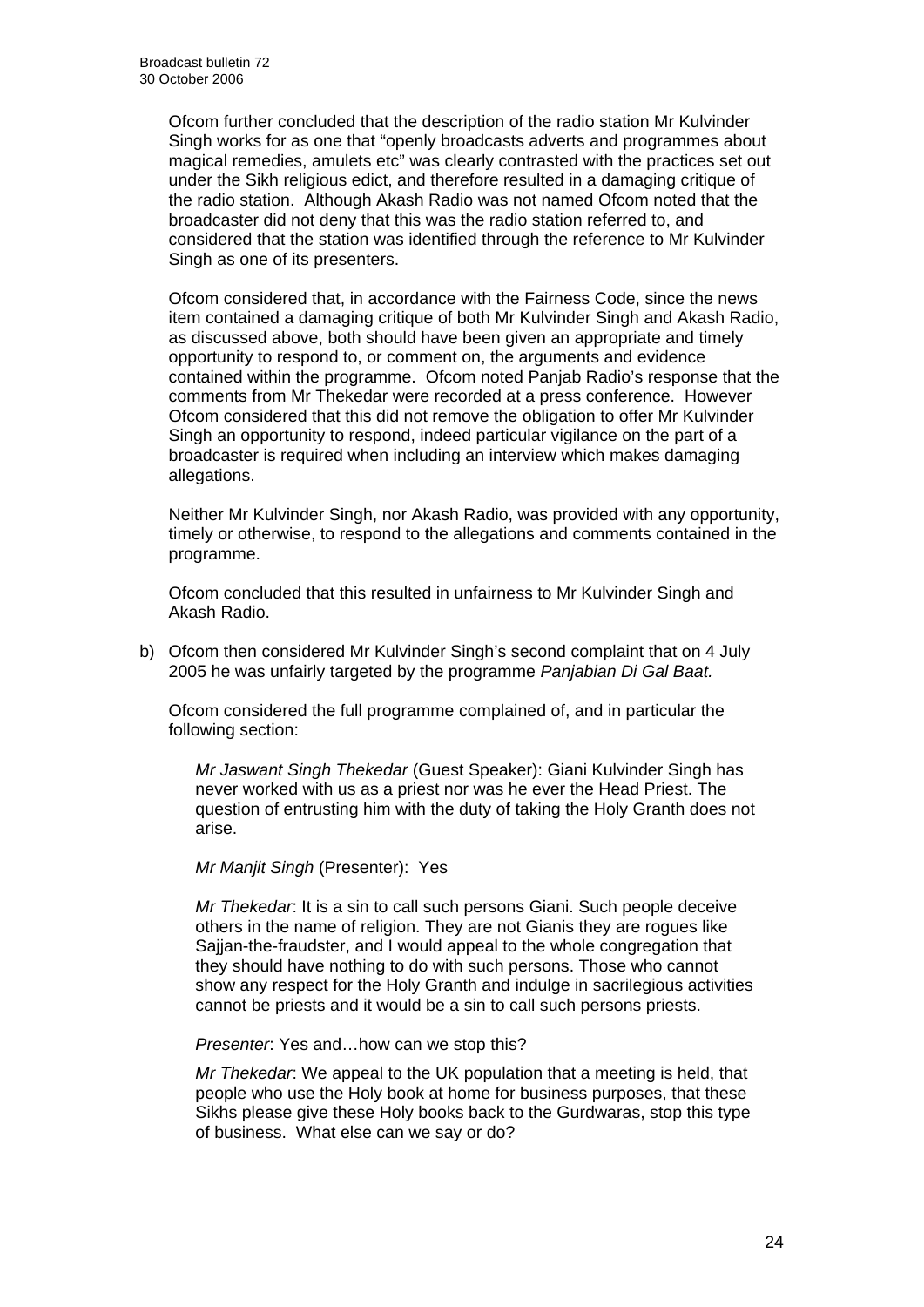*Presenter*: We have seen in many places that a lot of these kind of people have made separate groups. They have speakers and loud speakers and they take the Holy books into homes in order to make money.

As discussed above it is not within Ofcom's remit to determine the accuracy of any particular issues broadcast, however Ofcom sought to determine whether the programme was fair in its treatment of Mr Kulvinder Singh.

Ofcom first considered whether the *Panjabian di Gal Baat* programme contained a damaging critique of Mr Kulvinder Singh. Ofcom considered that Mr Thekedar's reference to "such people" who should not be called "Giani" (priest) and who are "rogues" followed immediately from a reference to Mr Kulvinder Singh and it was therefore sufficiently clear to the listener that Mr Kulvinder Singh was one of those being referred to. Ofcom further considered that the presenter's comments which followed from this: "they take the Holy books into homes in order to make money" could also be taken to refer to Mr Kulvinder Singh for the same reason. The remarks were clearly intended as a damaging critique of Mr Kulvinder Singh and, in accordance with the Fairness Code, Ofcom considered that he should have been given an appropriate and timely opportunity to respond to them. The fact that some of the comments were made by a third party, rather than the presenter, did not, as discussed above, remove the obligation to offer Mr Kulvinder Singh an opportunity to respond.

Mr Kulvinder Singh was not provided with any opportunity, timely or otherwise, to respond to the allegations and comments contained in the programme.

Ofcom concluded that this resulted in unfairness to him.

c) Ofcom next considered Mr Kulvinder Singh's third complaint that the presenter of *Panjabian Di Gal Baat* deliberately, and unfairly, prompted a caller to name Akash Radio and called for people not to listen to the religious programmes delivered by him, nor financially to support Akash Radio.

Ofcom considered the full programme complained of, and in particular the following section:

*Mr Jaswant Singh Thekedar* (Guest Speaker): Please just appeal to the whole congregation on my behalf to stop the business of such people, and co-operate with the religious organisations and Gurdwaras and boycott such persons. They present their stories on the Radio in a different way and they deceive people.

*Mr Manjit Singh* (Presenter): Which Radio Station do they use?

*Mr Thekedar*: I have heard them on Akash Radio many times. They have made it a means of making money. They deceive people and take their money by appealing to them. Such money making malpractices should be stopped and I would appeal to people to be vigilant and avoid such persons who are deceiving our religious institutions.

Ofcom considered that the programme's presenter did not appear deliberately to prompt the guest speaker to name the radio station under discussion. However the presenter did invite the speaker to name the radio station and then allowed him to continue with a damaging critique of Akash Radio. While it is the case that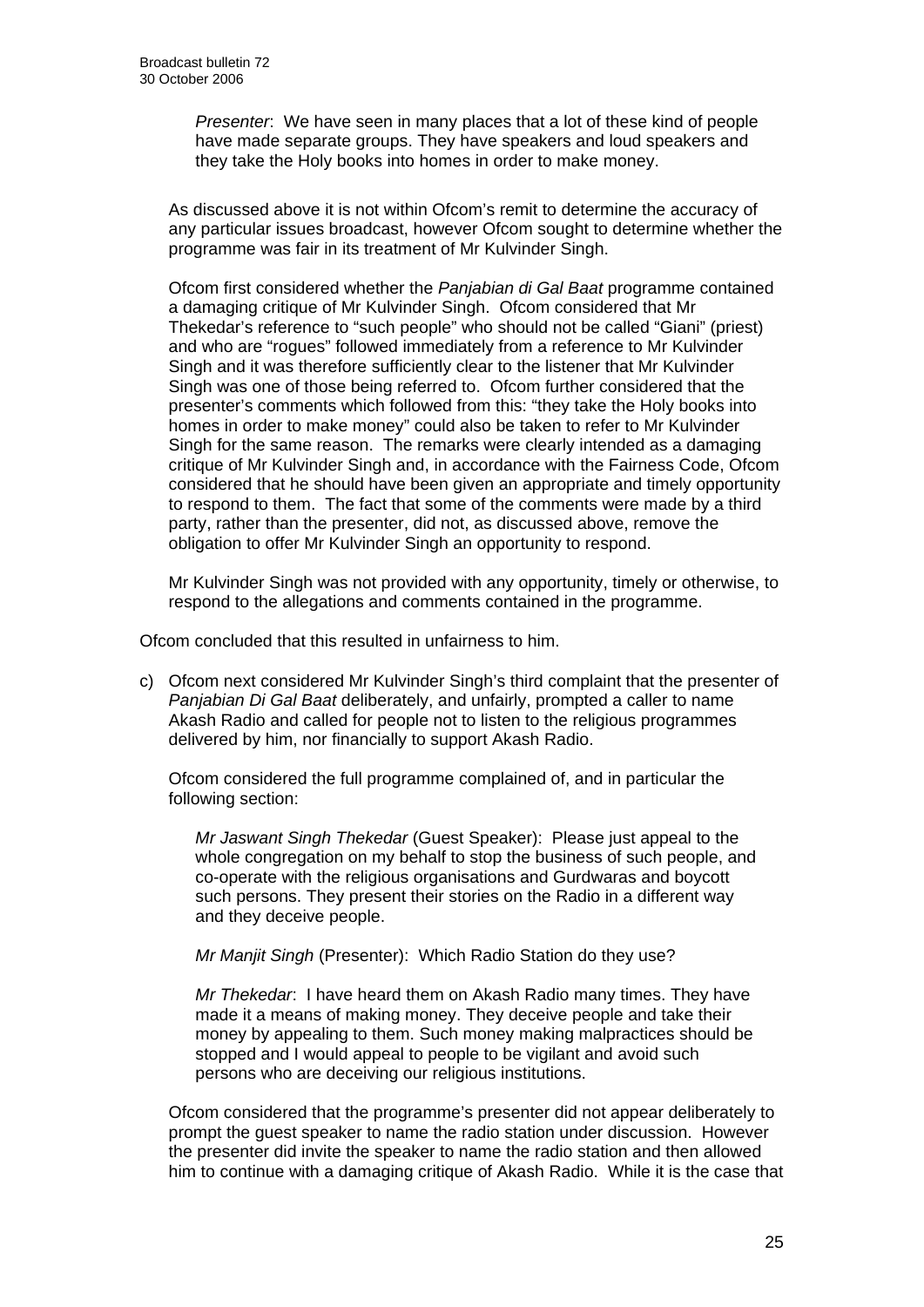serious allegations may be made in a broadcast, it is also the case that where such allegations result in a damaging critique an appropriate and timely opportunity to respond must be given. No such opportunity to respond was given to Akash Radio and Ofcom concluded that this resulted in unfairness to it.

d) Ofcom considered Mr Kulvinder Singh's final complaint that on 12 July 2005, in the programme *Chardikala*, he was accused of behaviour which would tarnish his image as a religious person, of supporting an anti-Sikh organisation and of being a government agent.

Ofcom noted that Mr Kulvinder Singh raised issues concerning the treatment of Akash Radio in his subsequent comments on the broadcaster's responses but that his complaint concerned his own treatment.

Ofcom considered the full programme complained of, and in particular the following three extracts:

*Presenter* (Dr Gurdeep Singh): I know these people. They drink alcohol and eat meat. They have been involved in Drink and Drive they have been taxi drivers and they have been stealing money from the money boxes containing offerings of the congregation. They have not worked all their lives. They have been stealing money boxes for their own and their family's expenses. No one would offer sponsorship or advertisement to them. How do they run the Radio Station? They have lived off the money boxes and they have been stealing Guru's money boxes until now. I do not want to explain this anymore, nor do I want to say any more on this subject. I want to make one request, you are a baptised Sikh, you have asked me a question and it is my duty to answer that question. I do not want to talk to such people or answer questions from these goons who have stolen guru's money boxes and who drink alcohol and eat meat.

*Presenter* (Dr Gurdeep Singh): The whole of the Sikh community knows that their man was present there and was distributing leaflets.

*Caller*: Yes. Dr. He was taken inside the Gurdwara by the management, his mouth was foaming, he was let off after apologising repeatedly. You read his medical reports - he suffers from asthma and heart disease. The doctor has prohibited him from drinking alcohol. He stopped drinking only when he was warned that if he did not stop drinking he would die. I am prepared to say this in the presence of the Holy Granth Sahib. The whole of Southall knows that they have been stealing Guru's money boxes. He is a money box thief who has done no other job than steal the money boxes. He can accuse me of anything he likes - the person who accuses me of being an RSS man.

*Presenter*: (Dr Gurdeep Singh) He did not go there once only. I have twenty video cassettes - twenty video films - I shall count those up to twenty video films of the weddings which he has attended. We have twenty video films with us now which I can show you. You can unknowingly make a mistake once or twice. Then Churchill has stated that he cannot forgive two persons - a teacher and a preacher. If they make a mistake, they do not deserve to be forgiven. I say if I make a mistake, do not forgive me for that mistake. If I make a mistake, I would never ask to be excused because I know that a teacher and a preacher do not deserve to be excused ever. That is why I say very openly that if I make a mistake, the Sikh community should not forgive me. I say that very clearly.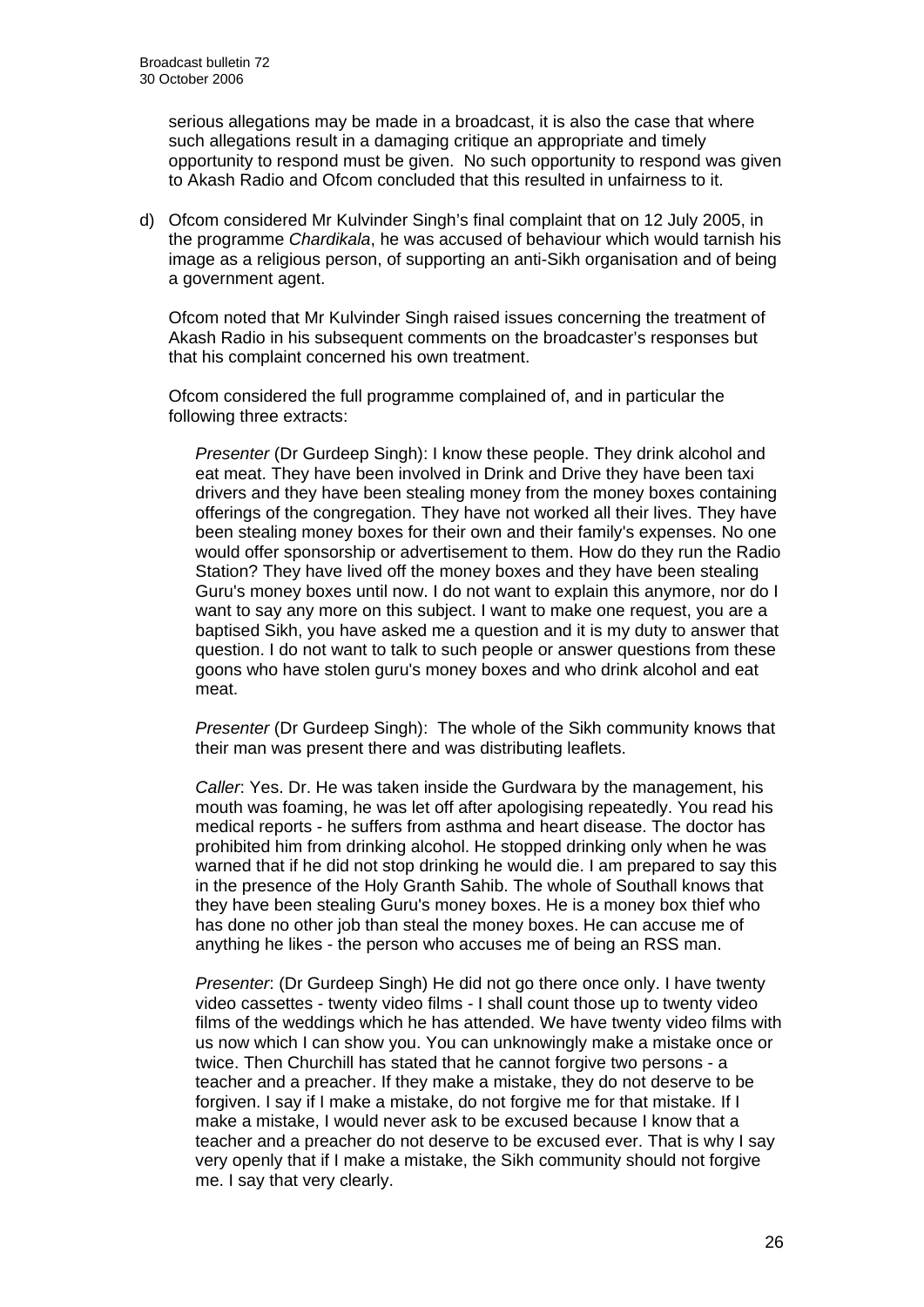Ofcom noted that at no point was the individual or radio station under discussion named, and that Panjab Radio chose not to clarify the identity of the individual or radio station in their responses to the complaint. Ofcom also noted that this programme was broadcast one week after the news broadcast and *Panjabian di Gal Baat* programme discussed above. Ofcom considered that the timing of the programmes, and references to weddings and inappropriate behaviour, were sufficiently close to the earlier broadcasts to result in a reasonable listener's conclusion that Mr Kulvinder Singh was being referred to. As discussed above, the Fairness Code states that broadcasters should take special care when their programmes are capable of adversely affecting the reputation of individuals, companies or other organisations and broadcasters should take all reasonable care to satisfy themselves that all material facts have been considered before transmission and so far as possible are fairly presented. In this context, and given the nature of the allegations made in the programmes one week earlier, it would have been prudent for the broadcaster to have ensured that the listener was not left in any doubt as to who was being referred to.

In light of the above considerations, Ofcom therefore found that the references to alcohol in both the general comments of the first extract, and the particular comments of the second extract, resulted in unfairness to Mr Kulvinder Singh since the broadcaster took no steps to safeguard his reputation.

With regard to Mr Kulvinder Singh's complaint that he was accused in the programme of supporting an anti-Sikh organisation and of being a government agent, it appeared to Ofcom on the evidence before it, and the programme extracts identified by the complainant, that no references were made to Mr Kulvinder Singh being a member of an organisation, anti Sikh or otherwise, or to being a government agent. This limited complaint was not therefore upheld.

Accordingly Mr Kulvinder Singh's complaint of unfair treatment was, with one limited exception, upheld.

Ofcom has directed Panjab Radio to broadcast a summary of this adjudication.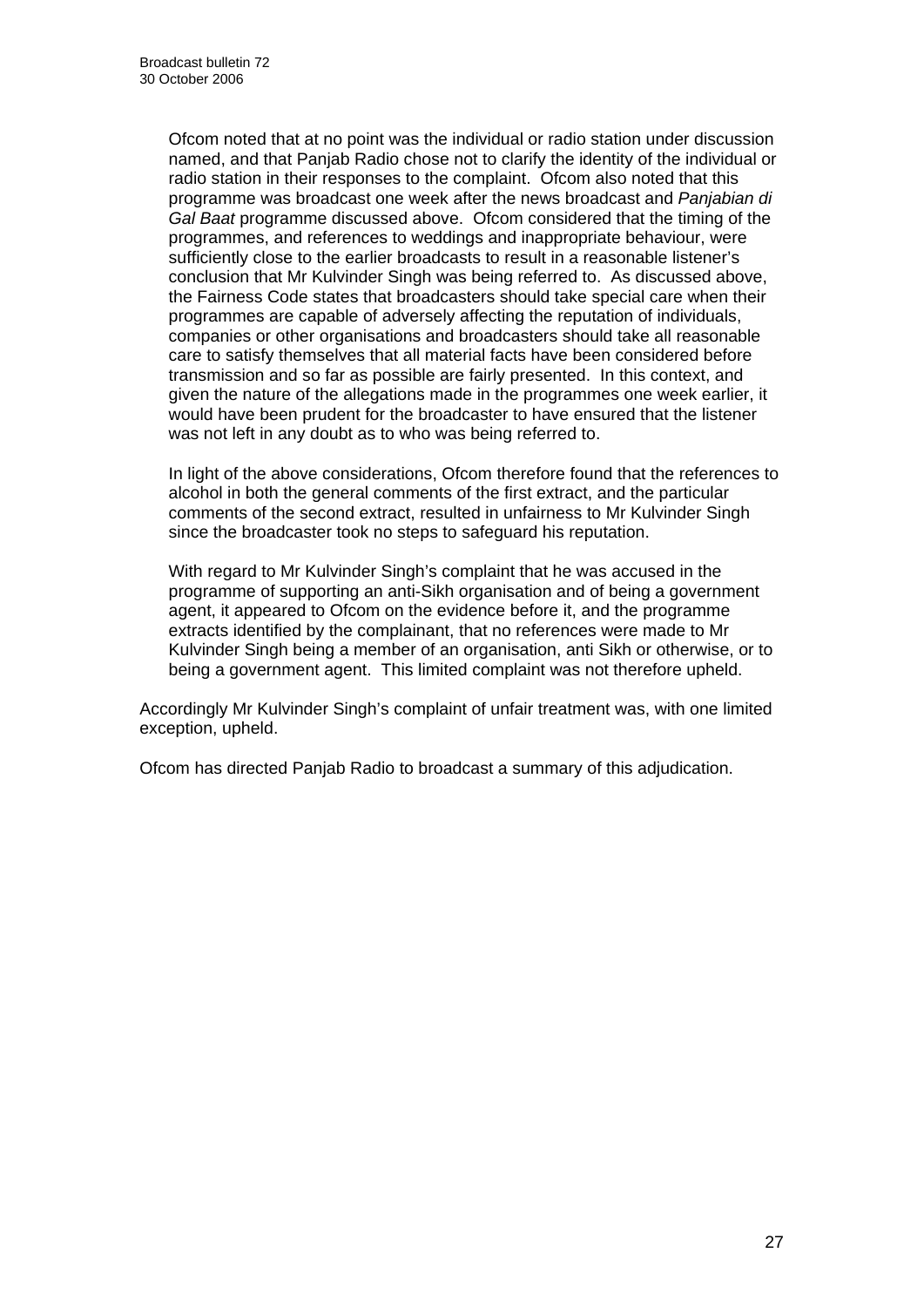## **Complaint by Mr Sukhwinder Singh**

*Gurbani Vichaar, Panjab Radio, 4 July 2005 Chardikala, Panjab Radio, 12 July 2005* 

**Summary:** Ofcom has upheld this complaint of unfair treatment.

Mr Sukhwinder Singh complained that both he and Akash Radio, of which he is managing director, were unfairly treated in the programmes as broadcast. Mr Sukhwinder Singh complained that the Gurbani Vichaar programme portrayed both him and Akash Radio unfairly and did not allow him to present his side of the story in a radio phone-in discussion. He complained that the Chardikala programme accused him of consuming alcohol, stealing money and of throwing parties for an anti-Sikh organisation. He further complained that the Chardikala programme referred to Akash radio as an "unholy place".

Ofcom concluded that:

- Mr Sukhwinder Singh was unfairly treated in the Gurbani Vichaar programme in that the programme contained a damaging critique of Akash Radio but did not provide an opportunity for Mr Sukhwinder Singh, as managing director, to respond on its behalf.
- Both the Gurbani Vichaar and Chardikala programmes contained pejorative references to un-named individuals, and an un-named radio station that a reasonable listener could have concluded were Mr Sukhwinder Singh and Akash Radio.
- Panjab Radio failed to take the special care required when broadcasting allegations that were capable of adversely affecting the reputation of the complainant.

#### **Introduction**

Panjab Radio provides music, news and speech programmes in English and Panjabi for the Panjabi speaking community.

On 4 July 2005 the station's mid-day news carried a report concerning the alleged breaching of a Sikh religious edict at a wedding ceremony by Mr Kulvinder Singh, a priest who is also a presenter on Akash Radio. The programme described Mr Kulvinder Singh's radio station as one which "openly broadcasts adverts and programmes about magical remedies, amulets etc". The *Panjabian di Gal Baat* programme which immediately followed the news further discussed the wedding ceremony and Mr Kulvinder Singh's conduct at it.

Later that day the *Gurbani Vichar* programme also discussed the same issues and featured Mr Sukhwinder Singh, managing director of Akash Radio, as a caller to its phone-in discussion.

On 12 July 2006 the *Chardikala* programme, presented by Dr Gurdeep Singh, criticised those running an un-named radio station of drinking and stealing and referred to an un-named "unholy place" where he would never go.

Mr Sukhwinder Singh, managing director of Akash Radio, complained that both he and Akash Radio were treated unfairly in the *Gurbani Vichar* and *Chardikala*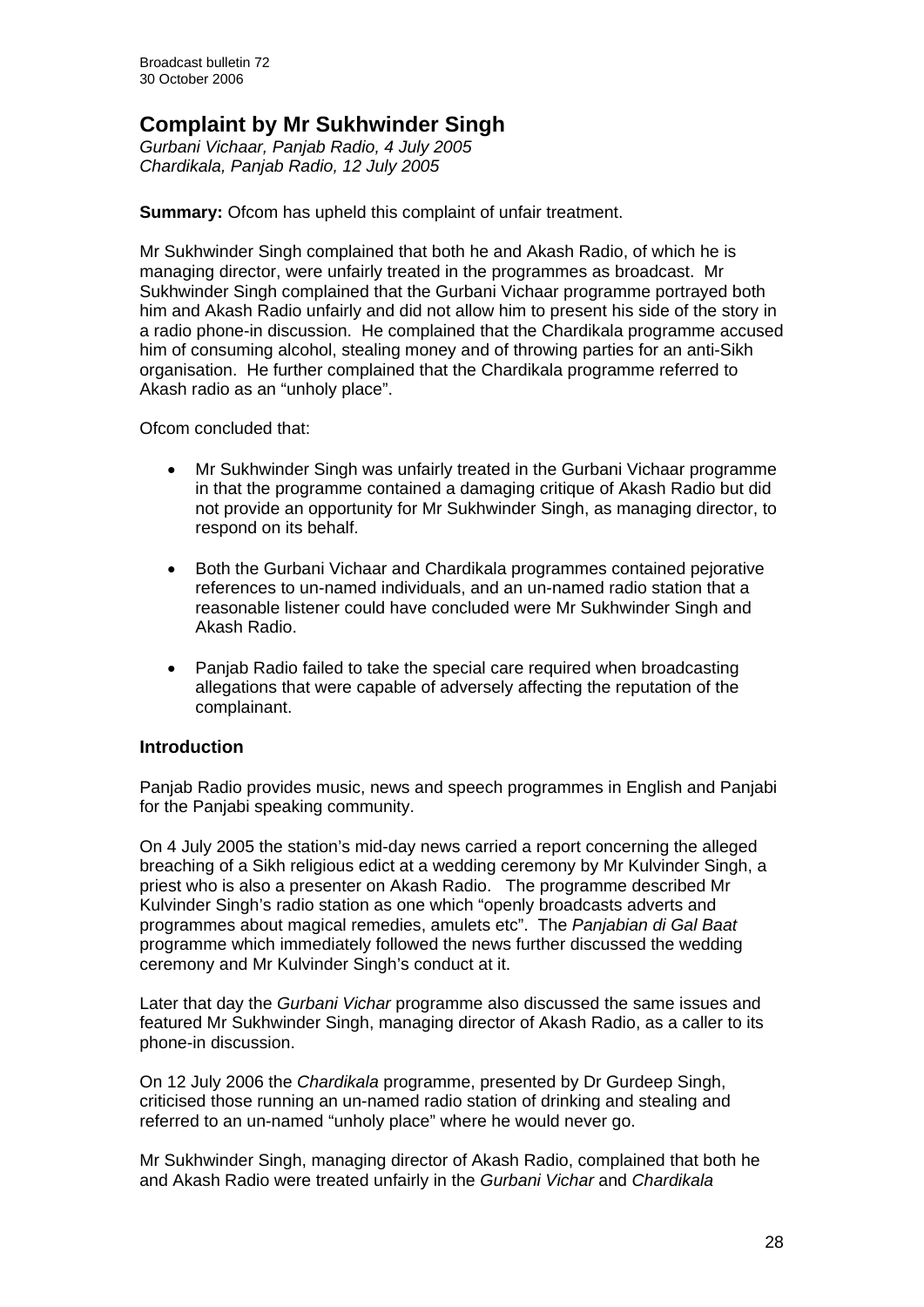programmes. Mr Kulvinder Singh has brought a separate complaint concerning his own treatment.

#### **The Complaint**

#### **Mr Sukhwinder Singh's case**

In summary, Mr Sukhwinder Singh complained that both he and Akash Radio were treated unfairly in that:

- a) The host of *Gurbani Vichaar,* featured him as a phone-in caller and repeated false information concerning Akash Radio (given in the mid-day news and *Panjabian di Gal Baat* programmes earlier that day), namely that Akash Radio plays adverts for black magic and future predictions and that Akash Radio sends presenters to perform marriage ceremonies. The host claimed that this false information was 'the truth' which Mr Sukhwinder Singh could not digest, he was not allowed to present his side of the matter and his call was abruptly disconnected. The host subsequently referred to Mr Sukhwinder Singh as an 'idiotic person'. This resulted in unfairness to him.
- b) On 12 July 2005, in the programme *Chardikala*, hosted by Dr Gurdeep Singh, he was accused of throwing parties for an organisation labelled as anti-Sikh by the Sikh community. He was also accused of consuming alcohol, in an attempt intentionally to damage his image in the Sikh community; of being a thief; of stealing money from the donation box from a Sikh religious place; and derogatory words were used to refer to him resulting in unfairness to him.
- c) The host of *Chardikala* called Akash Radio an unholy place where he said he would never go resulting in unfairness to Akash Radio.

#### **Panjab Radio's case**

In summary, Panjab Radio responded to Mr Sukhwinder Singh's fairness complaint as follows: all Panjab Radio programmes are aired according to Ofcom's rules and regulations; the broadcasters are fully trained and have worked in the broadcasting industry for many years.

Panjab Radio also provided transcripts of the items together with English language translations.

#### **Mr Sukhwinder Singh's comments on Panjab Radio's response**

In summary Mr Sukhwinder Singh, who provided his own English language translations of the relevant extracts of the programme, commented that:

a) It may be noted as background to this complaint that the mid-day news on 4 July 2005 had stated that Giani (priest) Kulvinder Singh had been discovered working for that local radio station, ie Akash Radio, which openly advertises and airs programmes on black magic and magical remedies. In fact Akash Radio diligently follows the Sikh code of conduct, has never advertised or broadcast a programme on black magic or magical remedies and this badly damaged its image in the Sikh community. One Akash Radio presenter used to give horoscopes for the Hindu community and that has been twisted to equate it with black magic and magical remedies.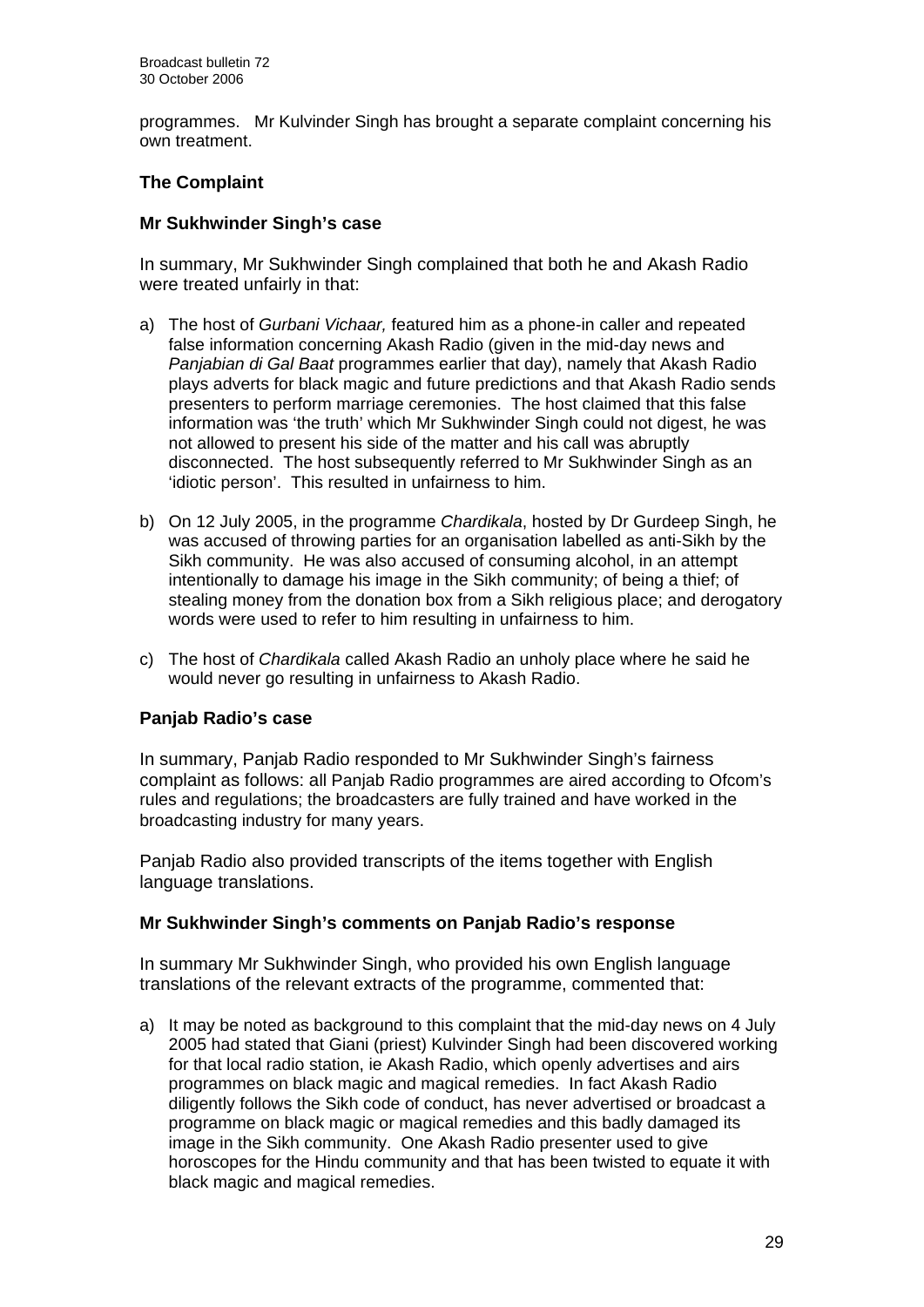Further, immediately following the mid-day news on 4 July 2006, during the *Panjabian Di Gal Baat* programme, a caller, Mr Jaswant Singh Thekedar, was invited, by the presenter and Panjab Radio's managing director, to identify the "local radio station" (Akash Radio) which had been mentioned but not named in the news bulletin. The caller was prompted to continue, making damaging statements about Akash Radio misguiding people and appealing for money.

In the evening programme, *Gurbani Vichaar*, the presenter, Dr Gurdeep Singh and his guests again damaged Akash Radio with their discussion. The host of *Gurbani Vichaar*, Dr Gurdeep Singh, also gave false information that Akash Radio sends presenters "to halls with Holy Guru Granth Sahib" [the Sikh Holy Scripture which is kept in the Gurdwara (temple)]. When the complainant rang in to clarify Akash Radio's position, and asked the presenter about him taking the Guru Granth Sahib into a hall in India, he was cut off. The allegations were repeated, it was said that the complainant could not digest the truth and the complainant was referred to as an 'idiot' who attempted to blame others.

b) On 12 July 2005, in the programme *Chardikala*, the host Dr Gurdeep Singh made derogatory remarks about the complainant. The complainant was accused of throwing parties at the radio station (Akash Radio) for the general secretary of the Rashtriya Sikh Sangat ("the RSS"), an organisation labelled as anti-Sikh by the Sikh community.

The host of *Chardikala* further accused the complainant of consuming alcohol, drinking and driving, and running the radio station by stealing money from donation boxes without adverts and sponsorship. The implication was that Akash Radio is getting financial support from the anti-Sikh RSS.

c) The host of *Chardikala* called Akash Radio an unholy place where he said he would never go. In fact he had asked many times to be taken on by Akash Radio as he was not comfortable working at Panjab Radio. The three men had been conniving against Akash Radio: Mr Ghuman (Managing Director of Panjab Radio) was upset because it had emerged as Panjab Radio's main competitor; Dr Gurdeep Singh (presenter) was vengeful because he wasn't taken on board Akash Radio; and, Mr Thekedar (featured in the original news item) was venomous because he was expelled from Akash Radio.

#### **Panjab Radio's second statement in response**

In summary Panjab Radio responded that:

a) Regarding the background programmes mentioned in the complainant's comments, the *Panjabian Di Gal Baat* programme did not identify, or prompt a caller to identify, Akash Radio by name. Any comments made by the caller were his own. There was no evidence to suggest that Panjab Radio's managing director incited the caller to make the alleged comments.

 Regarding the *Gurbani Vichaar* programme complained of, Mr Sukhwinder Singh was taken off air because the topic under discussion was not relevant to his question. The comments made by the presenter resulted from the way Mr Sukhwinder Singh put his question. Mr Sukhwinder Singh appeared to interpret everything said as levelled against him. Furthermore when Akash Radio first began broadcasting they advertised a person as able to perform black magic or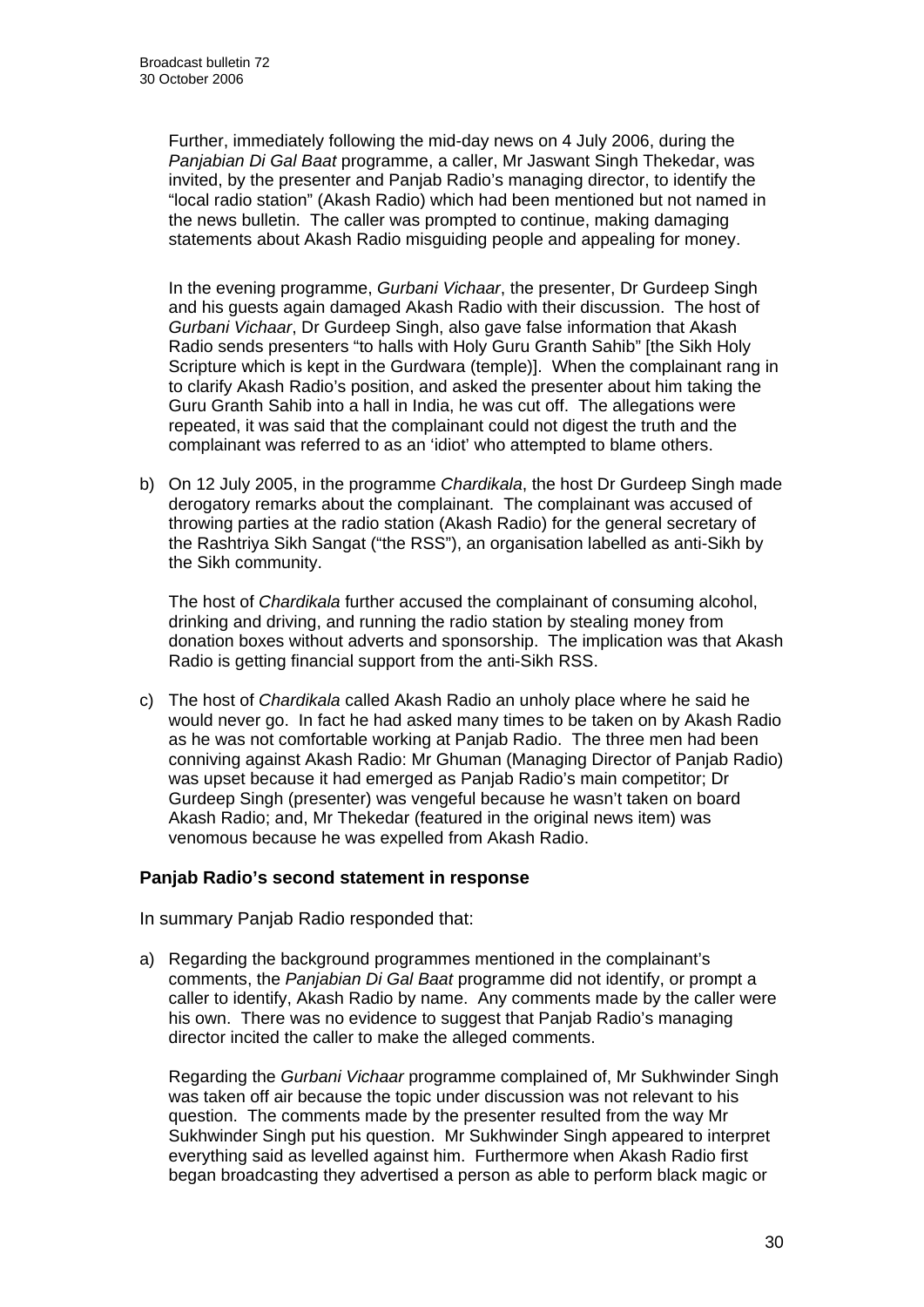magical remedies. More recently astrological remedies have been advertised on the Sunday programme but, after the presenter was caught red-handed, this had now stopped.

b) On 12 July 2005, in the programme *Chardikala*, Mr Sukhwinder Singh appeared to interpret the comments allegedly made as levelled against him when he was not mentioned.

All the comments made by the presenter, Dr Gurdeep Singh, were correct and personally witnessed by him.

c) There was no evidence that Mr Ghuman, Dr Gurdeep Singh and Mr Thekedar had conspired against Mr Sukhwinder Singh and the motives given were frivolous.

#### **Mr Sukhwinder Singh's second comments on Panjab Radio's response**

In summary Mr Sukhwinder Singh commented that:

a) The topic under discussion was the Baylis House issue from the morning programme and there was no reason to take Mr Sukhwinder Singh off air and make derogatory comments about him. The presenter's comments referred to him as an idiot "asking silly questions" and thereby "proving one's idiocy". He was also referring to the complainant when he talked of "someone finding himself trapped…thinks he could blame others".

 The issue of magic and magical remedies was dealt with in the complainant's second submission. Mr Sukhwinder Singh added that Akash Radio gave equal opportunities to all communities and all presenters to talk about their beliefs. The presenter mentioned presented a programme for the Hindu community and had to discontinue following her husband's death.

b) Panjab Radio had not answered the complaint that on 12 July 2005, in the programme *Chardikala*, Dr Gurdeep Singh accused him of throwing parties for the general secretary of RSS, an organisation labelled as anti-Sikh by the Sikh community.

Akash Radio was not named in the *Chardikala* programme but the presenter was obviously referring to Akash Radio, and by association to the complainant who is its managing director, when he stated "I know these people. They are alcoholics and meat-eaters…plying taxis…thieves stealing from donation boxes…(with no) sponsorship...how do they run the radio station?" No other radio station owners have managed mincabs or been involved with Gurdwara management.

c) Dr Gurdeep Singh stated in the *Chardikala* programme "I am not ready to go to that unholy place and neither is it acceptable that such a person should come to our studio" which was obviously a reference to the invitation for him to come to Akash Radio, or give the complainant time on Panjab Radio in order to present the true picture to the public. He had no dispute with any radio station except Akash Radio.

#### **Panjab Radio's third statement in response**

In summary Panjab Radio responded that: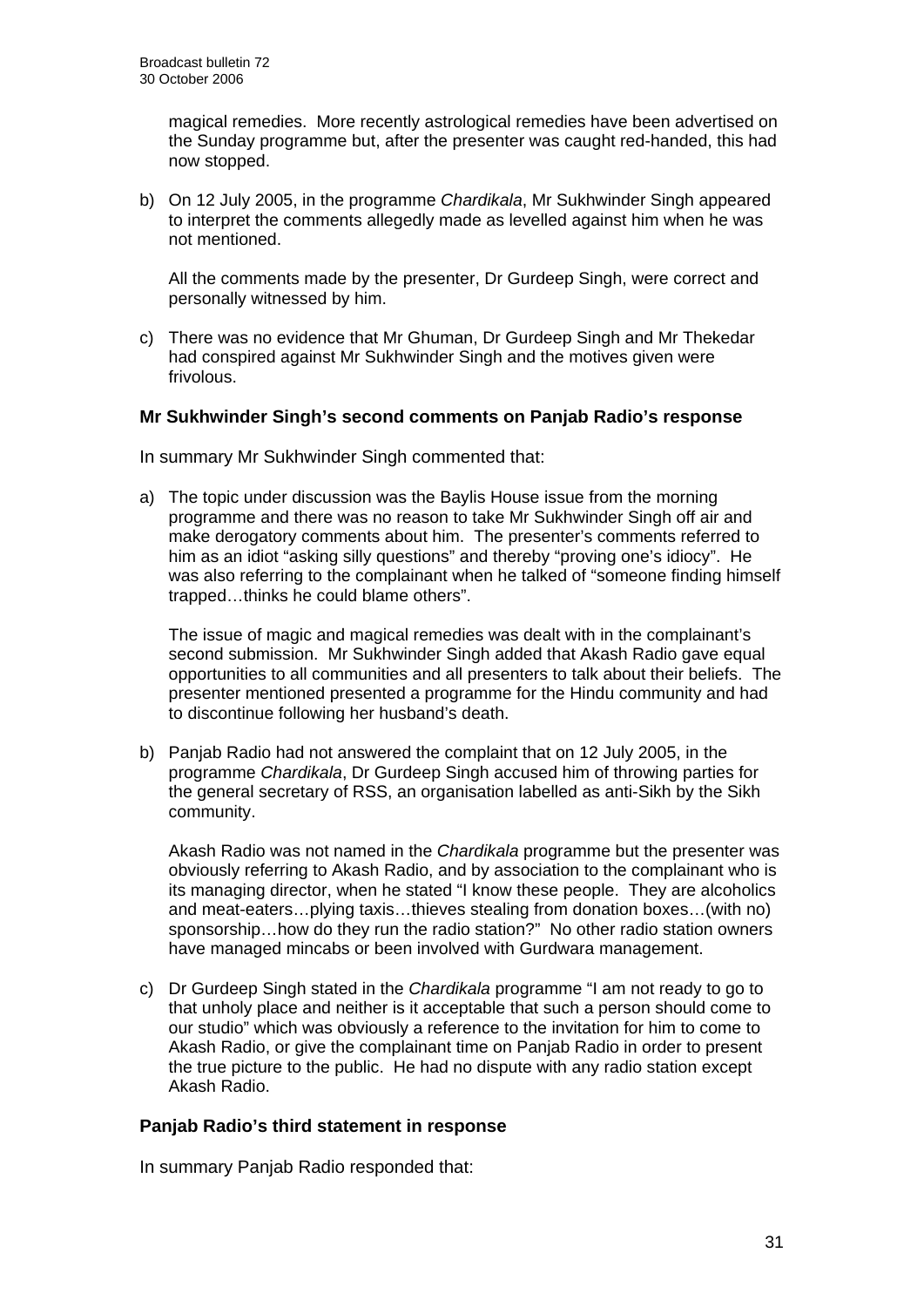a) When the complainant rang Panjab Radio he talked about an event in India in 2002 simply to divert the public's attention away from the subject in hand.

 In the past Akash Radio aired black magic commercials after 22:00. The horoscope presenter mentioned gave astrological predictions, her personal number, and charged for such services.

b) It was Akash Radio that alleged that Dr Gurdeep Singh invited the head of the RSS to his home and asked the complainant and another to become members.

The comments referred to were general and not directed at anyone. However Mr Sukhwinder Singh had interpreted them as applying to him.

c) There was no evidence of Panjab Radio, Dr Gurdeep Singh and Mr Thekedar conspiring to damage the complainant and Akash Radio.

#### **Decision**

Ofcom's statutory duties include the application, in the case of all television and radio services, of standards which provide adequate protection to members of the public and all other persons from unfair treatment in programmes included in such services.

In carrying out its duties, Ofcom has regard to the need to secure that the application of these standards is in the manner that best guarantees an appropriate level of freedom of expression. Ofcom is also obliged to have regard in all cases, to the principles under which regulatory activities should be transparent, accountable, proportionate, consistent and targeted only at cases in which action is needed.

This case was referred to Ofcom's Executive Fairness Group for consideration. In view of the fact that these complaints related to Panjabi language programmes, and the complainant disputed parts of the English language translation provided by the broadcaster, Ofcom commissioned its own English language translation of the disputed sections. Ofcom relied on the relevant sections of the agreed translations in its Decision.

As a preliminary point, Ofcom noted that there are varied accounts of events between the complainant and broadcaster. Ofcom is not a fact-finding tribunal and it is therefore not within Ofcom's remit to determine the nature or accuracy of particular accounts of events. Rather, Ofcom is responsible for determining whether a particular broadcast has resulted in unfairness to an individual or organisation. Further, while broadcasters and contributors are not prevented from making potentially damaging comments in broadcast programmes, where this happens, the person about whom such comments are made must be given a clear and proper opportunity to respond.

The ex-BSC Fairness Code ("the Fairness Code") was the applicable Code when these programmes were broadcast. The Fairness Code states, in Paragraph 7, that broadcasters should take special care when their programmes are capable of adversely affecting the reputation of individuals, companies or other organisations and that broadcasters should take all reasonable care to satisfy themselves that all material facts have been considered before transmission and so far as possible are fairly presented. Paragraph 11 of the Fairness Code states that where a programme alleges wrongdoing or incompetence, or contains a damaging critique of an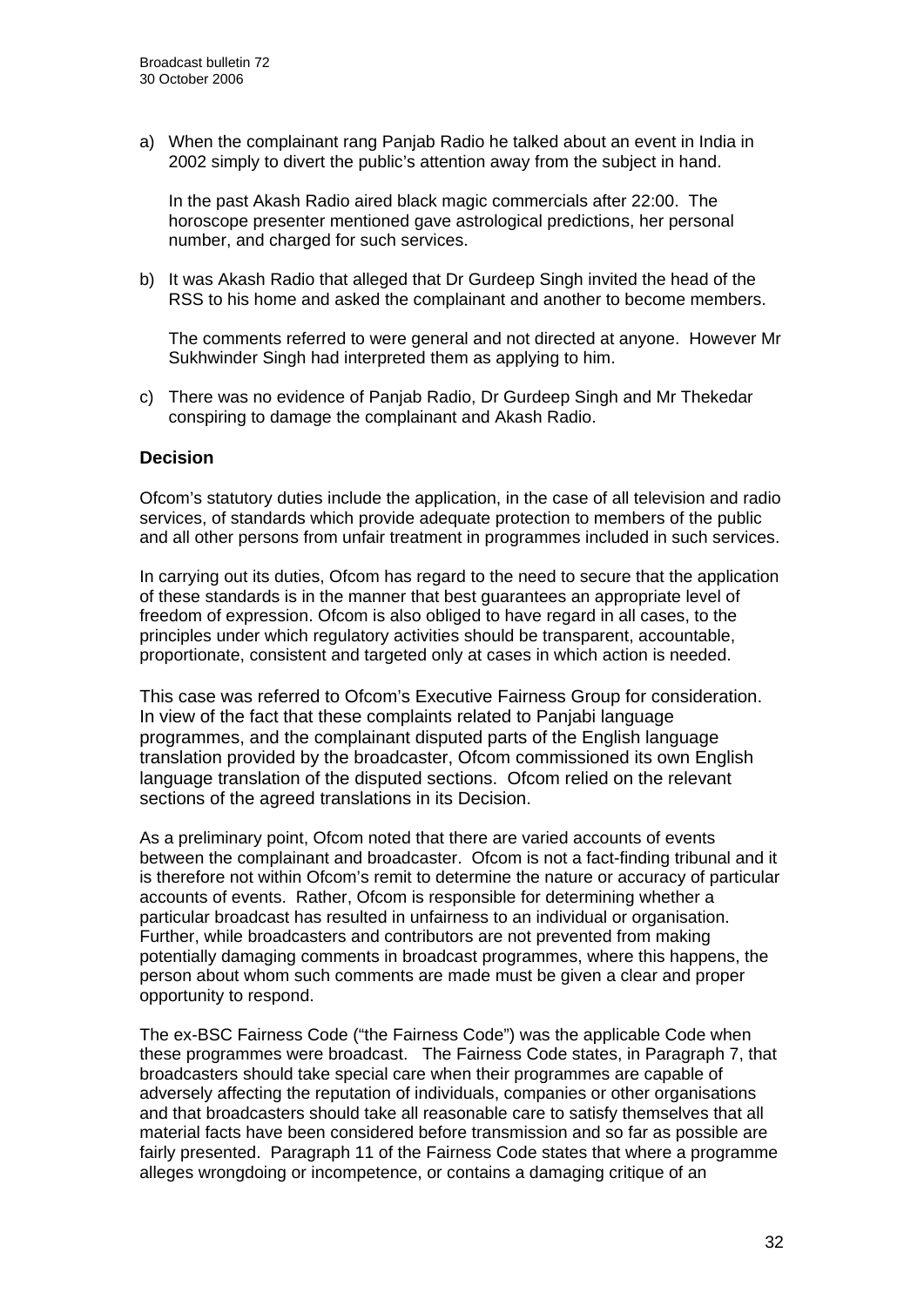individual or organisation, those criticised should normally be given an appropriate and timely opportunity to response to or comment on the arguments and evidence contained within that programme.

In the circumstances of this case Ofcom found the following:

a) Ofcom first considered Mr Sukhwinder Singh's complaint that the host of *Gurbani Vichaar,* treated him unfairly: as a phone-in caller; and, by referring to false information concerning Akash Radio where he is managing director.

By way of background Ofcom first considered the earlier mid-day news item. which was the subject of discussion in the *Panjabian Di Gal Baat* programme, and which stated that Mr Kulvinder Singh (a presenter on Akash Radio) had breached a Sikh religious edict by taking a copy of the Holy Granth Sahib [Sikh Holy Scripture] from a Gurdwara [Sikh temple] to a wedding hall. In particular Ofcom noted the presenter, Dr Gurdeep Singh's final comments, which stated:

*Dr. Gurdeep Singh*: It is worth mentioning that as per the traditions set out by Sri Akal Takhat, The Holy Granth can only be taken to a hall in those towns where there is no Gurdwara (Sikh Temple) and no alcohol nor tobacco is consumed in that hall. It has been learnt that Giani Kulvinder Singh works as a presenter at such a Radio Station where he himself claims to follow the traditions set out by Akal Takhat Sahib whereas that very Radio Station openly broadcasts adverts and programmes about magical remedies, amulets etc. It is worth mentioning here that taking the Holy Granth Sahib to any hall is prohibited by the orders of Akal Takhat Sahib."

Ofcom then considered the *Gurbani Vichaar* programme complained of in full, paying special regard to the following section and in particular the final paragraph:

*Caller* (Mr Sukhwinder Singh): You have played a news bulletin, and I have received a recording from yourselves for the morning and afternoon where Akash Radio is mentioned again and again. It was saying that Akash Radio's presenters took the Sikh holy book with the priest Mr Kulwinder Singh.

*Presenter* (Dr Gurdeep Singh): Please note that no Radio Station has been named in my programme or in the news and this is not the topic of our debate. If you want to say anything about Baylis House, you may say so*.* 

*Caller*: I do want to talk about that.

*Presenter*: Please just talk about that. Just stick to the subject.

*Caller*: Yes I do want to talk about that.

*Presenter*: Our news mentions no ones name, and mentions no radios name and please don't mention any other radios name.

*Caller*: Brother this radios name was given on your radio.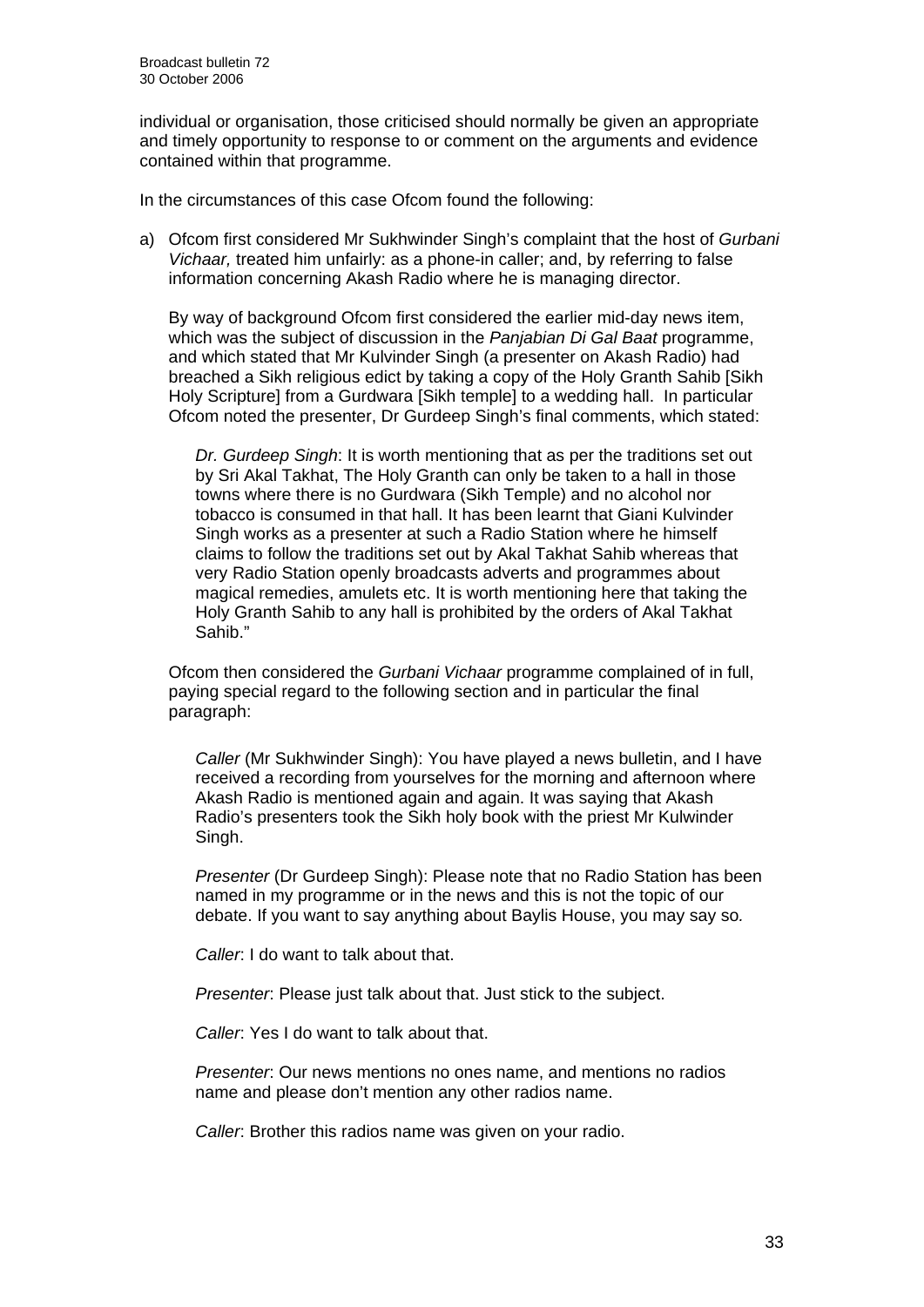*Presenter*: It wasn't given on my news, whatever programme it was given on can you talk to them please.

*Caller*: Ok then.

*Presenter*: There were no radio names mentioned in my news.

*Caller*: I want to talk about Baylis House.

*Presenter*: Yes yes speak.

*Caller*: This decision which has come from the Sikh High commission, and those Singh's that guarded this well were very very good. But, I want to make another point, those people who are saying no to this decision are just looking out for themselves. The function that you done in Goraya (a town in Panjab, India), didn't you have the Holy book there? Wasn't there alcohol and meat being served?

*Presenter*: No definitely not, there was no meat or alcohol. Maybe you don't know but the hall and the holy ceremony were both done separately not under one roof. The Gurdwara ceremony was done in the Gurdwara, which still exists if you want to go and see it. If anyone from Goraya is listening please tell us that the religion function that we held was done in the Gurdwara. You have false and wrong information.

*Caller*: tries interrupting

*Presenter*: If you have the correct and right information you can contact our reception. We will not tolerate any false accusations made nor will we listen to it.

*Caller*: tries interrupting again.

*Presenter*: I will not talk about false statements nor will I let anyone talk about wrong doings. Let me also tell all the people listening that there was around 10,000 people present. The place where the cultural programme was held was completely held in its venue, and the recital of the Holy book, which was read under God's roof, which already exists. There was no alcohol or meat present in God's house. The cultural program also did not even have meat or alcohol present. I'll be more than happy to answer anyone's questions if anyone can prove that there was wrong doing at this event. But someone out of jealousy - on the one hand people talk about Akal Takhat [a Sikh religious edict], and on the other hand they advertise magic and amulets and send their presenters with Holy Granth Sahib to Gurdwara Halls [ie to perform marriage ceremonies] and then we do not accept that situation. We should learn to accept the truth. Thanks you very much" [call ends].

Ofcom also considered the following section further into the programme:

*Dr Gurdeep Singh*: These are stupid questions that it was celebrated in Goraya. It was a proof of stupidity and to say that the Holy Granth was there.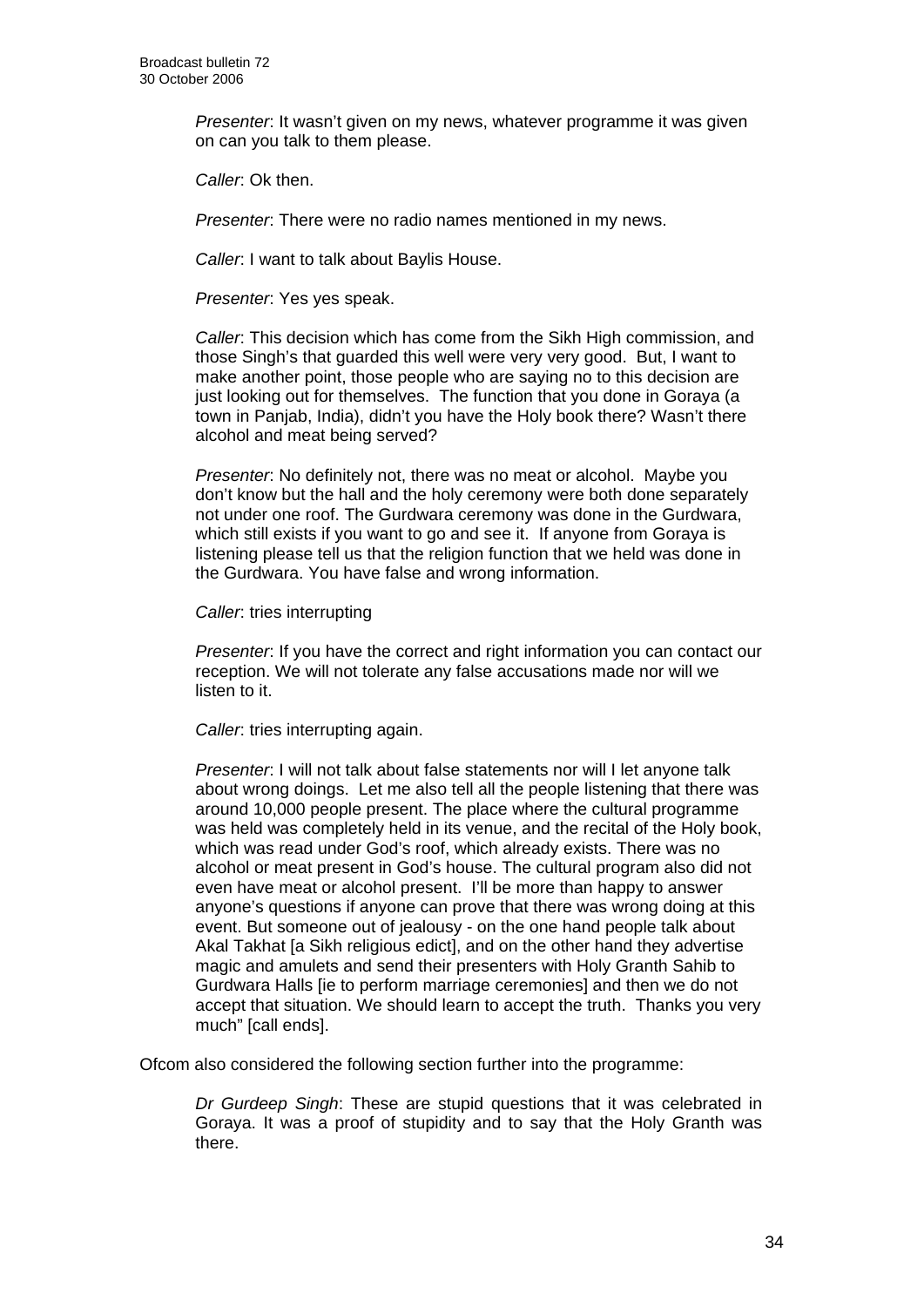Ofcom considered that it was perfectly appropriate for Panjab Radio to manage its output in such a way that the presenter determined when any individual call to the phone-in programme should be terminated. However Ofcom noted Mr Sukhwinder Singh, managing director of Akash Radio, complained that he was attempting to discuss the coverage concerning Akash Radio in the earlier news and discussion programmes discussed above. Ofcom further noted Mr Sukhwinder Singh's complaint that, in the final paragraph of the above extract, the presenter repeated the allegations made in the earlier programmes and that although the "people" under discussion were not named Panjab Radio accepted in their response to the complaint that it was Akash Radio that was referred to.

It is not within Ofcom's remit to determine the accuracy of any particular allegation, however on the basis of all the material before it, Ofcom concluded that the broadcast comments, which contrasted adherence to the Sikh religious edict with advertising magic and sending presenters to halls with the Sikh Holy scripture, was clearly intended as a damaging critique. In Ofcom's view, and in accordance with the Fairness Code, Akash Radio should therefore have been provided with an opportunity to respond to criticisms made of it. While it was perfectly appropriate for the *Gurbani Vichaar* programme to discontinue Mr Sukhwinder Singh's call, it was incumbent on Panjab Radio to provide him with an appropriate and timely alternative opportunity to respond to criticisms made of Akash Radio. Such an opportunity was not provided to Mr Sukhwinder Singh, as managing director of Akash Radio, and this resulted in unfairness to him.

On the further issue of references to Mr Sukhwinder Singh's "stupidity", Ofcom noted that Mr Sukhwinder Singh was not named in this context but considered that the reference clearly referred to his questions, as a caller, concerning celebrations at Goraya. Ofcom noted Panjab Radio's response that Mr Sukhwinder Singh appeared (incorrectly) to interpret everything said as levelled against him but considered, given the context of the earlier allegations concerning Akash Radio, it would have been prudent for the broadcaster to have ensured that the listener was not left in any doubt as to who was being referred to. In Ofcom's view the broadcaster did not take reasonable care to remove this doubt, which was potentially damaging to Mr Sukhwinder Singh's reputation, and Ofcom therefore considered that this reference resulted in unfairness to him.

b) Ofcom next considered Mr Sukhwinder Singh's complaint that on 12 July 2005, in the programme *Chardikala*, hosted by Dr Gurdeep Singh, accusations were unfairly made about his behaviour, and alleged association with an organisation labelled as anti-Sikh by the Sikh community, resulting in unfairness to him.

Ofcom considered the full programme and in particular the following comments made by the programme's presenter, Dr Gurdeep Singh:

"I know these people. They drink alcohol and eat meat. They have been involved in Drink and Drive - they have been taxi drivers and they have been stealing money from the money boxes containing offerings of the congregation. They have not worked all their lives. They have been stealing money boxes for their own and their family's expenses. No one would offer sponsorship or advertisement to them. How do they run the Radio Station? They have lived off the money boxes and they have been stealing Guru's money boxes until now. I do not want to explain this anymore, nor do I want to say any more on this subject. I want to make one request, you are a baptised Sikh, you have asked me a question and it is my duty to answer that question. I do not want to talk to such people or answer the questions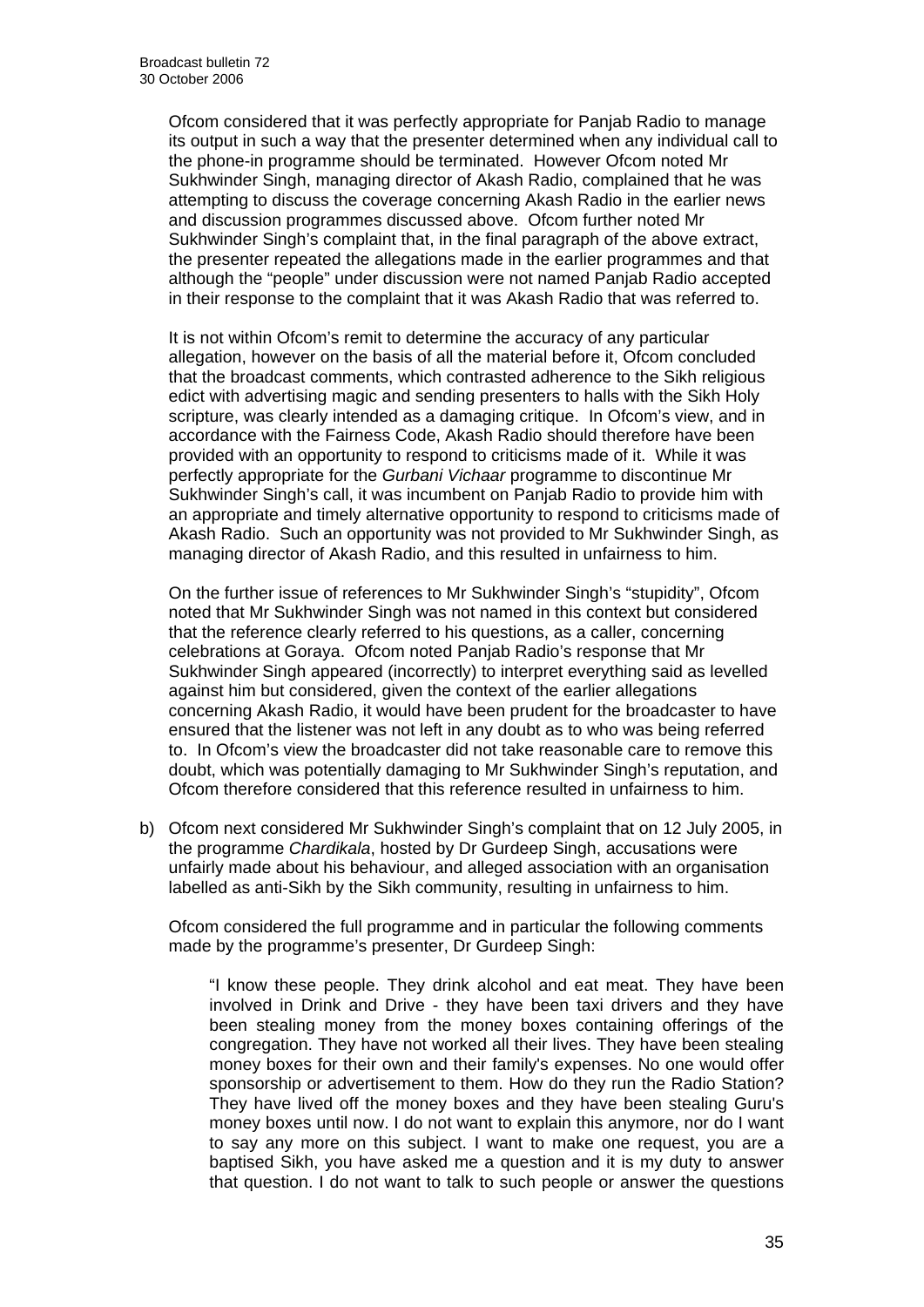from these goons who have stolen guru's money boxes and who drink alcohol and eat meat".

And his further comments:

 "The General Secretary of the RSS…went to their Station and held parties I can give you proof."

Ofcom noted that at no point were the individuals or radio station under discussion named and that Panjab Radio chose not to clarify the identity of the individual or radio station in their responses to the complaint. Ofcom also noted that this programme was broadcast one week following the broadcast in which Akash Radio was discussed, by name and by reference to its presenter Kulvinder Singh, in Panjab Radio's mid-day news, and *Panjabian di Gal Baat* and *Gurbani Vichaar* programmes. Ofcom considered that the timing of the programmes, and references to inappropriate behaviour by those involved in running a radio station, were sufficiently close to the earlier broadcasts to result in a reasonable listener's conclusion that Akash Radio and the people running it, including the complainant Mr Sukhwinder Singh, were being referred to.

As discussed above the Fairness Code states that broadcasters should take special care when their programmes are capable of adversely affecting the reputation of individuals, companies or other organisations and broadcasters should take all reasonable care to satisfy themselves that all material facts have been considered before transmission and so far as possible are fairly presented. In Ofcom's view the references to alcohol, meat, stealing and parties (whether connected to an anti-Sikh organisation or otherwise) were clearly pejorative and in this context, and given the nature of the allegations made in the programmes one week earlier, it would have been prudent for the broadcaster to have ensured that the listener was not left in any doubt as to who was being referred to.

In light of the above considerations, Ofcom found that the broadcaster failed to take the special care required by the Code when broadcasting these allegations. This was unfair to Mr Sukhwinder Singh.

c) Ofcom considered Mr Sukhwinder Singh's final complaint that the host of *Chardikala* called Akash Radio an unholy place where he said he would never go resulting in unfairness to Akash Radio.

Ofcom considered the full programme and in particular, the following comment from the presenter Dr Gurdeep Singh:

"I am not prepared to go to such an unholy place. I would not agree to have such a person in our studio."

Ofcom noted that at no point was the "unholy place" referred to by Dr Gurdeep Singh named. Ofcom also noted that Panjab Radio did not subsequently identify the place referred to in their responses to the complaint. For the reasons discussed above at head b) Ofcom considered that that from the context of the programme a reasonable listener would think that Akash Radio was being referred to, that the reference to an "unholy place" clearly represented a damaging critique of Akash Radio and in such circumstances it would have been prudent for the broadcaster to have ensured that the listener was not left in any doubt as to which place was being referred to.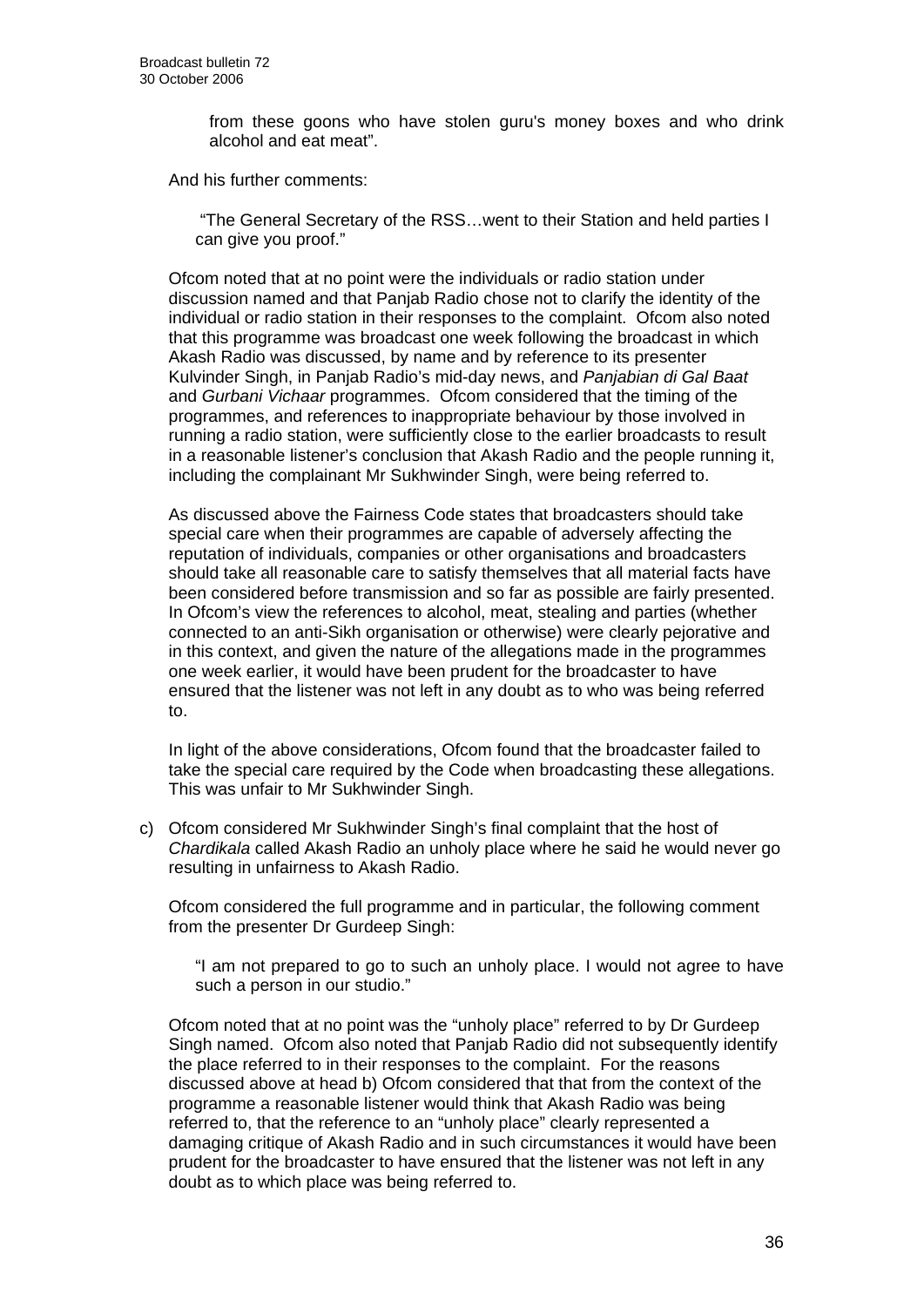In light of the above considerations, Ofcom found that the broadcaster failed to take the special care required by the Code when broadcasting these allegations. This was unfair to Mr Sukhwinder Singh.

Accordingly Mr Sukhwinder Singh's complaint of unfair treatment was upheld.

Ofcom has directed Panjab Radio to broadcast a summary of this adjudication.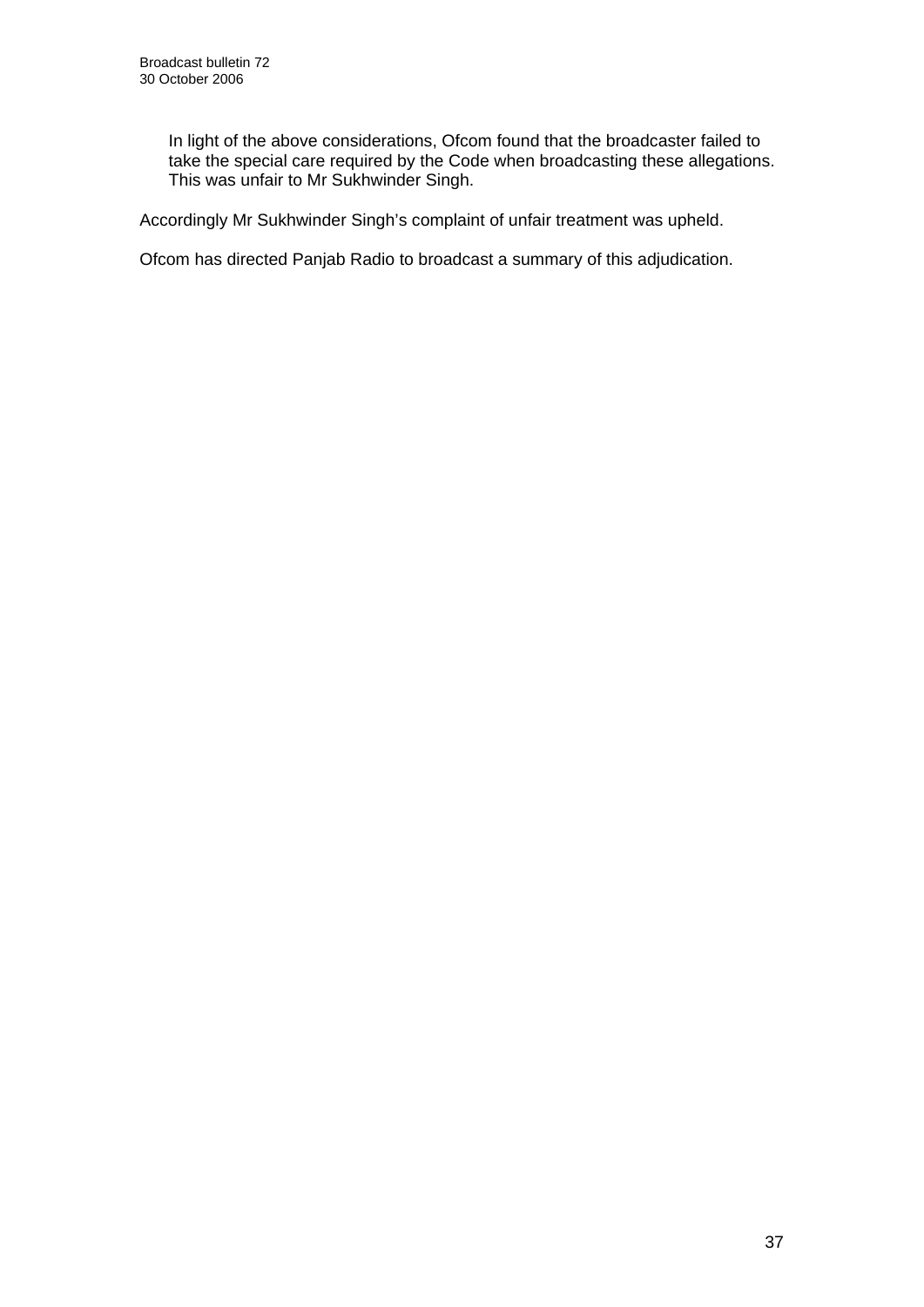## **Complaint by Ms P**

*Nurseries Undercover: the Real Story, BBC1, 12 August 2004* 

**Summary:** Ofcom has partly upheld this complaint of unwarranted infringement of privacy. Ms P complained that her privacy and that of her children was unwarrantably infringed in the making of the programme and that the privacy of her children was unwarrantably infringed in the programme as broadcast. The programme investigated the care of children in day nurseries and the effectiveness of Ofsted inspections of nurseries. One of a number of nurseries visited by an undercover reporter was Bank House Day Nursery ("Bank House"), a nursery in Radcliffe, North Manchester. The reporter obtained a placement at Bank House and carried out secret filming there. The programme included secretly filmed footage of both carers and the children in their care. Ms P's children attended Bank House and were shown briefly several times in the programme.

Ofcom concluded that the secret filming at the nursery was, in principle, justified by an overriding public interest in the care provided by nurseries to young children generally and in the care provided at Bank House specifically. It found as follows:

- It is possible when broadcasters make investigative programmes of this kind that sometimes potentially highly personal or private footage is inadvertently obtained. Even under such circumstances (and where there is a public interest) the welfare of children is paramount. Where the security, privacy and protection of young children are concerned, programme-makers should strive to avoid obtaining such footage. However, in this case Ms P was unable to confirm that her own children had been filmed in their underwear.
- At issue was the level of care being given to young children. Parents were likely to wish to know about the programme in advance and to be aware that it might include footage of their children. This meant that the infringement of Ms P's privacy - by obtaining her personal details - was warranted.
- An unequivocal assurance was given by the programme makers that no footage would be included in the programme that identified either of Ms P's children. The BBC subsequently acknowledged that the assurance had not been implemented effectively enough. In these circumstances, the inclusion of footage of very young children in the programme was an infringement of their privacy, which was not justified by an overriding public interest.

#### **Introduction**

The programme, *The Real Story*, investigated the care of children in day nurseries and the effectiveness of Ofsted inspections of nurseries. One of a number of nurseries visited by an undercover reporter was Bank House Day Nursery ("Bank House"), a nursery in Radcliffe, North Manchester. The reporter obtained a placement at Bank House and carried out secret filming there. The programme included secretly filmed footage of both carers and the children in their care. Ms P's children attended Bank House and were shown briefly several times in the programme.

Ms P complained that her privacy and that of her children was unwarrantably infringed in the making of the programme and that the privacy of her children was unwarrantably infringed in the programme as broadcast.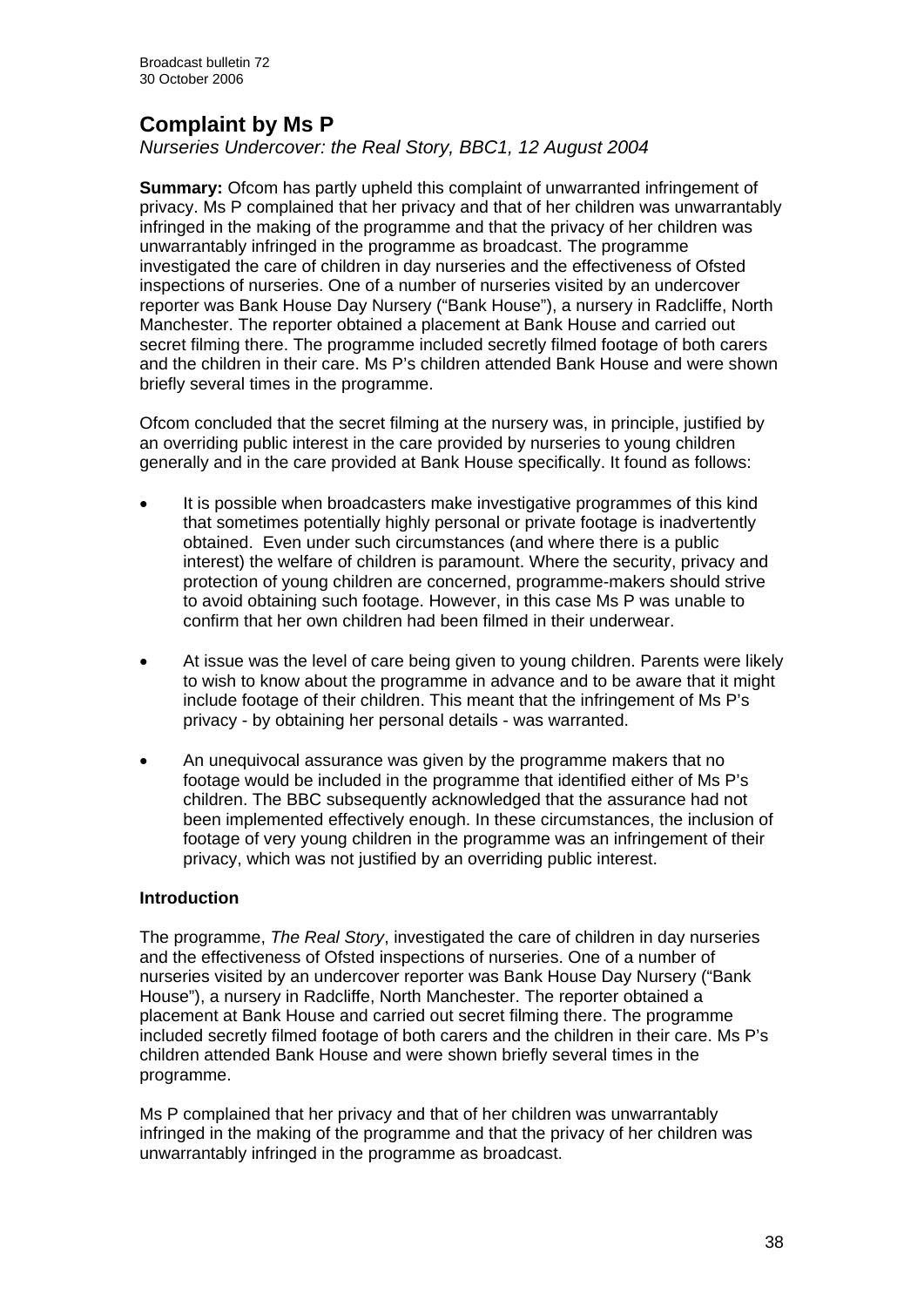#### **Complaint**

#### **Ms P's case**

In summary, Ms P complained that her privacy and that of her children was unwarrantably infringed in the making of the programme in that:

- a) The mother of another child at the nursery had informed her that footage was taken of the other child in his underwear. As all children at the nursery undress to their underwear to have an afternoon nap, Ms P was concerned that the BBC had such footage of her children.
- b) The BBC accessed her confidential details.

In summary, Ms P complained that the privacy of her children was unwarrantably infringed in the broadcast in that:

c) Her children were shown several times on the programme and identified by several people, despite her telling the BBC that under no circumstances were her children to be shown and despite her receiving an "*unequivocal assurance*" from the programme makers that the programme would not include any footage that identified either of her children.

#### **The BBC's case**

In response to the complaint of unwarranted infringement of privacy in the making of the programme, the BBC said:

- a) There was justification for filming at Bank House. Nurseries are regulated by Ofsted. All parents who use nurseries need to have confidence that the regulatory framework guarantees minimum standards of care for their children. If a nursery falls below the minimum standard and the regulator either does not know, or is otherwise incapable of ensuring that those minimum standards are being maintained, it is in the public interest for this to be exposed. The programme makers had received complaints from some parents of children at the nursery. After discussion with senior editorial executives, arrangements were made for an undercover reporter to take a secret camera into the nursery. The filming confirmed instances where staffing ratios fell below guideline levels, which were unlikely to have been discovered by Ofsted at the time, since Ofsted gave a month's notice of inspections. In general terms, any infringement of privacy that occurred in the making of the programme was warranted by the importance of the subject and by the necessity of obtaining clear evidence that Ofsted guidelines were being breached. Footage was obtained by placing a hidden camera in a bag or by filming through a lens attached to the reporter's clothing. The lenses captured whatever happened in front of them and there was no attempt to record specific images of partially clothed children.
- b) The production team sought personal details in order to make contact with parents and make sure they were fully aware of what had happened and were able to make their own decisions. The relevant names and addresses were not passed on.

In response to the complaint of unwarranted infringement of privacy in the broadcast, the BBC said: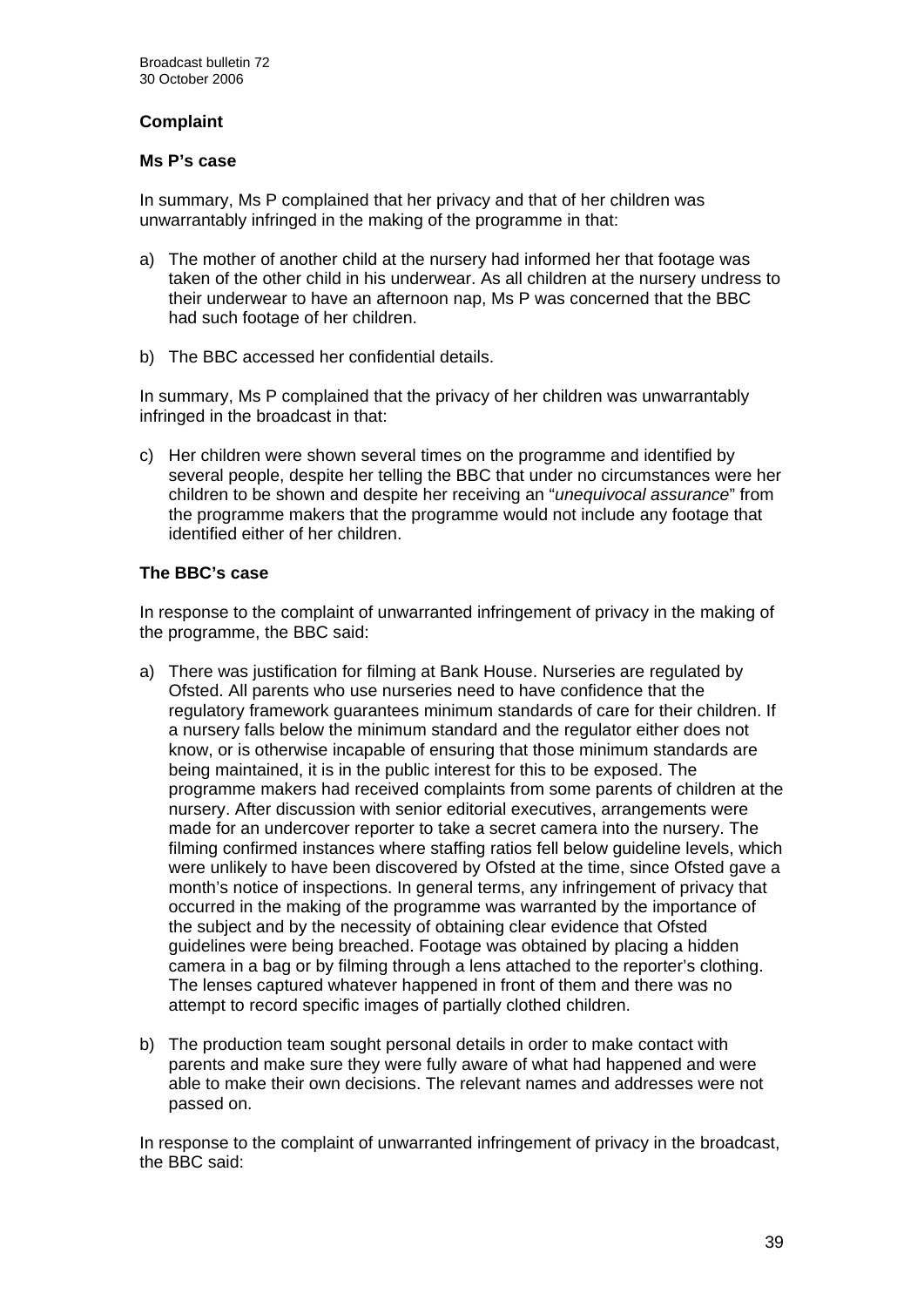Broadcast bulletin 72 30 October 2006

c) They regretted that, in the case of Ms P's children, there was a brief moment when a failure in the masking allowed some detail to be seen at the edges of the "blobbing". This happened when the children were in the background. The BBC accepted that this made it possible for people who knew the children to identify them, but did not believe that glimpses of fleeting partial images placed the children at risk by revealing their identities to viewers who did not already know them. The BBC's Programme Complaints Unit upheld this complaint and published its finding.

#### **Ms P's comments**

In response, Ms P said regarding her complaint of infringement of privacy in the broadcast:

c) She and her partner were not taken seriously by the BBC. Having refused permission for their children to be featured and having been assured that they would not be shown, the children did appear in the programme. Although an apology was received from the Director General, when requested by the family, none had been made by the programme makers. The published finding by the BBC's Programme Complaints Unit was inadequate.

#### **The BBC's comments**

The BBC said in response:

c) The *Real Story* series producer wrote to Ms P in response to her comments on their statement. He apologised for the failure of the blobbing to obscure Ms P's children completely and said that measures would be taken to ensure that such an error did not happen again. He also said that all the footage was being stored in a secure place pending the conclusion of all legal and regulatory complaints arising from the programme. The programme would not be shown again and all the material would be destroyed once proceedings were concluded.

#### **Decision**

Ofcom's statutory duties include the application, in the case of all television and radio services, of standards that provide adequate protection to members of the public and all other persons from unfair treatment and unwarranted infringements of privacy in programmes included in such services.

In carrying out its duties, Ofcom has regard to the need to secure that these standards are applied in a manner that best guarantees an appropriate level of freedom of expression. Ofcom is also obliged to have regard, in all cases, to principles that require regulatory activities to be transparent, accountable, proportionate, consistent and targeted only at cases in which action is needed.

This case was referred to Ofcom's Fairness Committee for consideration. The Committee's decision is set out below, by reference to each of the heads of Ms P's complaint. As a preliminary point, the Committee noted that documentary making is important in investigating matters of public concern, such as the care provided to children in nurseries. This is an appropriate subject for broadcasters to address in programmes (subject to the conditions of the Ofcom Broadcasting Code). It is, however, essential that programmes are accurate in all material respects so that unwarranted infringements of privacy are avoided. This is necessary for both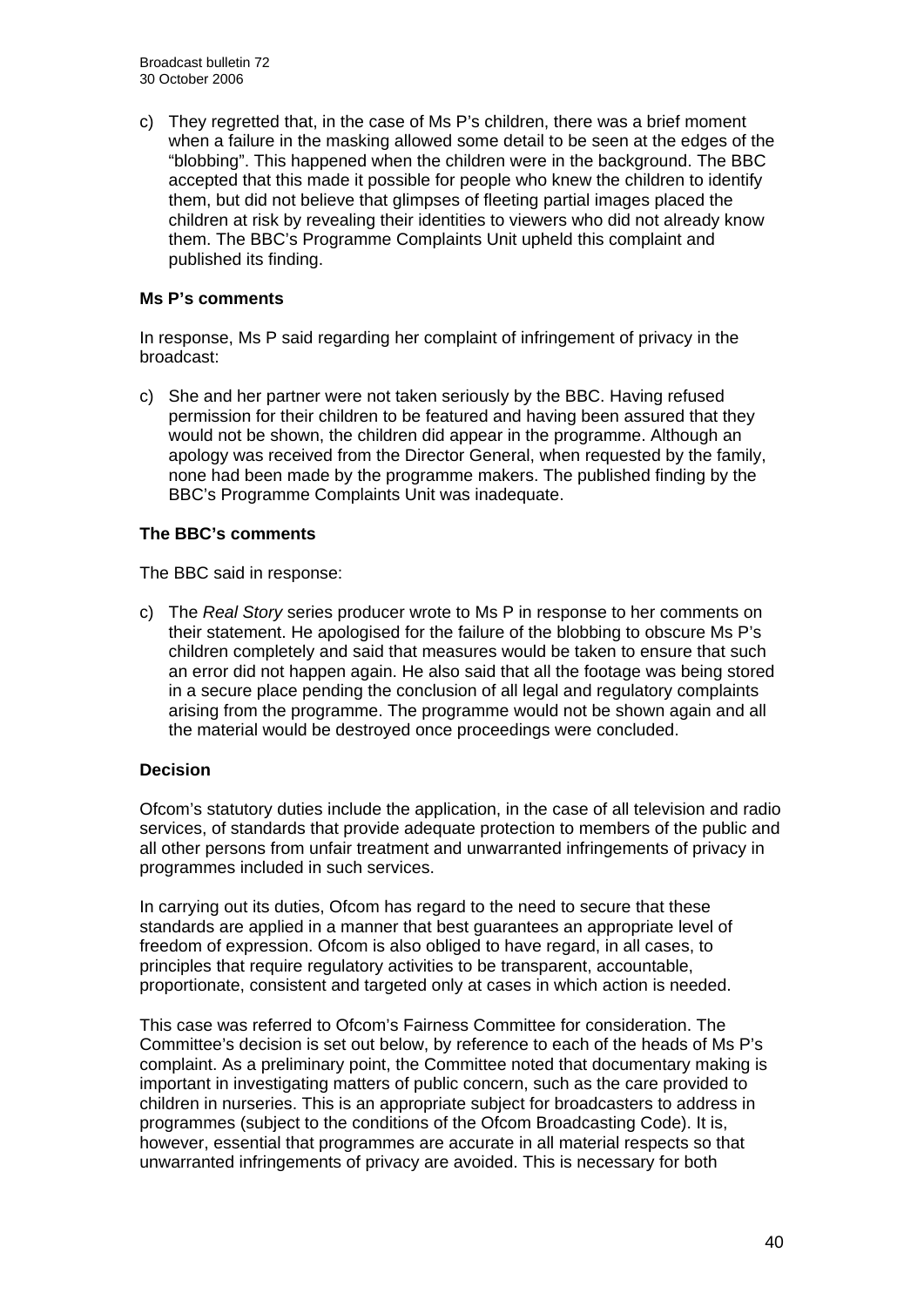participants and viewers. Where children are involved, the welfare of those children must be the paramount concern of the broadcaster.

The Committee considered that the secret filming at the nursery did amount to the infringement of the privacy of children concerned, as it was reasonable for parents to expect that the care of their children would be carried out in private. However, the Committee noted that the programme makers had information from two sources that they said were credible (details of which, in accordance with usual journalistic standards, were not provided to Ofcom) about inadequate staffing levels at Bank House. The Committee accepted that this provided sufficient justification for the BBC to send an undercover reporter to film secretly at the nursery. The Committee considered that there were some legitimate concerns raised about the nursery by what the reporter saw. It took the view that the secret filming at the nursery was, in principle, justified by a legitimate public interest in exposing weaknesses in the regulatory framework for nursery care by seeking to investigate specific instances of lapses of minimum standards at Bank House and that the public interest in the care provided to young children outweighed the nursery's right to privacy.

a) Ms P complained that footage of her children might have been filmed while they were asleep in their underwear. The Committee appreciates that in the making, by broadcasters, of investigative programmes of this nature it is possible that superfluous and sometimes potentially highly personal or private footage is obtained inadvertently. Even under such circumstances (and where there is a public interest) Ofcom considers that the welfare of children is paramount and that, where the security, privacy and protection of young children is concerned, programme-makers should strive to avoid obtaining such footage. However, in this case the Committee noted that Ms P's concerns were because she had received information from another parent. She was therefore unable to confirm that her own children had been filmed in their underwear.

The Fairness Committee therefore found no infringement of the privacy of Ms P's children in the making of the programme.

b) The complainant felt that the programme makers unwarrantably infringed her privacy by gaining access to her confidential details. The Committee considered that Ms P's privacy was infringed by the obtaining of her personal details from the nursery, because this information was provided to the nursery for its use in relation to its care of her children. The Committee carefully considered the reasons given for this by the BBC in their submissions, namely that they wished to ensure parents were fully aware of what had happened and could make their own decisions. Given that the programme set out to investigate the level of care being given to young children the Committee accepted that it was reasonable for the programme makers to have considered that parents were likely to wish to know about the programme prior to broadcast and to be aware that it might include footage of their children at the nursery. Having decided that there was a public interest in the issue being investigated (see above) which outweighed the infringement of privacy that had occurred, the Committee considered that it was not inappropriate for the programme makers to obtain such details.

The Fairness Committee found no unwarranted infringement of Ms P's privacy in this respect.

c) Ms P complained that, despite her request and an assurance given to her by the programme makers, the programme contained footage of her children in which their identity was not effectively obscured. The Committee noted that the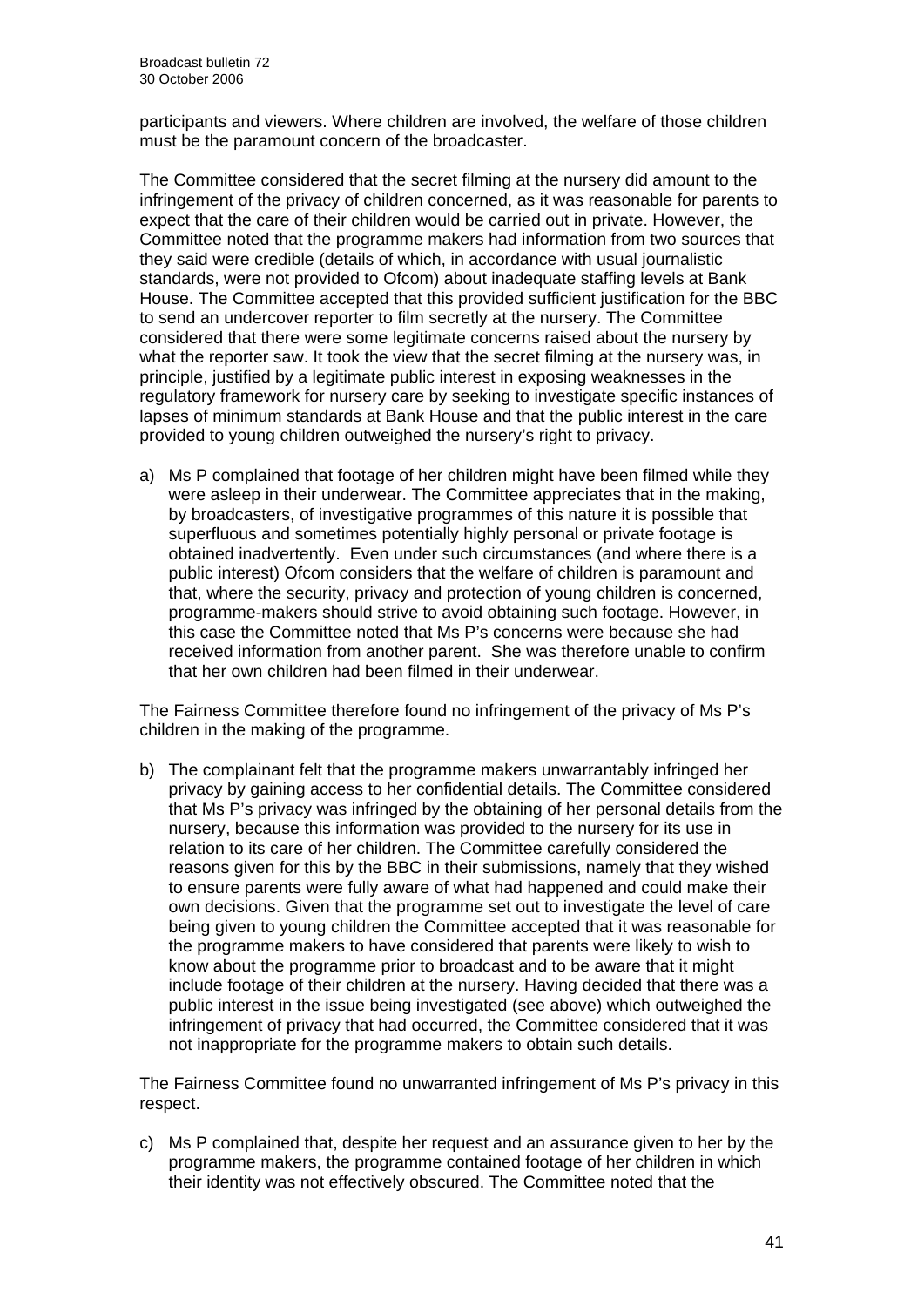programme included brief clips of Ms P's children in which their identity was not fully obscured. These images were fleeting and it was unlikely that the children would be identified by viewers other than those close to them, either within their families or amongst the family's immediate friends and neighbours. However it was clear from correspondence made available to Ofcom that Ms P had informed the programme makers that she had specific concerns that her children could be at risk if they were identifiable in the programme by a particular person. In response, Ms P had received an unequivocal written assurance from the *Real Story* series producer that no footage would be included in the programme that made either of the children identifiable. He also informed Ms P that her children were not central to any of the points the BBC wished to make in the programme.

Ms P complained to the BBC about the failure to adhere to the assurance before bringing her complaint to Ofcom. The BBC upheld her complaint, acknowledging that the assurance was not implemented effectively enough and that the children's' faces were fleetingly visible. Ms P proceeded with her complaint to Ofcom as she felt that the BBC's finding was inadequate, that the BBC did not do enough to protect her children and did not apologise to her quickly enough.

Having viewed the footage and taking account of the factors set out above, the Fairness Committee found that the children's privacy had been infringed and this was not justified in the public interest, since the BBC had admitted that her children's involvement in the programme was not central to any points the BBC wish to make. Although the shots of the children were fleeting, in view of their ages, the very specific concern that Ms P had raised with the BBC, the nature of the unequivocal assurance she had received, on which she should have been able to rely fully, and the insufficient obscuring of the children's faces in the programme, the Committee considered this to have been a particularly serious breach of the Fairness Code.

The Fairness Committee found an unwarranted infringement of the children's privacy in the programme as broadcast.

Accordingly, Ofcom found that there was no infringement of Ms P's privacy or that of her children in the making of the programme, but that the privacy of her children was unwarrantably infringed in the programme as broadcast. This part of the complaint was upheld.

Ofcom has directed the BBC to broadcast a summary of this adjudication.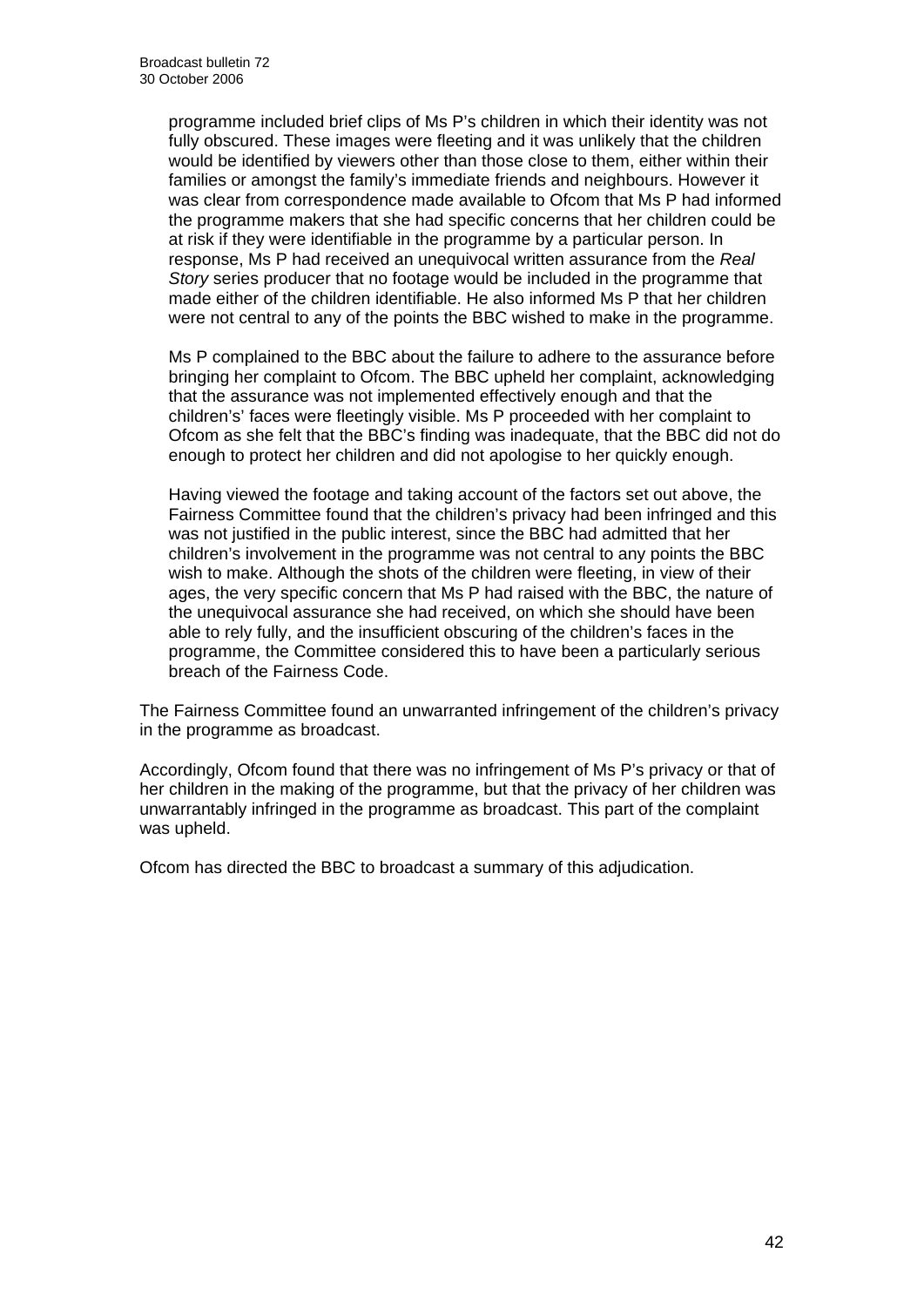# **Not Upheld**

## **Complaint by Mr Christopher Holdcroft**

*Central News, ITV, 20 and 21 March 2006* 

**Summary:** Ofcom has not upheld this complaint of unfair treatment by Mr Christopher Holdcroft.

On 20, 21 and 22 March 2006, Central News broadcast a short three-part report about the growing industry of internet dating. The programme broadcast on 20 March 2006 featured entrepreneur Mr Darren Richards, who is the co-founder of Britain's biggest online dating service, DirectDating. The second programme, broadcast on 21 March 2006, included an interview with an internet dating service user Mr Chris Holdcroft.

Mr Holdcroft complained that it was unfair for DirectDating to have received a significant amount of publicity during the programme of 20 March 2006, while his request to feature his dating website had been ignored by the programme makers. Mr Holdcroft complained that the programme of 20 March 2006 contained no reference to his website, despite him providing details about his website during his interview.

Ofcom found as follows:

- Ofcom found that the editing of the programme of 21 March 2006 including the decision not to include Mr Holdcroft's reference to his website - did not significantly alter the programme as broadcast in a way that would have made Mr Holdcroft's consent to participate invalid. Ofcom concluded that in the absence a guarantee relating to the inclusion of Mr Holdcroft's website in the programme as broadcast, the programme maker's decision to remove the reference during editing did not result in unfairness to Mr Holdcroft.
- In addition, Ofcom found the programme makers' decision to feature Mr Richards and his company in the programme of 20 March 2006 did not result in unfairness to Mr Holdcroft. Specifically Ofcom found: the content of the 21 March 2006 programme did not impact on Mr Holdcroft in an unfair way; Mr Holdcroft's consent to participate in the programme of 21 March 2006 was not affected by the content of the programme featuring Mr Richards; and Mr Holdcroft's participation in the programme of 21 March 2006 did not entitle him to any editorial control over the programme of 20 March 2006.

Ofcom concluded that the programmes of 20 March 2006 and 21 March 2006 did not result in unfairness to Mr Holdcroft.

#### **Introduction**

On 20, 21 and 22 March 2006, Central News broadcast a short three-part report about the growing industry of internet dating.

The programme broadcast on 20 March 2006 featured entrepreneur Mr Darren Richards, who is the co-founder of Britain's biggest online dating service, DirectDating. The programme provided statistics about the business and an interview with Mr Richards at DirectDating's Head Office was broadcast.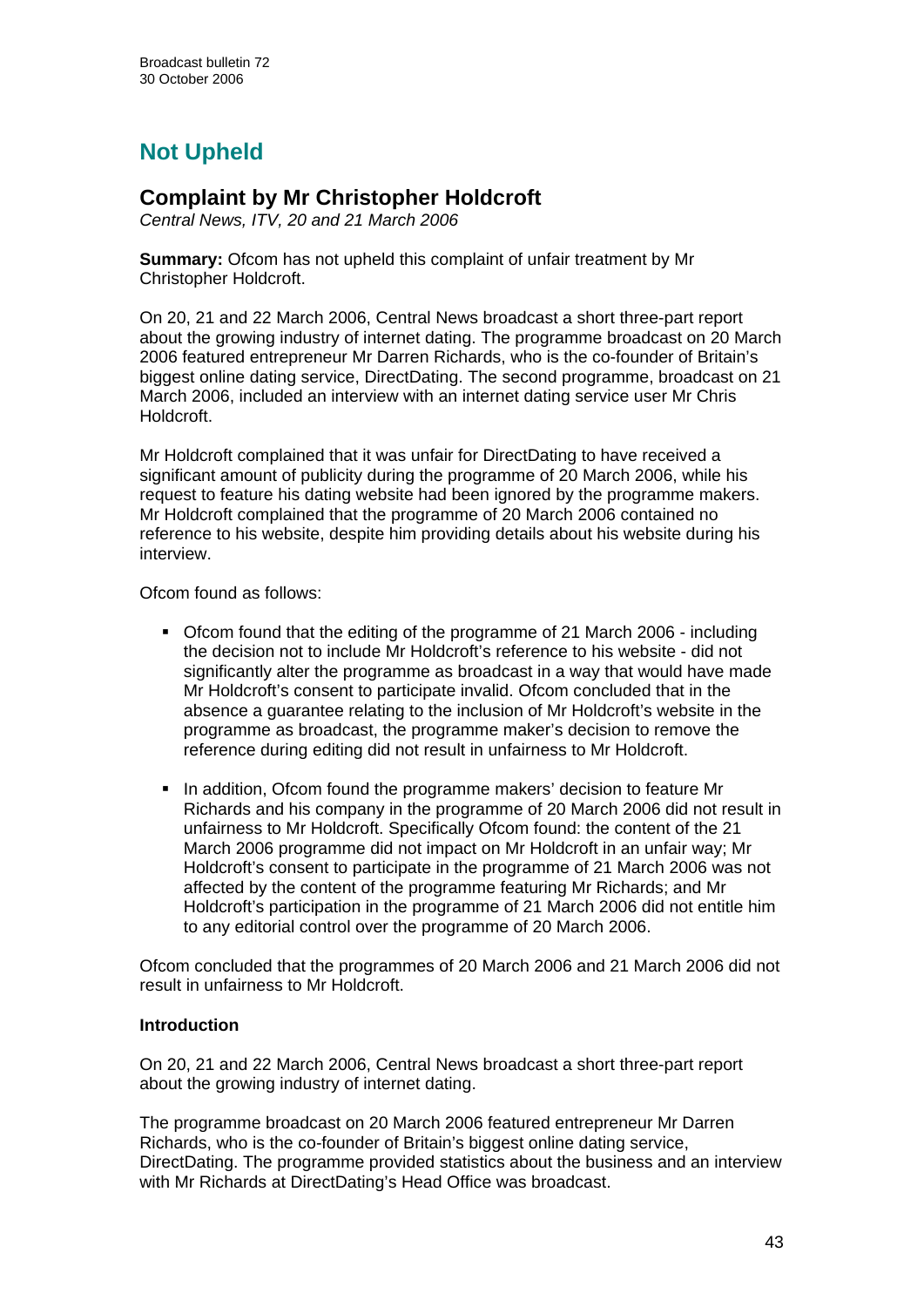The second programme, broadcast on 21 March 2006, included an interview with an internet dating service user Mr Chris Holdcroft (referred to in the programme as "Chris"). The programme said that Chris had met many women online but was still "looking for love". Chris explained that he believed internet dating services were more interested in financial gain than uniting people in love.

On 22 March 2006, the final programme in the series interviewed a couple named "Karen" and "Craig" who had married after meeting each other online.

Mr Christopher Holdcroft (referred to in the programme of 21 March 2006 as "Chris") complained of unfair treatment in the programme as broadcast.

#### **The Complaint**

#### **Mr Holdcroft's case**

Mr Holdcroft complained that DirectDating had received a significant amount of publicity during the 20 March 2006 programme. Mr Holdcroft said this was unfair because his dating website did not receive any publicity during the 21 March 2006 programme. Mr Holdcroft said that his request to have his website featured in the 21 March 2006 programme was ignored by the programme makers.

#### **ITV's case**

In summary ITV responded to the complaint as follows:

ITV said the original idea for a report on internet dating started as an opportunity to tell the success story of Darren Richards: one of the most successful entrepreneurs from the Midlands. This idea grew into a three piece feature on various aspects of internet dating. The first report in the series was to feature the entrepreneurial success of Darren Richards and the second and third reports were to focus on users' experiences. The programme makers wanted to feature a couple who had found love and balance this with someone who had suffered a negative experience.

Purely coincidentally, one of the programme makers received a phone call from Mr Holdcroft who asked her if ITV was interested in telling his story. Mr Holdcroft spoke to the programme maker for over 30 minutes and the focus of his story was how he felt distressed and 'ripped off' financially and emotionally by the internet dating sites. The programme maker recalled that Mr Holdcroft mentioned he was starting up his own internet dating site. ITV said Mr Holdcroft did not request that this fact be mentioned in the piece, nor did the programme maker promise that it would be.

The programme maker asked Mr Holdcroft to email her his story, which Mr Holdcroft did on 14 February 2006. Ofcom had been provided with a copy of this email by Mr Holdcroft. ITV said Mr Holdcroft's email reflected the basis of the conversation between Mr Holdcroft and the programme maker. The broadcaster said that the focus of the email was Mr Holdcroft's negative internet dating experience, while the fact that he set up his own site was merely a peripheral three line afterthought.

ITV said that Mr Holdcroft knew DirectDating was to be featured, and also that the focus of his contribution in the series was his negative dating experience. ITV said it was editorially justified to feature Mr Richards' success story and that it would have been impossible to tell the story of Mr Richards without mentioning DirectDating's name.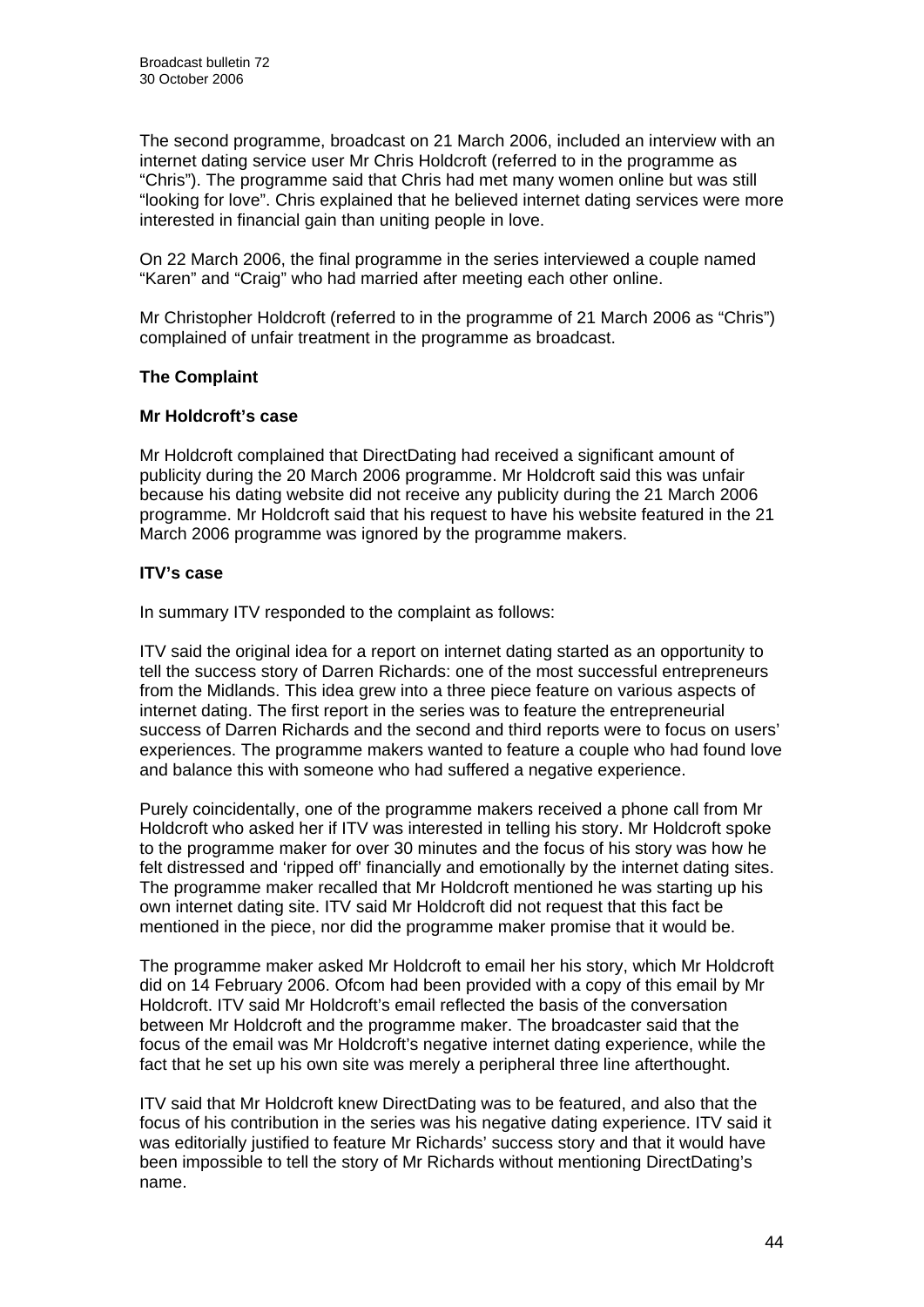In summary ITV said that the news item was edited fairly and in accordance with Mr Holdcroft's clear understanding as to the nature and purpose of his contribution. The programme makers did not promise Mr Holdcroft's that his website address would be broadcast and the decision not to include Mr Holdcroft's reference to his website was justified as it was not editorially relevant in an item on the downside of internet dating.

#### **Decision**

Ofcom's statutory duties include the application, in the case of all television and radio services, of standards which provide adequate protection to members of the public and all other persons from unfair treatment in programmes and unwarrantable infringement of privacy in and in the making of programmes included in such services. Where there appears to have been unfairness in the making of the programme, this will only result in a finding of unfairness, if Ofcom finds that it has resulted in unfairness to the complainant in the programme as broadcast.

In carrying out its duties, Ofcom has regard to the need to secure that the application of these standards is in the manner that best guarantees an appropriate level of freedom of expression. Ofcom is also obliged to have regard, in all cases, to the principles under which regulatory activities should be transparent, accountable, proportionate and consistent and targeted only at cases in which action is needed.

In considering Mr Holdcroft's complaint, Ofcom had regard for both parties written submissions, relevant correspondence between the parties and a recording of the programme.

Mr Holdcroft complained that DirectDating received a significant amount of publicity during the 20 March 2006 programme. Mr Holdcroft said this was unfair because his dating website did not receive any publicity during the 21 March 2006 programme. Mr Holdcroft said that his request to have his website featured in the 21 March 2006 programme was ignored by the programme makers.

In his complaint to Ofcom Mr Holdcroft did not claim that the programme makers had broken a guarantee to include a reference to his website in the programme as broadcast. Mr Holdcroft simply stated that his request to have such a reference included in the programme had been "*ignored*". Mr Holdcroft's letter of complaint to Central News, which he copied to Ofcom, stated that "*part of the interview with me briefly focused upon a free internet dating facility I had recently set-up and which I am trying to promote. [The programme maker] was well aware of this and I was asked for details of this by [the reporter] as part of my interview... When my interview was broadcast, there was no mention whatsoever of my free internet dating facility*".

In their reply ITV stated that Mr Holdcroft had mentioned "*that he was starting up his own internet dating site but he did not request that this fact be mentioned in the piece and neither did the [programme maker] promise that it would be".* 

After reviewing the material submitted by both parties, Ofcom likewise found no evidence of a guarantee about the inclusion of Mr Holdcroft's reference to his website.

In the absence of any evidence of such a guarantee Ofcom addressed itself two questions: did the decision not to include a reference to Mr Holdcroft's website (i.e. the editing by the programme makers) result in unfairness to Mr Holdcroft?; and, did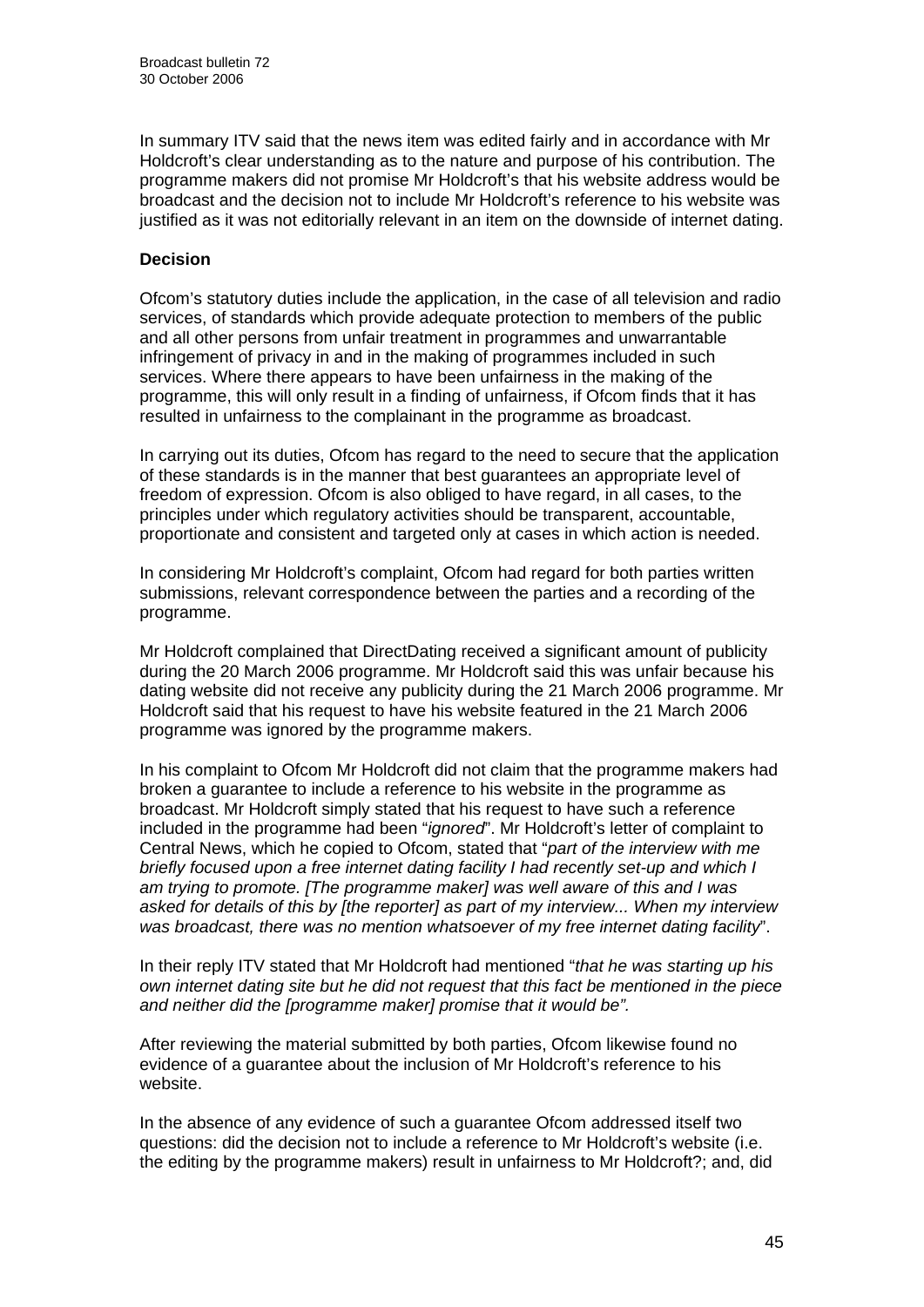the programme of 20 March 2006 featuring DirectDating result in unfairness to Mr Holdcroft in the programme as broadcast?.

#### The decision not to include a reference to the website

When assessing whether the editing of a programme is fair, it is important to note that a programme will not result in unfairness to a contributor simply because all of the views expressed by a contributor are not presented. In relation to Mr Holdcroft's complaint, Ofcom sought to determine whether the editing of Mr Holdcroft's interview, materially changed the nature of his contribution in a way that was unfair to him. In order to do this, Ofcom first assessed what Mr Holdcroft had understood his contribution would be. Then having established the nature of the programme that Mr Holdcroft had agreed to participate in, whether the programme as broadcast was significantly different in a way that may have reasonably affected Mr Holdcroft's original consent to participate.

Ofcom was provided with written correspondence between the parties both during the making of the programme and after the programme was broadcast. Ofcom noted that records of all the programme maker's dealings with Mr Holdcroft were not available for consideration (phone conversations between the parties were not recorded, and recordings of the untransmitted material including unedited recordings of Mr Holdcroft's interview had been recycled following broadcast of the programme). However in Ofcom's opinion, the material available provided sufficient information for it to be able to assess Mr Holdcroft's understanding about the programme's likely nature and content.

In Mr Holdcroft's email to the programme makers of 14 February 2006 - that started "*Here are the details you have requested*" - the complainant provided details about his general experience of online dating and the story of how he met his ex-fiancé over the internet. The three and a half page email was dedicated almost entirely to these two topics. At the very end of the email, Mr Holdcroft explained that in response to his disappointing encounters with commercial internet dating websites, he had decided to set up his own free dating website:

#### *"I guess that is why I set-up my own completely free dating website. I cannot prevent someone from falling into the same traps that other internet dating websites have, but at least my customers will not be ripped-off financially."*

In Ofcom's view, the email indicated that Mr Holdcroft was fully aware that the programme makers' interest in him as a contributor was to retell his story of meeting his ex-fiancé and his general difficulties of finding love via the internet. While Ofcom acknowledged that Mr Holdcroft mentioned the existence of his website in this email, Ofcom noted that details of the website were not provided and its mention appeared to be to emphasise his frustrations with internet dating (i.e. he was so frustrated that he decided to create his own website).

Mr Holdcroft's later correspondence with the programme makers also indicated that he understood how his story would be placed within the context of the three-part internet dating report. In his letter to ITV's Central News Editor dated 24 March 2006 Mr Holdcroft wrote:

"*I should add that my part in this news programme was to show the 'downside' to internet dating."*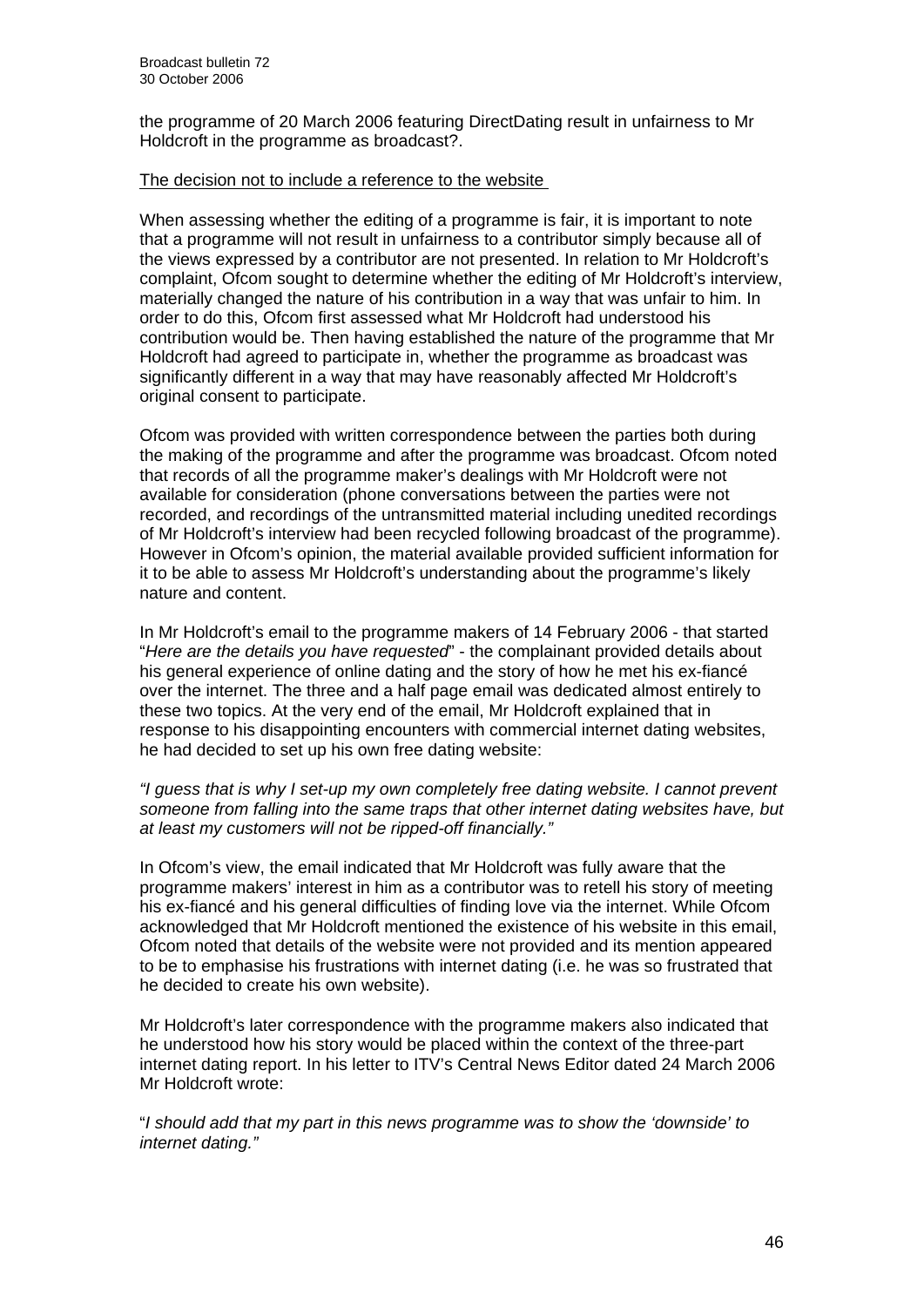Based on Mr Holdcroft's correspondence above, Ofcom was satisfied that when Mr Holdcroft agreed to participate in the programme, he understood that the main focus of his contribution would be his personal experiences of on-line dating, and these experiences would be used to illustrate the negative side to internet dating.

In Ofcom's view, for the reasons above, when the programme makers edited Mr Holdcroft's contribution, it was not unfair for the main focus of the report to be his story of meeting his ex-fiancé and his difficulties finding love on the internet. After viewing the programme as broadcast, it is Ofcom's opinion that it appropriately matched what Mr Holdcroft had been told about the programme's likely nature and content. In the circumstances, Ofcom found that the editing of the programme (including the decision not to include Mr Holdcroft's reference to his website) did not significantly alter the programme as broadcast in a way that would have made Mr Holdcroft's consent to participate invalid. Ofcom concluded that in the absence of a guarantee relating to the inclusion of Mr Holdcroft's website in the programme as broadcast, the programme maker's decision to remove the reference during editing did not result in unfairness to Mr Holdcroft.

#### **DirectDating**

Mr Holdcroft complained that DirectDating received a significant amount of publicity during the 20 March 2006 programme. Mr Holdcroft said this was unfair because his dating website did not receive any publicity during the 21 March 2006 programme.

In his complaint, Mr Holdcroft appears to reason that because the programme makers allowed another participant to refer to their dating website, it was incumbent on the programme makers to mention Mr Holdcroft's dating website and/or that he was entitled to have a reference to his dating website included as part of his contribution.

Ofcom noted that Mr Holdcroft's contribution to the report was significantly different from that of Mr Richards. Mr Richards' contribution concentrated on the success of his internet dating business, whereas Mr Holdcroft's contribution was about his experience of internet dating. Notwithstanding this difference, Ofcom was required to determine whether the broadcast of the programme on 20 March 2006 resulted in unfairness to Mr Holdcroft.

In reaching a decision, Ofcom noted that Mr Holdcroft did not participate in the programme of 20 March 2006 and was not referred to in any way, other than in the trailer for the following night's programme. Therefore the programme's content did not impact upon him and did not cause any direct unfairness to him.

In addition Ofcom found no evidence that Mr Holdcroft's participation in the programme of 21 March 2006 had been secured by a guarantee that the treatment of his contribution would be the same as, or similar to the treatment given to Mr Richards' contribution. (As noted above, Ofcom found that Mr Holdcroft had been adequately informed that his contribution to the programme of 21 March 2006 would be to recount his personal experiences of on-line dating, and these experiences would be used to illustrate the negative side to internet dating.) In Ofcom's opinion, the programme of 20 March 2006, did not alter the consent given by Mr Holdcroft for his participation in the programme of 21 March 2006.

In all the circumstances, Ofcom concluded that the programme of 20 March 2006 did not result in unfairness to Mr Holdcroft. Specifically Ofcom found: the content of the 20 March 2006 programme did not impact on Mr Holdcroft in an unfair way; Mr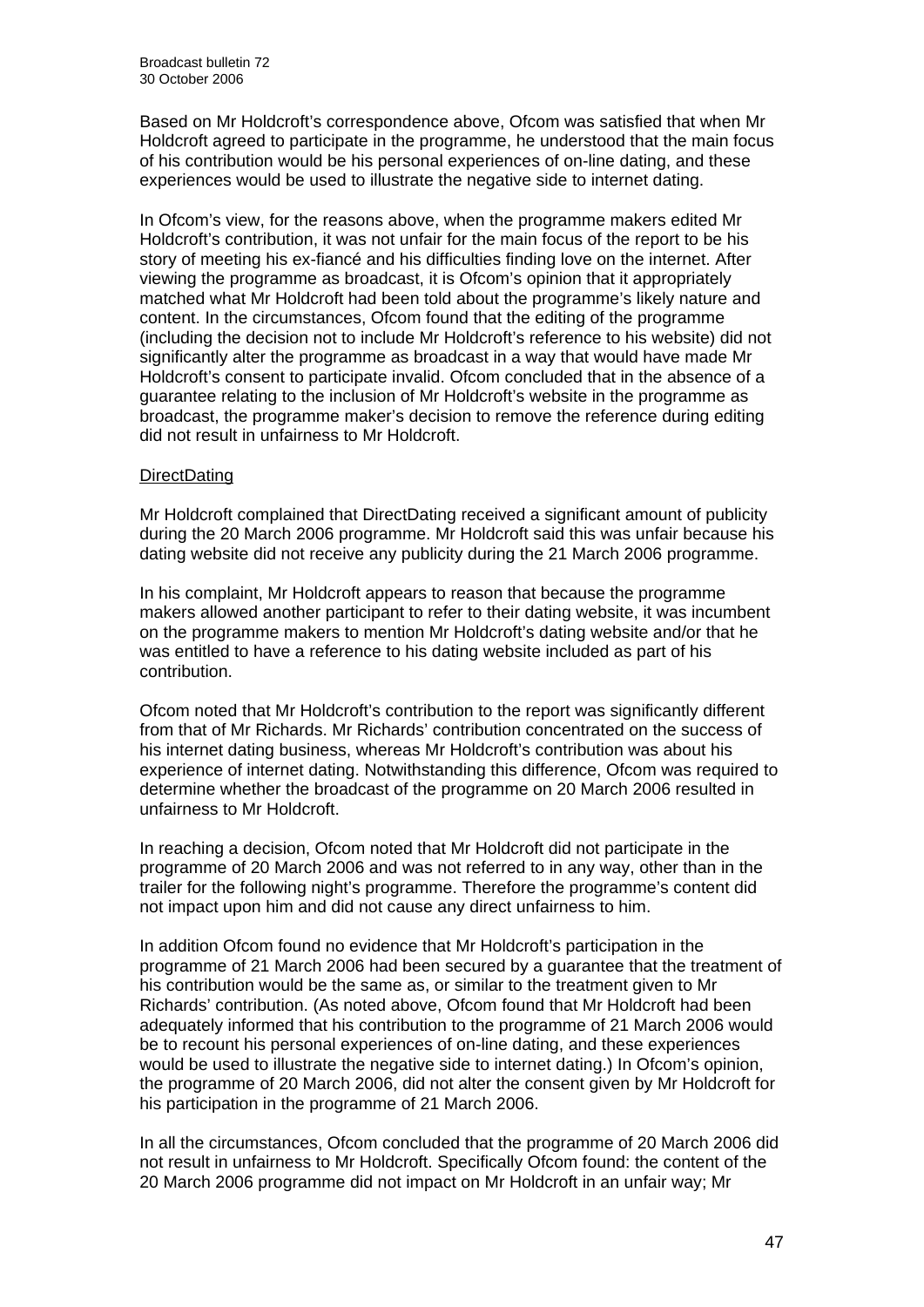Holdcroft's consent to participate in the programme of 21 March 2006 was not affected by the content of the programme featuring Mr Richards; and Mr Holdcroft's participation in the programme of 21 March 2006 did not entitle him to any editorial control over the programme of 20 March 2006. Therefore Ofcom concluded the programme makers' decision to feature Mr Richards and his company in the programme of 20 March 2006 did not result in unfairness to Mr Holdcroft.

Ofcom concluded that the programmes of 20 March 2006 and 21 March 2006 did not result in unfairness to Mr Holdcroft.

Accordingly Ofcom has not upheld Mr Holdcroft's complaint of unfair treatment.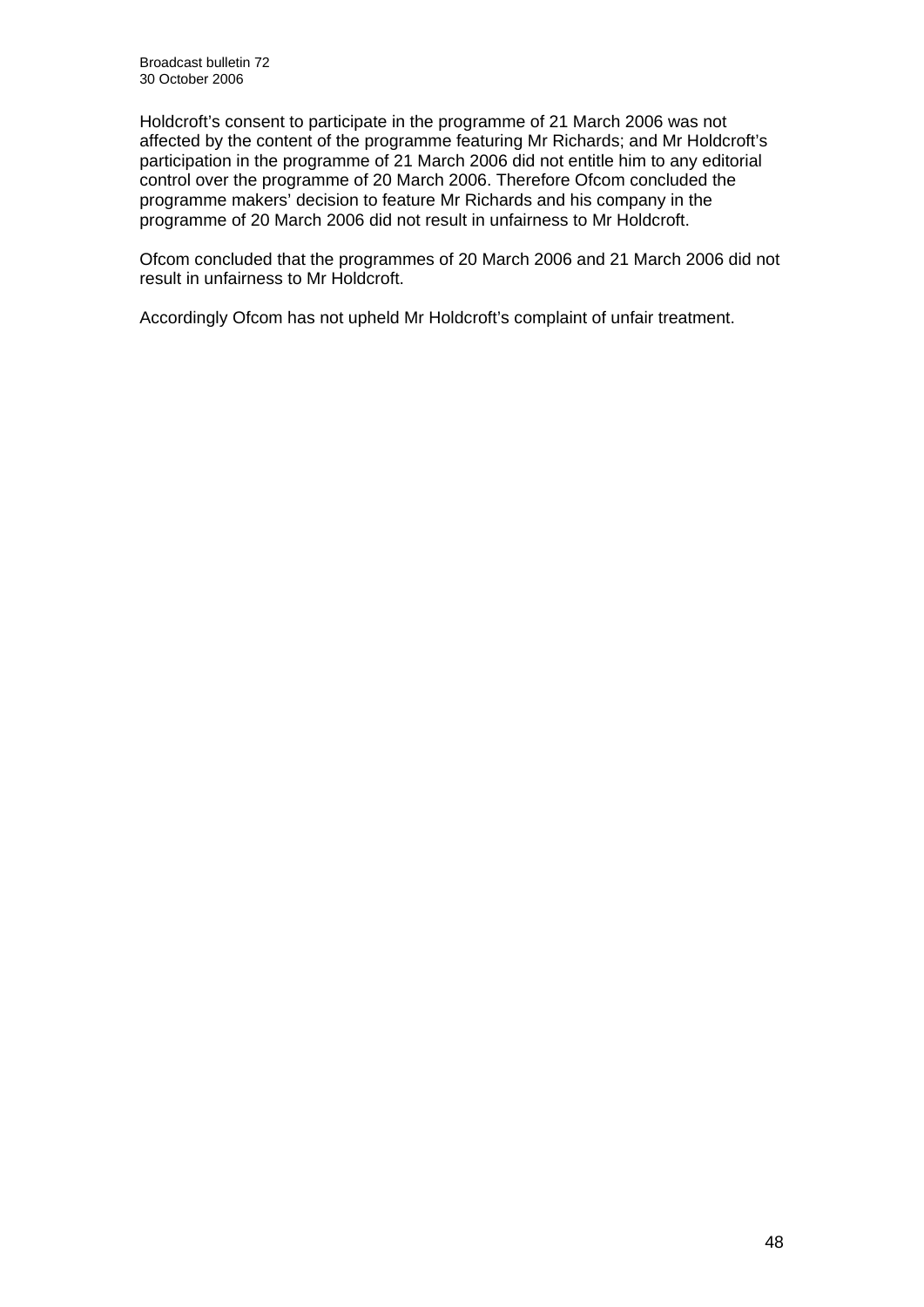## **Mr Omid Omidi Mazaheri**

*Horrors of the Dentist, SkyOne, 5 September 2005* 

**Summary:** Ofcom has not upheld this complaint of unfair treatment from Mr Omid Omidi Mazaheri.

Mr Mazaheri was one of six dentists featured in the programme "Horrors of the Dentist". The programme reported that Mr Mazaheri was not a qualified dentist and had "scam[med] the NHS".

 According to the programme Mr Mazaheri was arrested while working at a practice, owned by a qualified dentist named Dr Kidane. In the programme an NHS investigator stated "Mazaheri was treating patients assuming the identity of Dr Kidane".

The programme also included an interview with one of Mr Mazaheri's patients, Mr Rob Leigh. Mr Leigh said that during a dental procedure, performed by Mr Mazaheri, a broken bit of syringe fell down the back of his throat.

Mr Mazaheri complained of unfair treatment in the programme as broadcast.

Ofcom found as follows:

- a) The programme stated that Mr Mazaheri was "unlawfully practising dentistry", "unqualified", and had "no dental qualifications whatsoever". Ofcom found that this was fair as Mr Mazaheri was not qualified to work in England because he was not registered with the appropriate professional bodies.
- b) It was fair for the programme to state that Mr Mazaheri had "scam[med] the NHS". Court records showed that the complainant pleaded guilty to, and was convicted of, obtaining money transfer by deception from the NHS.
- c) It was fair for the programme to include the statement by an NHS investigator that Mr Mazaheri "had been treating patients, assuming the identity of Dr Kidane". Evidence presented at Mr Mazaheri's court case indicated that he had presented himself as Dr Kidane to patients and to a regulatory inspector.
- d) The inclusion of Mr Leigh's statement regarding his experience as a former patient of Mr Mazaheri was fair. Ofcom found the programme stated the facts of Mr Mazaheri's court case and presented these fairly.
- e) The portrayal of Mr Mazaheri was fair and based on facts established as a result of judicial proceedings and investigations carried out by the NHS Dental Fraud Team and the General Dental Council.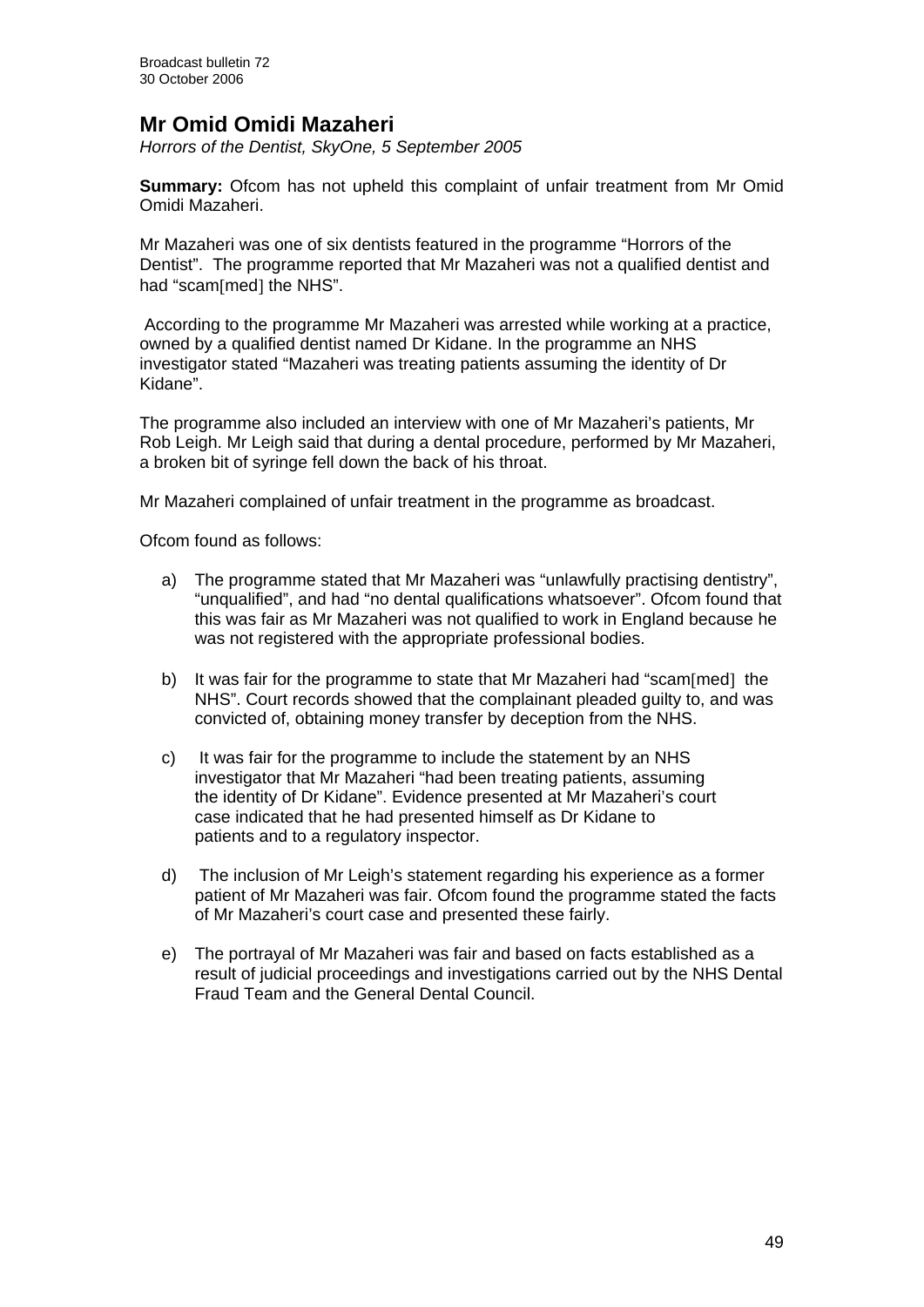#### **Introduction**

This documentary examined what it described as "a gallery of horror dentists". Mr Omid Omidi Mazaheri (referred to in the programme as "Mr Mazaheri") was one of six dentists featured in the programme. The programme reported that Mr Mazaheri was not a qualified dentist and had "scam[med] the NHS".

The programme included an interview with one of Mr Mazaheri's patients, Mr Rob Leigh. Mr Leigh said that during a dental procedure, performed by Mr Mazaheri, a needle (from a syringe) broke off and fell down the back of his throat.

According to the programme Mr Mazaheri was arrested while working at a practice, owned by a qualified dentist named Dr Kidane. In the programme an NHS investigator stated "Mazaheri was treating patients assuming the identity of Dr Kidane".

Mr Mazaheri complained of unfair treatment in the programme as broadcast.

#### **The Complaint**

#### **Mr Mazaheri's case**

In summary, Mr Mazaheri complained of unfair treatment in the programme as broadcast in that:

- a) he was in fact a qualified dentist;
- b) he had never tried to defraud the NHS;
- c) he had not stolen anyone's identity;
- d) he had not been negligent in any treatment and he had never put any type of instrument down anyone's throat; and,
- e) he had been wrongly portrayed as a horrible person and the programme was based on lies and half truths.

#### **Sky's case**

Sky responded to the complaint and provided the following documents in support of their statement:

- Court transcript of complainant's sentencing proceedings, 3 March 2005;
- Prosecution's opening for sentencing proceedings, 3 March 2005;
- General Dental Council report on Mrs Azari disciplinary hearing, 16 January 2006 (Mrs Azari was a qualified dentist who employed Mr Mazaheri at her dental practice).

In summary Sky responded as follows:

a) The programme had been fair to Mr Mazaheri when describing him as "unlawfully practicing dentistry", "unqualified" and as having "no dental qualifications whatsoever". Mr Mazaheri had been unable to produce adequate evidence of dental qualifications during an investigation of him by the NHS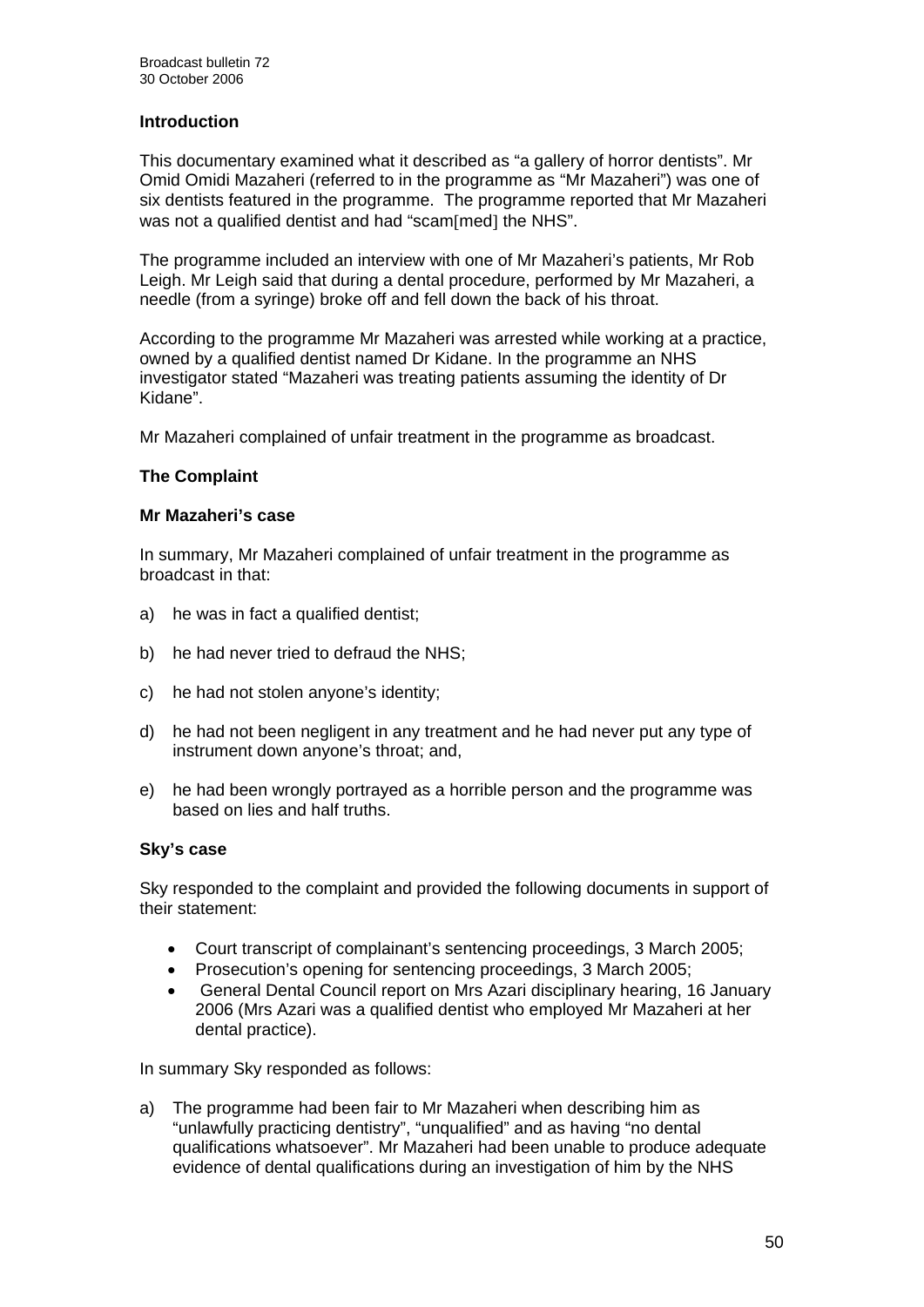Dental Fraud Team. Though the complainant had been able to produce some evidence of Iranian qualifications during his court case (February 2005), serious doubts had been raised by the Prosecution as to the origin of those documents. In any event, Mr Mazaheri had not been registered with the appropriate professional bodies in England and therefore was not permitted to practise dentistry in England. Sky noted that the Judge presiding on Mr Mazaheri court case stated that patients of the complainant "*would have been alarmed to know that the person he was entrusting his dental health to was not registered, was not insured and therefore, perhaps not fully competent*".

- b) Mr Mazaheri did defraud the NHS. On 3 February 2005, the complainant pleaded guilty to five sample accounts of obtaining money transfer by deception from the NHS and was sentenced to two years in prison.
- c) At Mr Mazaheri's sentencing proceedings, the Prosecution told of how Mr Mazaheri had held himself out to be Dr Kidane (a qualified dentist) to numerous patients and to an inspector for the Medicine and Healthcare Products Regulatory Authority. Sky noted the Judgement stated that, in relation to Mr Mazaheri's activities with Dr Kidane "*to all appearances this was your practice…you misrepresented yourself to your patients*". It was therefore fair for the programme to include the NHS inspector's statement that Mr Mazaheri was "treating patients assuming the identity of Dr Kidane".
- d) The programme did not allege that Mr Mazaheri had been negligent or had put an instrument down someone's throat. Rather the programme featured an interview with one of Mr Mazaheri's patients who described his experience of being treated by the complainant. Whilst the programme did not directly allege negligence, if Ofcom took the view that the inclusion of Mr Mazaheri in the programme as broadcast could reasonably lead viewers to conclude that he was negligent, then this implied allegation of negligence was fair. This was because Mr Mazaheri acted negligently by: obtaining money by deception; practising dentistry unlawfully and without appropriate qualifications or insurance; and, misrepresenting himself to be a qualified dentist.
- e) The complainant was described as a "horror dentist" not a "horrible person". This description was an accurate reflection of the findings of the court, the experiences suffered by the patients and the comments of the trial judge. The programme was not based on "lies and half truths", but featured interviews with a former patient of the complainant and an NHS investigator, both of who gave evidence during the complainant's trial.

#### **Decision**

Ofcom's statutory duties include the application, in the case of all television and radio services, of standards which provide adequate protection to members of the public and all other persons from unfair treatment in programmes and unwarrantable infringement of privacy in and in the making of programmes included in such services.

In carrying out its duties, Ofcom has regard to the need to secure that the application of these standards is in the manner that best guarantees an appropriate level of freedom of expression. Ofcom is also obliged to have regard, in all cases, to the principles under which regulatory activities should be transparent, accountable, proportionate and consistent and targeted only at cases in which action is needed.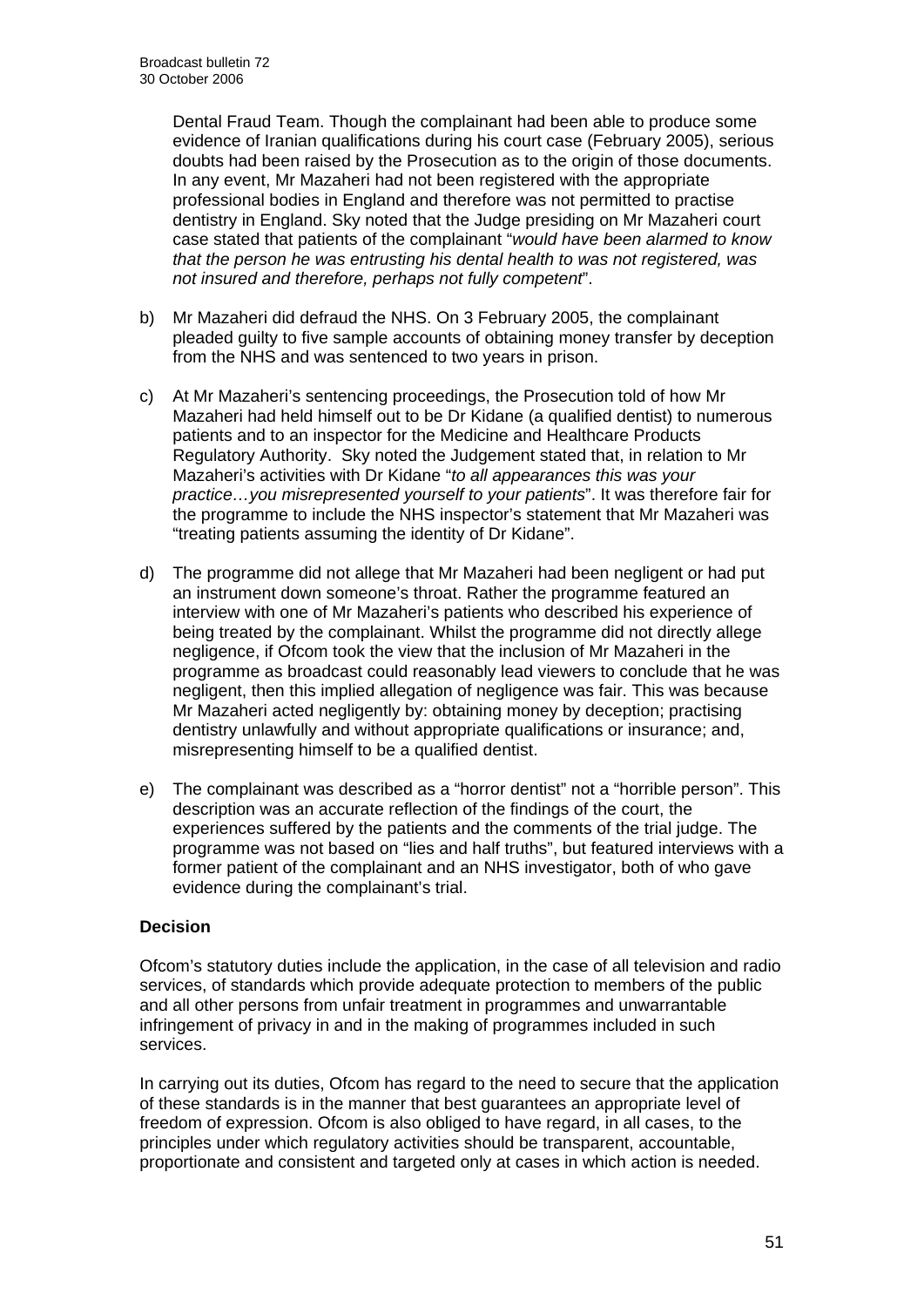a) Mr Mazaheri said he was a qualified dentist and complained that it was unfair for the programme to state that he was not. Ofcom noted that the programme as broadcast stated Mr Mazaheri was "unlawfully practising dentistry", "unqualified", and as having "no dental qualifications whatsoever". In reaching a decision as to whether it was fair for the programme to make such claims, Ofcom considered the court transcripts of Mr Mazaheri's sentencing proceedings; the prosecution's opening for sentencing proceedings; and the General Dental Council report on Mrs Azari's disciplinary hearing.

 Ofcom also had regard for the fact that in order to practise dentistry in England a person must be registered with the appropriate professional bodies, such as the General Dental Council and/ or the General Medical Council. Without such registrations, regardless of a person's educational qualifications, it would be impossible to work as a qualified dentist in England.

 The General Dental Council Committee found that Mr Mazaheri was not registered with the General Dental Council or the General Medical Council and so was not permitted by law to practise dentistry in England. It is therefore fact that Mr Mazaheri was not qualified to work as a dentist in England and by doing so his actions were unlawful.

 In relation to his educational qualifications Mr Mazaheri did not supply Ofcom with evidence of any formal qualifications. However from the information provided by Sky, Ofcom noted that, during his court case, Mr Mazaheri presented dental qualifications from Iran. These documents were brought into question by the prosecution and, in Ofcom's opinion, they did not appear to wholly convince the Judge presiding over the case. The Judge stated: "*I do not know if you are qualified in Iran, you may be*".

 Finally Ofcom noted that comments made about Mr Mazaheri in the programme as broadcast related solely to his activities while in England.

 Taking the above information into consideration, Ofcom found it was not unfair for the programme to state that Mr Mazaheri was "unlawfully practising dentistry", "unqualified", or as having "no dental qualifications whatsoever". Ofcom considered that it was likely viewers would have understood from these comments that Mr Mazaheri was unqualified to perform the activities referred to in the programme, i.e. practise as a dentist in England. Ofcom found that this was fair as Mr Mazaheri was not qualified to work in England because he was not registered with the appropriate professional bodies. As a result Ofcom found no unfairness in this respect.

- b) Mr Mazaheri stated that he has never tried to defraud the NHS and as a result the programme as broadcast was unfair. In reaching a decision, Ofcom noted that the complainant pleaded guilty to, and was convicted of, obtaining money transfer by deception from the NHS. In light of this evidence, Ofcom concluded that the programme's presentation of these matters was fair and reasonable. Ofcom therefore found no unfairness to Mr Mazaheri in this respect.
- c) Mr Mazaheri complained that he did not steal anyone's identity. After viewing the programme, Ofcom noted that it was not claimed that Mr Mazaheri had stolen Dr Kidane's identity. Rather the programme included a statement by an NHS investigator that Mr Mazaheri had been "treating patients, assuming the identity of Dr Kidane". In reaching a decision about whether or not this statement was fair, Ofcom referred to the transcripts of Mr Mazaheri's sentencing proceedings and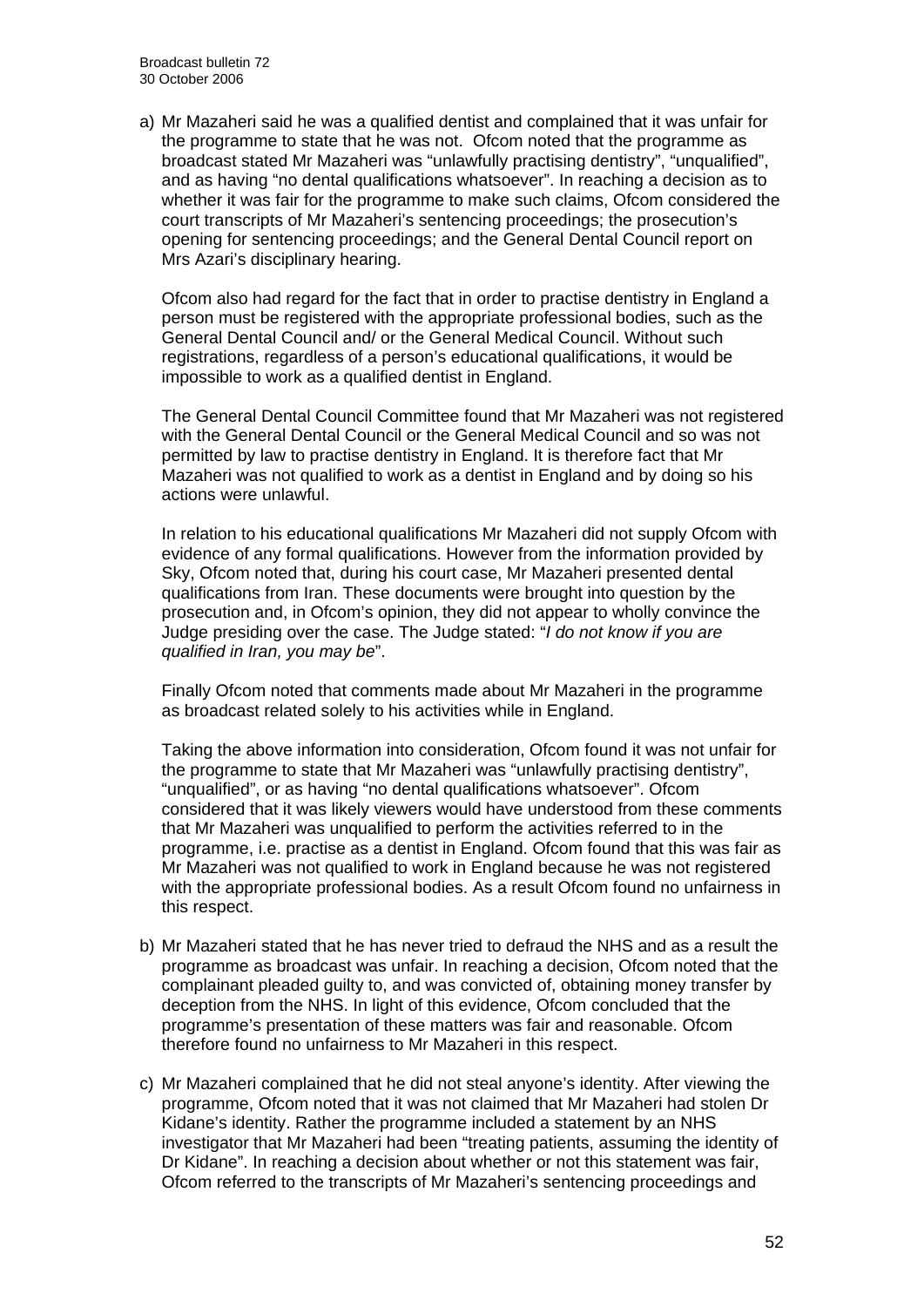the prosecution's opening for the sentencing proceedings. The prosecution stated that:

*"Kidane had sufficient credentials to allow the* [*East Dulwich*] *surgery to be set up, so that* [*Mazaheri*] *could practise either by impersonating him, or using him as a front from the practice in general"* 

and

*"A number of patients were treated by* [*Mazaheri*] *at East Dulwich.*  [*Mazaheri*] *impersonated Kidane, a dentist, in order to trick patients into consenting to treatment, and then paying for that treatment privately".* 

 In relation to Mr Mazaheri's activities at the East Dulwich surgery, the Judge stated:

*"Again at this surgery, you misrepresented yourself to your patients"* 

 On the information available, Ofcom found that it was fair for the programme to include the statement by the NHS investigator that Mr Mazaheri had treated patients, assuming the identity of Dr Kidane. Accordingly Ofcom has found no unfairness in this respect.

d) Mr Mazaheri complained that the programme portrayed him as a negligent person, which was unfair. In particular Mr Mazaheri stated that he had never put any type of instrument down anyone's throat.

 Ofcom first considered Mr Leigh's statement as it was included in the programme as broadcast:

*"During the final cleaning out operation he explained that he had some very very clean water, that was put into a syringe and he had to clean everything out to wash it all out. That's when the needle broke and it went down the back of my throat causing me to sort of virtually stop breathing and him to panic".* 

 Ofcom noted that this incident was presented as evidence by the prosecution at Mr Mazaheri's court case:

*"The standard of* [*Mazaheri's*] *treatment was also demonstrated by patients' experiences at Norbury. Leigh saw* [*Mazaheri*] *at Norbury…During a root canal treatment an object was dropped into his throat and recovered with difficulty. It was apparently a broken bit of syringe".* 

 In Ofcom's opinion, it was likely that as a result of Mr Leigh's statement viewers would have questioned Mr Mazaheri's ability to practise dentistry. As noted above, the General Dental Council found that Mr Mazaheri had not registered and was not qualified to practise as a dentist in England. Given this, Ofcom concluded that the inclusion of the statement by Mr Leigh did not result in unfairness to Mr Mazaheri as, at the time, he was in fact unqualified to perform Mr Leigh's dental procedure.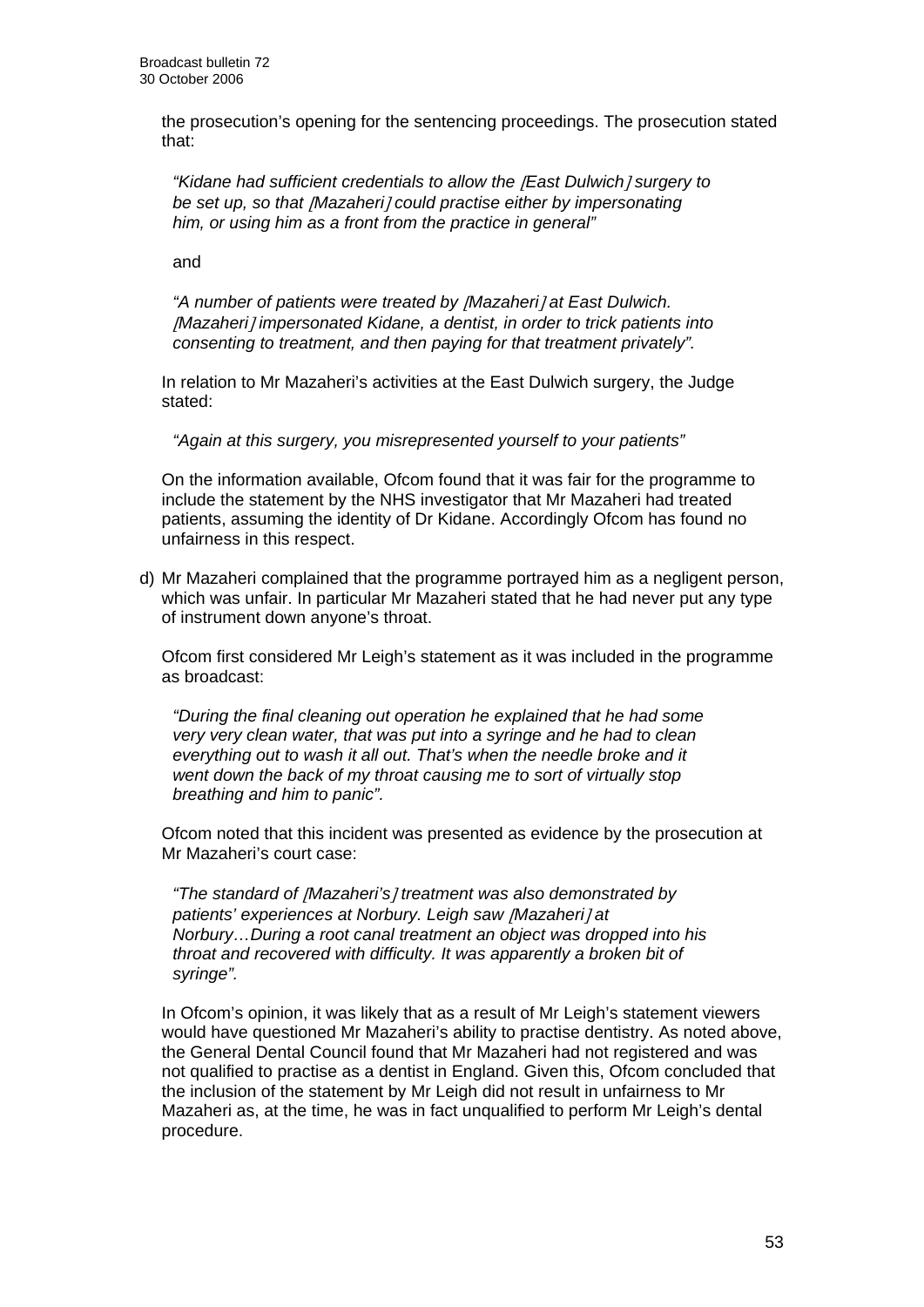In relation to the complaint that the programme alleged Mr Mazaheri had been negligent, Ofcom did not believe the information contained in the programme about Mr Mazaheri, went beyond what was established by the courts or the General Dental Council. Ofcom considers that normally convicted criminals have no legitimate expectation of an opportunity to respond to claims that have already been presented to the court and proven to the satisfaction of the jury. Ofcom found that the findings of the court and the General Dental Council had been presented fairly. Accordingly it found that it was fair for the programme to include Mr Leigh's interview in the programme as broadcast.

e) Mr Mazaheri complained that he had been portrayed as a horrible person and that the programme was based on lies and half truths. In its consideration of this complaint, Ofcom had regard for the content of the programme, and the programme's information sources. Ofcom noted that the programme did not describe Mr Mazaheri as a "horrible person", but rather explained that Mr Mazaheri: obtained money by deception; practised dentistry unlawfully; and misrepresented himself as a qualified dentist. As noted above (decision at head a, b, c) Ofcom considered that the programme's portrayal of Mr Mazaheri in this way was fair. Further, Ofcom found no basis for the complainant's claim that the programme was based on lies and half truths. Ofcom noted the information contained in the programme was based on facts established as a result of judicial proceedings and investigations carried out by the NHS Dental Fraud Team and the General Dental Council. In the circumstances, Ofcom found no case of unfairness in relation to this head of complaint.

Accordingly, Ofcom has not upheld Mr Mazaheri's complaint of unfair treatment.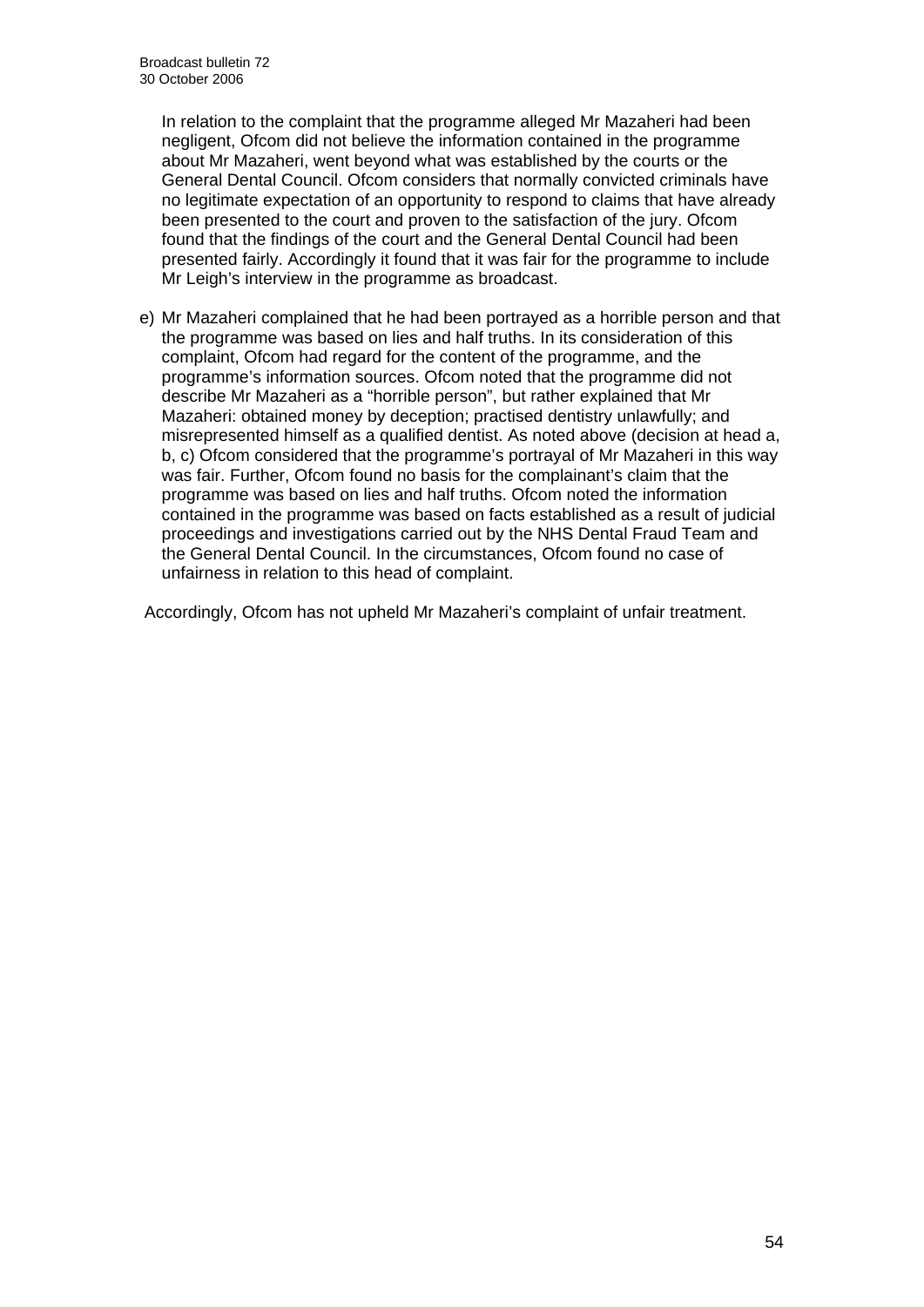# **Other Programmes Not in Breach/Out of Remit**

**27 September 2006 – 10 October 2006** 

| Programme                   | <b>Trans Date</b> | <b>Channel</b>        | Category                            | No of<br><b>Complaints</b> |
|-----------------------------|-------------------|-----------------------|-------------------------------------|----------------------------|
| 30 Minutes                  | 15/09/2006        | CH <sub>4</sub>       | <b>Generally Accepted Standards</b> | 1                          |
| Adult<br>Channels           | 12/08/2006        | <b>BABEWORLD TV</b>   | Scheduling                          | 1                          |
| Adult<br>Channels           | N/A               | Adult channels        | Other                               | 1                          |
| Afterlife                   | 30/09/2006        | ITV1                  | <b>Generally Accepted Standards</b> | 1                          |
| All                         |                   |                       |                                     |                            |
| programmes                  | N/A               | <b>Capital FM</b>     | <b>Generally Accepted Standards</b> | 1                          |
| Amount of                   |                   |                       |                                     | 1                          |
| Advertising<br>Ann Maurice: | 27/09/2006        | ITV1                  | Advertising                         |                            |
| Interior                    |                   |                       |                                     | 1                          |
| Rivalry                     | 07/09/2006        | <b>FIVE</b>           | <b>Generally Accepted Standards</b> |                            |
| Anton                       |                   |                       |                                     |                            |
| Power's                     |                   |                       |                                     | 1                          |
| Power House                 | 08/09/2006        | 107.2JUICEFM          | Offensive Language                  |                            |
|                             |                   | <b>SETANTA SPORTS</b> |                                     |                            |
| <b>ATP Tennis</b>           | 18/08/2006        | 1                     | Offensive Language                  | 1                          |
| <b>Babe Star</b>            | N/A               | <b>Babe Star</b>      | Other                               | 1                          |
| <b>BBC General</b>          | N/A               | BBC1                  | <b>Commercial References</b>        | 1                          |
| <b>BBC General</b>          | N/A               | BBC1                  | Inaccuracy/Misleading               | 1                          |
| <b>BBC News</b>             | 07/08/2006        | BBC1                  | Dangerous Behaviour                 | $\overline{3}$             |
| <b>BBC News</b>             | 03/09/2006        | BBC1                  | Crime (incite/encourage)            | $\overline{2}$             |
| <b>BBC News</b>             | 05/10/2006        | BBC1                  | <b>Generally Accepted Standards</b> | 1                          |
| <b>BBC News</b>             | 06/10/2006        | BBC1                  | Due Impartiality/Bias               | $\mathbf 1$                |
| <b>BBC South</b>            |                   |                       |                                     |                            |
| Today                       | 28/09/2006        | BBC1                  | Sex/Nudity                          | 1                          |
| <b>Big Brother 7</b>        | 09/08/2006        | CH <sub>4</sub>       | Inaccuracy/Misleading               | 1                          |
| <b>Blue Peter</b>           | 03/10/2006        | BBC1                  | <b>Generally Accepted Standards</b> | $\overline{1}$             |
| <b>Box Office</b>           |                   |                       |                                     | 3                          |
| America                     | 03/09/2006        | <b>EAT CINEMA</b>     | <b>Generally Accepted Standards</b> |                            |
| Brainiac:                   |                   |                       |                                     |                            |
| Science                     |                   |                       |                                     | $\overline{2}$             |
| Abuse                       | 15/09/2006        | <b>SKY TWO</b>        | Dangerous Behaviour                 |                            |
| Bremner, Bird<br>& Fortune  | 23/09/2006        | CH <sub>4</sub>       | Offensive Language                  | 1                          |
| <b>BRMB</b>                 | 20/07/2006        | 96.4FM_BRMB           | Competitions                        | 1                          |
| <b>Cardiff News</b>         | 04/09/2006        | <b>CAPITAL TV</b>     | <b>Generally Accepted Standards</b> | 1                          |
| Ceefax                      | 28/09/2006        | BBC1                  | Inaccuracy/Misleading               | 1                          |
| Channel 4                   |                   |                       |                                     |                            |
| <b>News</b>                 | 21/09/2006        | CH <sub>4</sub>       | <b>Generally Accepted Standards</b> | 1                          |
| Children's                  |                   |                       |                                     |                            |
| Programming                 | 31/07/2006        | ITV1                  | <b>Generally Accepted Standards</b> | 1                          |
| Christian                   |                   |                       |                                     | 1                          |
| O'Connell                   | 04/09/2006        | <b>VIRGINRADIO</b>    | <b>Generally Accepted Standards</b> |                            |
| Christian                   |                   |                       |                                     | 1                          |
| O'Connell                   | 06/09/2006        | <b>VIRGINRADIO</b>    | Sex/Nudity                          |                            |
| Coronation                  |                   |                       |                                     | 1                          |
| <b>Street</b>               | 25/09/2006        | ITV1                  | <b>Generally Accepted Standards</b> |                            |
| Coronation<br><b>Street</b> | 29/09/2006        | ITV1                  | Violence                            | 1                          |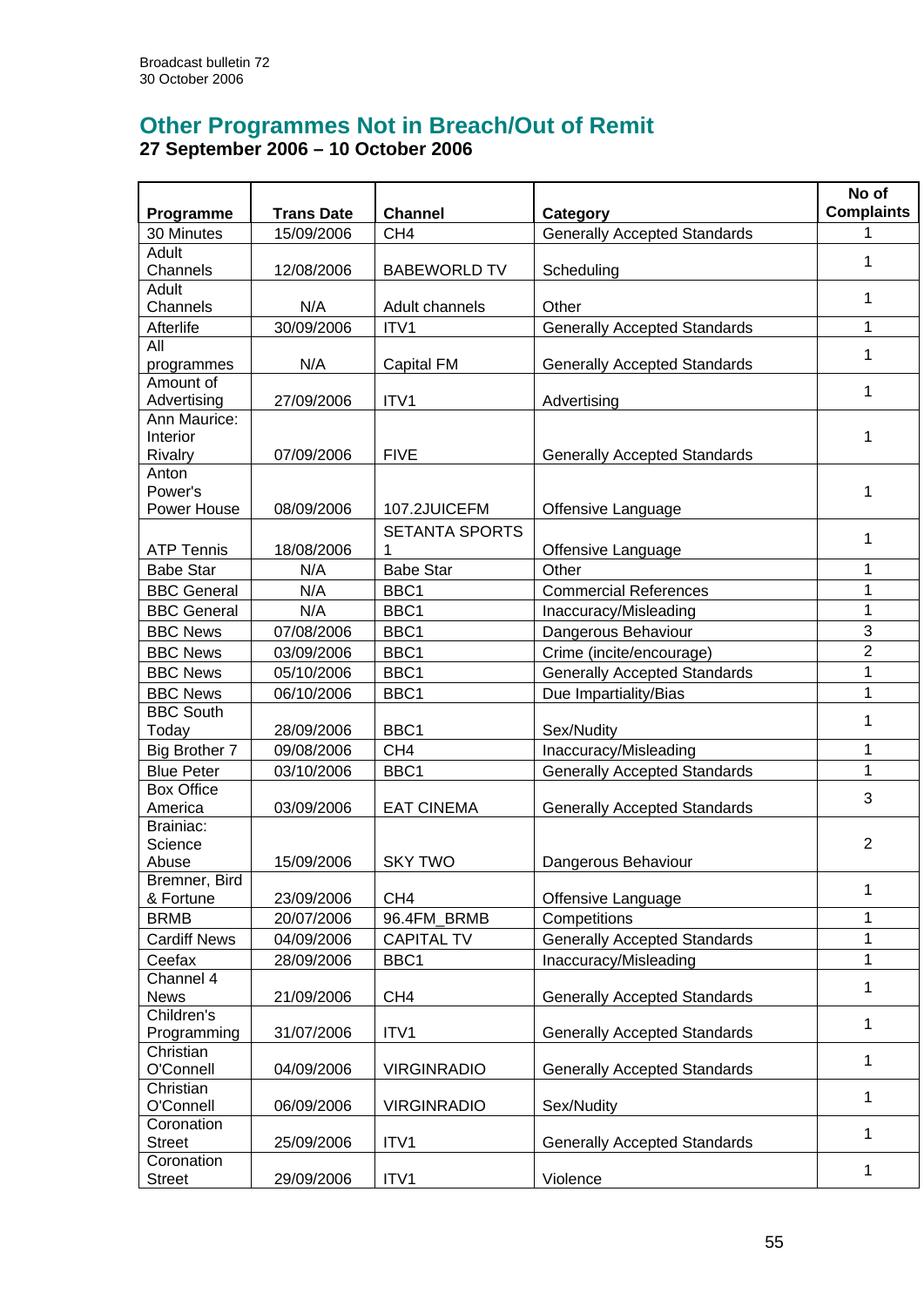| Coronation           |            |                      |                                     | 1              |
|----------------------|------------|----------------------|-------------------------------------|----------------|
| <b>Street</b>        | 03/10/2006 | ITV1                 | Offensive Language                  |                |
| Cracker              | 01/10/2006 | ITV1                 | Advertising                         | 1              |
| Da Ali G             |            |                      |                                     | 1              |
| Show                 | 22/09/2006 | CH <sub>4</sub>      | <b>Generally Accepted Standards</b> |                |
| Da Ali G             |            |                      |                                     | 1              |
| Show                 | 23/09/2006 | CH <sub>4</sub>      | <b>Generally Accepted Standards</b> |                |
| <b>Diet Doctors</b>  | 26/09/2006 | <b>FIVE</b>          | Inaccuracy/Misleading               | 1              |
| Dispatches -         |            |                      |                                     |                |
| What                 |            |                      |                                     | 1              |
| <b>Muslims</b>       |            |                      |                                     |                |
| Want                 | 07/08/2006 | C <sub>4</sub>       | Religious Issues                    |                |
| EastEnders           | 14/09/2006 | BBC1                 | <b>Generally Accepted Standards</b> | 1              |
| EastEnders           | 02/10/2006 | BBC1                 | <b>Generally Accepted Standards</b> | 1              |
| EastEnders           | N/A        | BBC1                 | <b>Generally Accepted Standards</b> | 1              |
| Emmerdale            | 19/09/2006 | ITV1                 | <b>Generally Accepted Standards</b> | 1              |
| <b>Extras</b>        | 21/09/2006 | BBC <sub>2</sub>     | <b>Generally Accepted Standards</b> | 1              |
| <b>Extras</b>        | 21/09/2006 | BBC <sub>2</sub>     | <b>Generally Accepted Standards</b> | 1              |
| <b>Fifth Gear</b>    | 21/09/2006 | <b>FIVE</b>          | <b>Generally Accepted Standards</b> | $\mathbf{1}$   |
| <b>Fifth Gear</b>    | 25/09/2006 | <b>FIVE</b>          | Crime (incite/encourage)            | 3              |
| <b>Five News</b>     | 05/10/2006 | <b>FIVE</b>          | Violence                            | $\overline{2}$ |
| Friday Night         |            |                      |                                     |                |
| With<br>Jonathan     |            |                      |                                     | 1              |
| Ross                 | 29/09/2006 | BBC1                 |                                     |                |
| Gav and              |            |                      | <b>Generally Accepted Standards</b> |                |
| Vicky                | 15/09/2006 | <b>SEVERNSOUNDFM</b> | <b>Generally Accepted Standards</b> | 1              |
| Gay Date TV          | 26/09/2006 | <b>GAY DATE TV</b>   | Offensive Language                  | $\overline{2}$ |
| George               |            |                      |                                     |                |
| Galloway             | 16/09/2006 | <b>TALKSPORT</b>     | <b>Religious Offence</b>            | 1              |
| <b>Grizzly Tales</b> |            |                      |                                     |                |
| for Gruesome         |            |                      |                                     | $\overline{2}$ |
| <b>Kids</b>          | 14/09/2006 | ITV1                 | Crime (incite/encourage)            |                |
| Grumpy Old           |            |                      |                                     |                |
| Men                  | 27/09/2006 | BBC <sub>2</sub>     | Offensive Language                  | 1              |
| Guantanamo           |            |                      |                                     |                |
| Bay                  | 27/09/2006 | <b>BBC Radio 4</b>   | Offensive Language                  | 1              |
| Heart                |            |                      |                                     | 1              |
| <b>Breakfast</b>     | 05/10/2006 | <b>Heart 100.7</b>   | <b>Religious Offence</b>            |                |
| Hell's Kitchen       | 22/09/2006 | ITV1                 | <b>Generally Accepted Standards</b> | $\overline{2}$ |
| HIT40UK              | 27/08/2006 | GALAXY105            | Offensive Language                  | 1              |
| <b>Holby City</b>    | 12/09/2006 | BBC1                 | <b>Sustance Abuse</b>               | $\overline{1}$ |
| Hollyoaks In         |            |                      |                                     | 1              |
| the City             | 25/09/2006 | E4                   | <b>Generally Accepted Standards</b> |                |
| lan Wright's         |            |                      |                                     | 1              |
| <b>Unfit Kids</b>    | 20/09/2006 | CH <sub>4</sub>      | Offensive Language                  |                |
| <b>ITV News</b>      | 19/09/2006 | ITV1                 | Due Impartiality/Bias               | $\overline{2}$ |
| <b>ITV News</b>      | 20/09/2006 | ITV1                 | <b>Generally Accepted Standards</b> | 1              |
| Jamie's              |            |                      |                                     |                |
| Return to            |            |                      |                                     | 4              |
| School               |            |                      |                                     |                |
| <b>Dinners</b>       | 18/09/2006 | CH <sub>4</sub>      | Due Impartiality/Bias               |                |
| Jamie's              |            |                      |                                     |                |
| Return to            |            |                      |                                     | 1              |
| School               |            |                      |                                     |                |
| <b>Dinners</b>       | 19/09/2006 | CH <sub>4</sub>      | Offensive Language                  |                |
| Jo Whiley            | 15/09/2006 | <b>BBC RADIO 1</b>   | Sex/Nudity                          | 3              |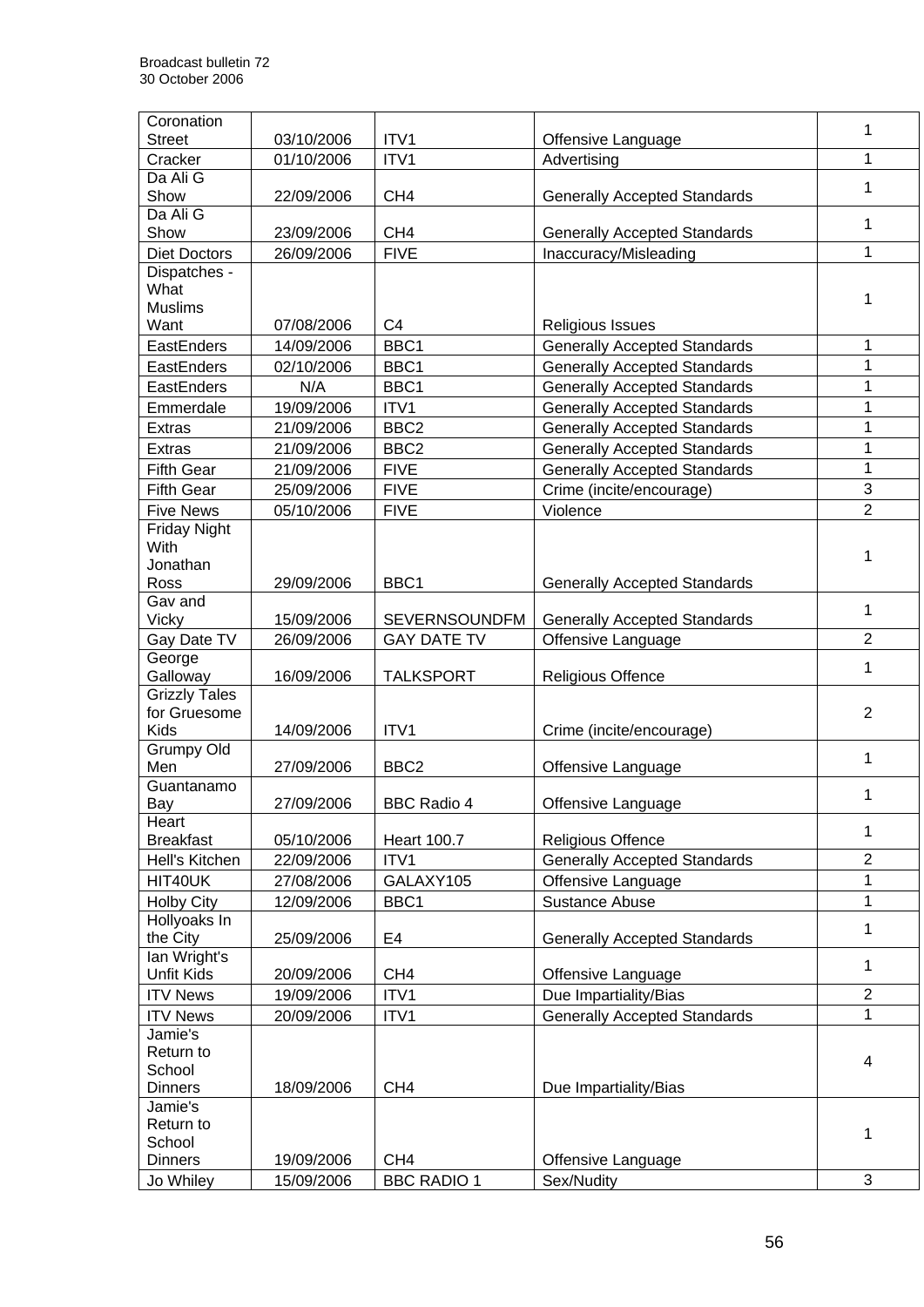| Jonathan                 |            |                    |                                            | $\overline{2}$ |
|--------------------------|------------|--------------------|--------------------------------------------|----------------|
| Ross                     | 16/09/2006 | <b>BBC RADIO 2</b> | Offensive Language                         |                |
| Khuda Ki<br><b>Basti</b> | 17/08/2006 | <b>GEO UK</b>      | Violence                                   | 1              |
| Lady                     |            |                    |                                            |                |
| Chatterley's             |            |                    |                                            | 1              |
| Lover                    | 30/09/2006 | <b>BBC Radio 4</b> | Sex/Nudity                                 |                |
| Lowering<br>Standards    | 28/09/2006 | <b>FIVE</b>        | <b>Generally Accepted Standards</b>        | 1              |
| Match of the             |            |                    |                                            |                |
| Day                      | 23/09/2006 | BBC1               | Due Impartiality/Bias                      | 1              |
| <b>Meet The</b>          |            |                    |                                            |                |
| <b>Bloggers</b>          | 19/09/2006 | <b>BBC RADIO 4</b> | Offensive Language                         | 1              |
| Metro Radio              | 22/09/2006 | <b>METROFM</b>     | <b>Generally Accepted Standards</b>        | $\mathbf{1}$   |
| Midsomer                 |            |                    |                                            |                |
| Murders                  | 04/10/2006 | ITV1               | Scheduling                                 | 1              |
| Mind Body                |            |                    |                                            |                |
| and Kick Ass             |            |                    |                                            | 1              |
| Moves                    | 23/09/2006 | <b>BBC Three</b>   | Other                                      |                |
| National                 |            |                    |                                            |                |
| Lottery -                |            |                    |                                            | 1              |
| Everyone's a             |            |                    |                                            |                |
| Winner                   | 23/09/2006 | BBC1               | Offensive Language                         |                |
| Neighbours               | 27/09/2006 | BBC1               | <b>Generally Accepted Standards</b>        | $\mathbf 1$    |
| <b>News</b>              | 27/09/2006 | <b>UNKNOWN</b>     | Due Impartiality/Bias                      | $\mathbf 1$    |
| Newsnight                | 20/09/2006 | BBC <sub>2</sub>   | U18 - Coverage of Sexual/other<br>offences | 1              |
| <b>NTL EPG</b>           | N/A        | <b>NTL</b>         | Sex/Nudity                                 | 1              |
| Panorama                 | 19/09/2006 | BBC1               | Due Impartiality/Bias                      | $\overline{2}$ |
|                          |            |                    |                                            | $\overline{2}$ |
| Panorama                 | 01/10/2006 | BBC1               | Due Impartiality/Bias                      | 3              |
| Parkinson                | 30/09/2006 | ITV1               | <b>Generally Accepted Standards</b>        |                |
| Pet Plastic              |            |                    |                                            | $\overline{2}$ |
| Surgery                  | 14/09/2006 | <b>FIVE</b>        | Other                                      | $\mathbf 1$    |
| <b>Planet Rock</b>       | 30/08/2006 | N/A                | Dangerous Behaviour                        |                |
| Point West<br>Education  |            |                    |                                            | 1              |
| Special                  | 02/10/2006 | BBC1 (West)        | Due Impartiality/Bias                      |                |
| Princess                 |            |                    |                                            |                |
| Nikki                    | 07/10/2006 | C <sub>4</sub>     | Offensive Language                         | 1              |
| Quiz Call                | 01/10/2006 | Five               | Competitions                               | $\mathbf 1$    |
| Radio Clyde              | 15/09/2006 | CLYDE 1            | Religious Offence                          | $\mathbf 1$    |
| <b>Real Sex</b>          | N/A        | <b>FIVE</b>        | Sex/Nudity                                 | 1              |
| Respectable              | 30/08/2006 | <b>FIVE</b>        | <b>Generally Accepted Standards</b>        | 5              |
| Respectable              | 11/09/2006 | <b>FIVE</b>        | <b>Generally Accepted Standards</b>        | $\overline{c}$ |
| Respectable              | 12/09/2006 | <b>FIVE</b>        | <b>Generally Accepted Standards</b>        | $\mathbf 1$    |
| Respectable              | 19/09/2006 | <b>FIVE</b>        | <b>Generally Accepted Standards</b>        | 1              |
| Respectable              | 25/09/2006 | <b>FIVE</b>        | <b>Generally Accepted Standards</b>        | $\mathbf 1$    |
|                          |            |                    |                                            |                |
| Ricki Lake               | 03/08/2006 | ITV <sub>2</sub>   | Sex/Nudity                                 | 1              |
| Robin Hood               | 07/10/2006 | BBC1               | Violence                                   | 1              |
| Russell                  |            |                    |                                            |                |
| <b>Brand's Got</b>       | 19/09/2006 | E <sub>4</sub>     | Crime (incite/encourage)                   | 1              |
| Issues<br>Russell        |            |                    |                                            |                |
| <b>Brand's Got</b>       |            |                    |                                            | 1              |
| <b>Issues</b>            | 26/09/2006 | CH <sub>4</sub>    | <b>Generally Accepted Standards</b>        |                |
| Sky Bet                  | 09/09/2006 | <b>SKY SPORTS</b>  | <b>Generally Accepted Standards</b>        | 1              |
|                          |            |                    |                                            |                |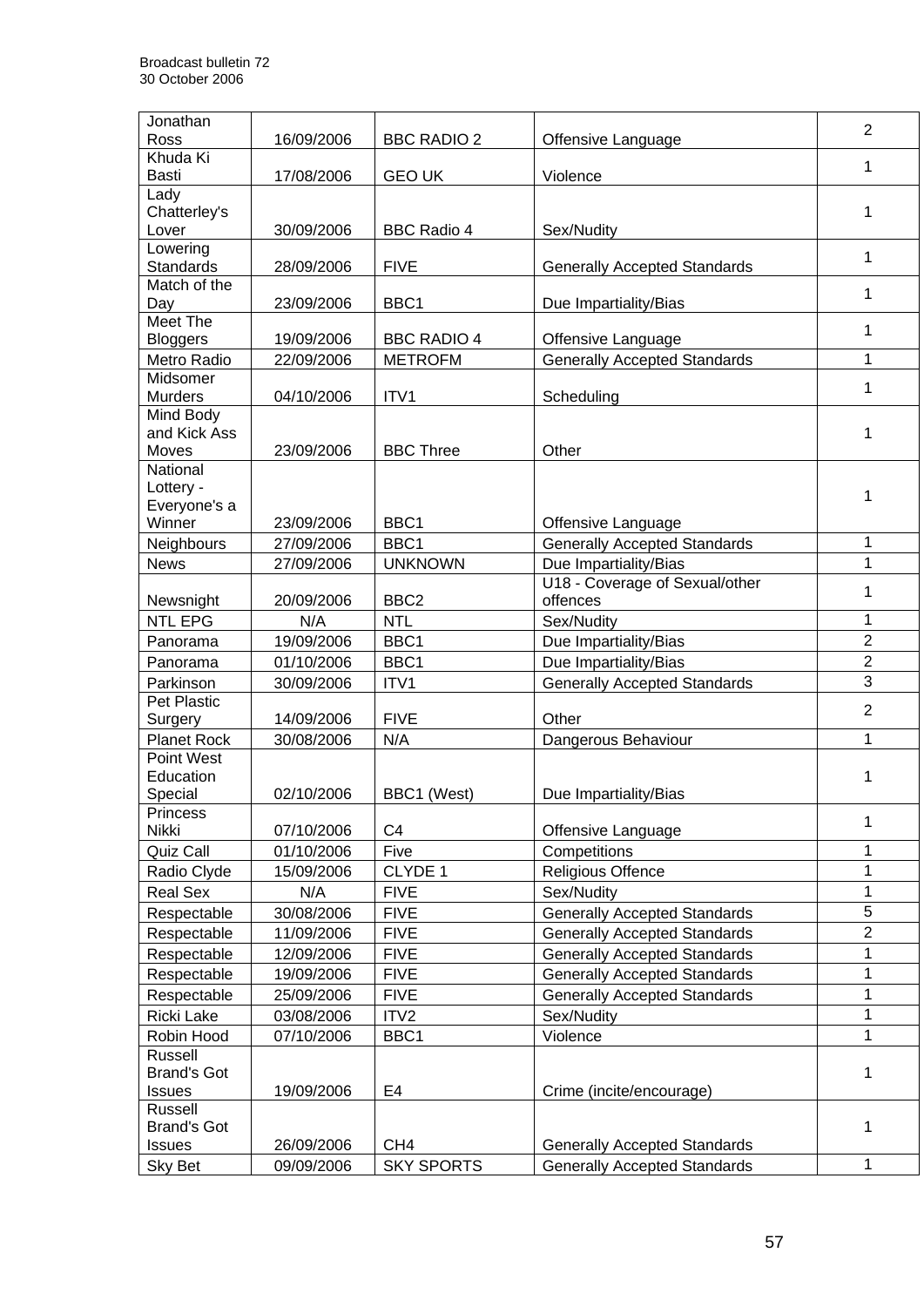| Soccer AM                                               | 09/09/2006        | <b>SKY SPORTS</b>    | <b>Generally Accepted Standards</b>               | 1              |
|---------------------------------------------------------|-------------------|----------------------|---------------------------------------------------|----------------|
| Spooks                                                  | 17/09/2006        | BBC1                 | Violence                                          | 1              |
| Spooks                                                  | 18/09/2006        | BBC <sub>1</sub>     | Violence                                          | $\overline{1}$ |
| SportxxxGirls                                           | 25/08/2006        | <b>UNKNOWN</b>       | Sex/Nudity                                        | 1              |
| <b>Steve Allen</b><br>Show                              | 26/07/2006        | LBC97.3              | <b>Generally Accepted Standards</b>               | 1              |
| Sunday                                                  | 24/09/2006        | <b>BBC RADIO 4</b>   | Due Impartiality/Bias                             | 1              |
| Suzie Gold                                              | 31/08/2006        | BBC1                 | Violence                                          | 1              |
| talkSPORT                                               | 06/09/2006        | <b>TALKSPORT</b>     | <b>Generally Accepted Standards</b>               | 1              |
| <b>Texas</b><br>Chainsaw<br>Massacre                    | 24/09/2006        | CH <sub>4</sub>      | Violence                                          | 1              |
| The Charlotte<br><b>Church Show</b>                     | 22/09/2006        | CH <sub>4</sub>      | Offensive Language                                | 3              |
| The Chris<br><b>Moyles Show</b>                         | 13/09/2006        | <b>BBC RADIO 1</b>   | <b>Generally Accepted Standards</b>               | 1              |
| The Chris<br><b>Moyles Show</b>                         | 21/09/2006        | <b>BBC RADIO 1</b>   | <b>Generally Accepted Standards</b>               | 1              |
| The Daily<br>Show With<br>Jon Stewart                   | 20/09/2006        | MORE4                | <b>Generally Accepted Standards</b>               | $\overline{2}$ |
| The Jeremy<br>Kyle Show                                 | 13/09/2006        | ITV1                 | Religious Offence                                 | 4              |
| The L Word                                              | 07/10/2006        | Living TV            | Other                                             | 1              |
| The Match                                               | 17/09/2006        | <b>SKY ONE</b>       | Due Impartiality/Bias                             | 1              |
| The Mint                                                | 25/08/2006        | ITV1                 | Competitions                                      | 3              |
| The Mint                                                | 21/09/2006        | ITV1                 | Competitions                                      | $\mathbf 1$    |
| <b>The Secret</b><br>Life of the<br>Manic<br>Depressive | 19/09/2006        | BBC <sub>2</sub>     | Offensive Language                                | 1              |
| The Sharon<br>Osbourne<br>Show                          | 13/09/2006        | ITV1                 | <b>Generally Accepted Standards</b>               | $\overline{2}$ |
| <b>The</b><br>Simpsons                                  | 03/10/2006        | Channel 4            | Offensive Language                                | 1              |
| The Slammer                                             | 29/09/2006        | BBC1                 | <b>Generally Accepted Standards</b>               | 1              |
| The Wright                                              |                   |                      |                                                   |                |
| <b>Stuff</b>                                            | 21/09/2006        | <b>FIVE</b>          | Due Impartiality/Bias                             | 1              |
| The X Factor                                            | 26/08/2006        | ITV1                 | <b>Generally Accepted Standards</b>               | 1              |
| The X Factor                                            | 16/09/2006        | ITV1                 | Sponsorship                                       | 1              |
| The X Factor                                            | 30/09/2006        | <b>ITV1 Central</b>  | <b>Generally Accepted Standards</b>               | $\overline{2}$ |
| The Xtra<br>Factor                                      | 23/09/2006        | ITV <sub>2</sub>     | Offensive Language                                | 1              |
| This Morning                                            | 18/09/2006        | ITV1                 | Exorcism/Occult/Paranormal                        | $\overline{2}$ |
| <b>Three Minute</b><br>Wonder                           |                   |                      |                                                   | 1              |
|                                                         | 13/07/2006        | C <sub>4</sub>       | Sex/Nudity                                        |                |
| TMi                                                     | 16/09/2006        | BBC <sub>2</sub>     | Sex/Nudity                                        | $\overline{2}$ |
| Tonight with<br>Trevor<br>McDonald                      | 18/09/2006        | ITV1                 | Due Impartiality/Bias                             | 7              |
| Trinny and<br>Susannah                                  | 18/09/2006        | ITV1                 | Sex/Nudity                                        | 1              |
| Trinny and                                              |                   |                      |                                                   | 1              |
| Susannah<br>Urban Gothic                                | 19/09/2006<br>N/A | ITV1<br>Channel five | Sex/Nudity<br><b>Generally Accepted Standards</b> | 1              |